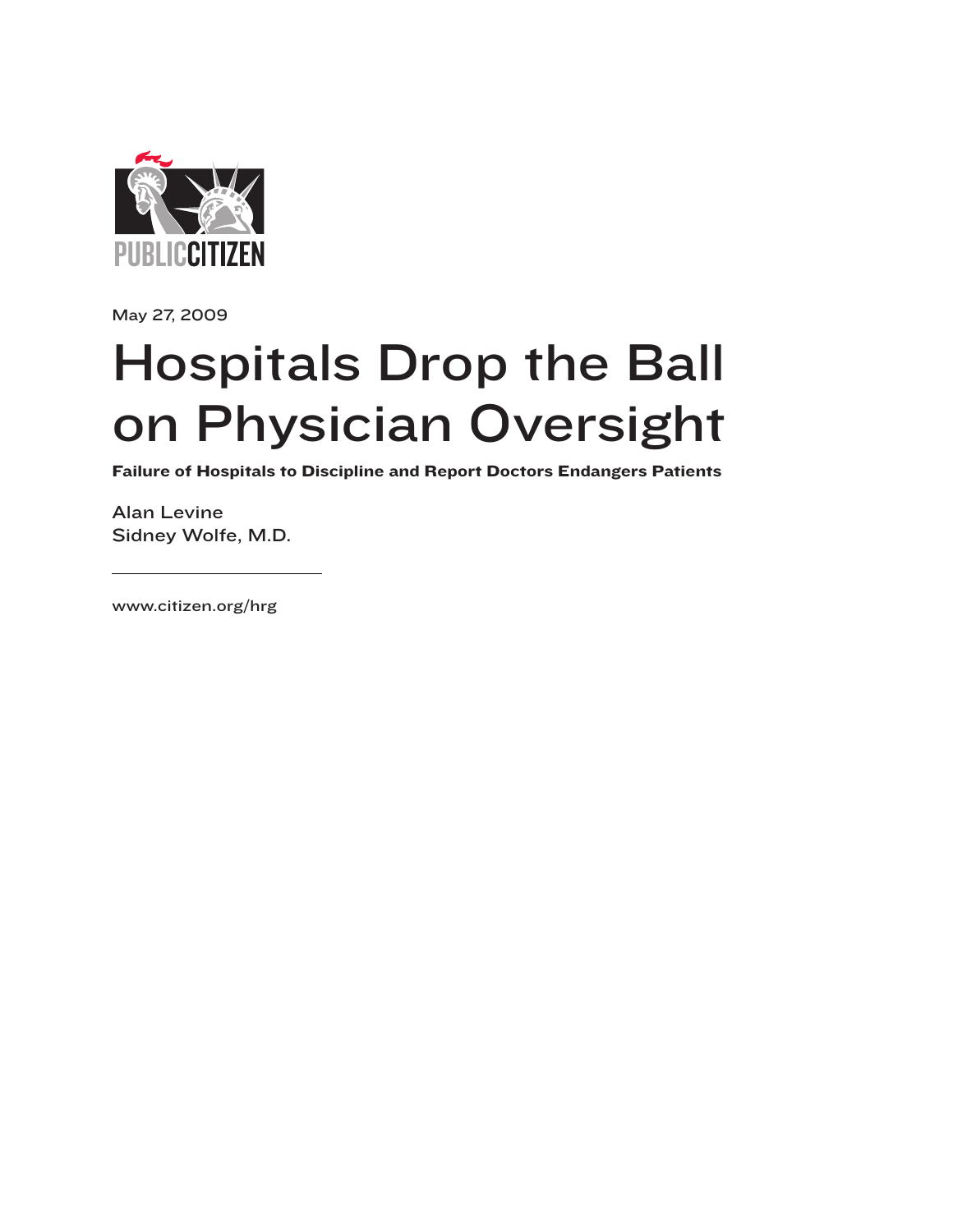## **Table of Contents**

| Reporting and Disciplining of Doctors by U.S.<br><b>Hospitals</b> |  |
|-------------------------------------------------------------------|--|
|                                                                   |  |
| Analysis of Hospital Compliance                                   |  |
| State Variation in Hospital Departing                             |  |

| Failure of Hospitals to Voluntarily Comply in a Study on Hospital Reporting 28 |
|--------------------------------------------------------------------------------|
|                                                                                |

## Conclusions and Recommendations

## Appendices

| B: Currently Active Registered Non-Federal Hospitals that Have Never Reported |  |
|-------------------------------------------------------------------------------|--|
|                                                                               |  |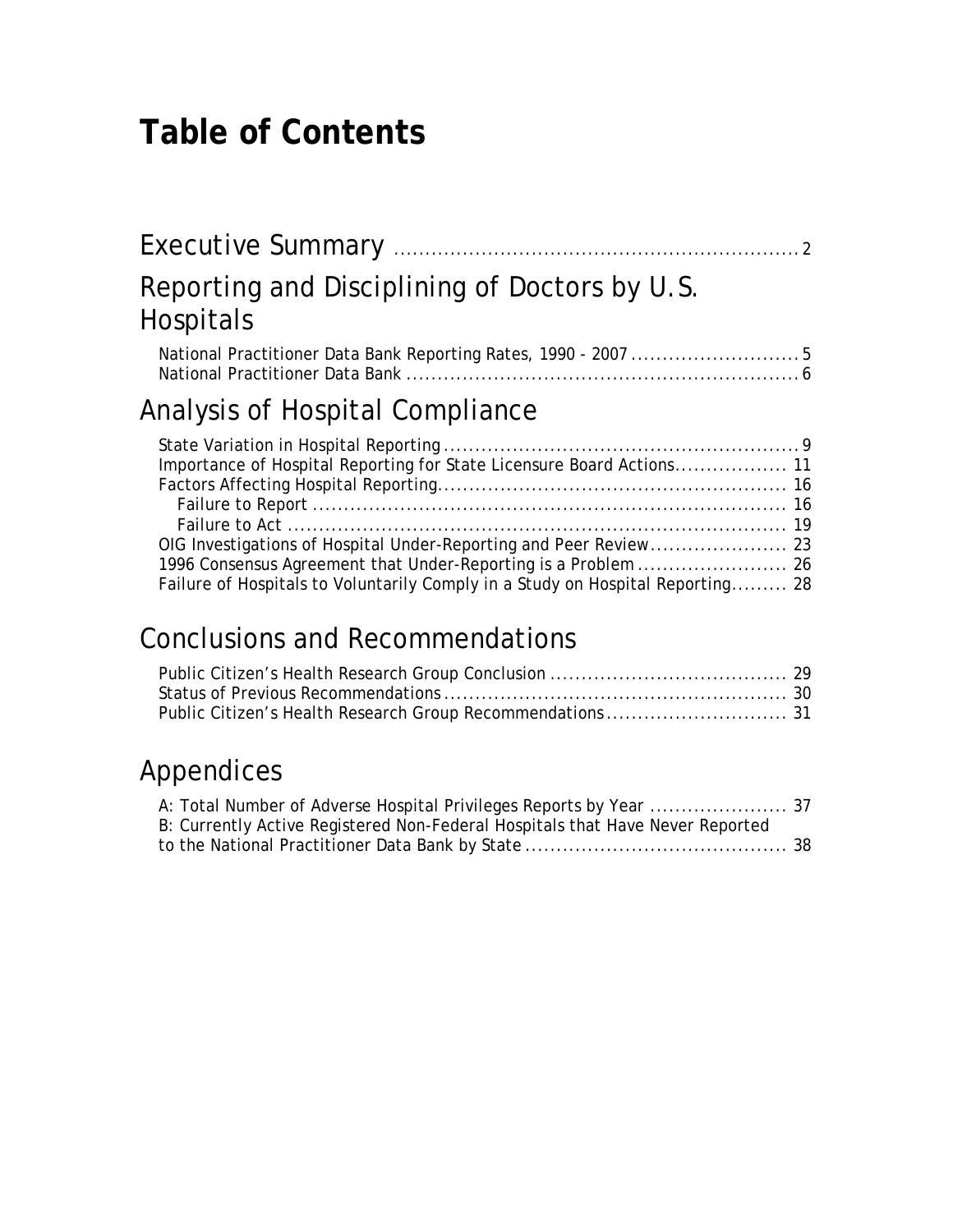## **Executive Summary**

*Lack of detection and widespread under-reporting to the National Practitioner Data Bank raise serious questions about hospital peer review.* 

The National Practitioner Data Bank (NPDB) was established by the Health Care Quality Improvement Act of 1986 to protect patients from questionable physicians. The legislation included a requirement that hospitals report to the NPDB whenever they revoke or restrict a physician's hospital privileges for more than 30 days for problems involving medical competency or conduct. As the only national repository for the records of doctors disciplined by their peers for unprofessional or incompetent behavior, the usefulness of the data bank has been historically handicapped by the failure of thousands of hospitals to report to the NPDB. As of December 2007, almost 50 percent of the hospitals in the U.S. had never reported a single privilege sanction to the NPDB. Prior to the opening of the NPDB in September 1990, the federal government estimated that 5,000 hospital clinical privilege reports would be submitted to the NPDB on an annual basis, while the health care industry estimated 10,000 reports per year. However, the average number of annual reports has been only 650 for the 17 years of the NPDB's existence, which is  $1/8<sup>th</sup>$  of the government estimate and about  $1/16^{th}$  of the industry estimate.

Hospital reporting varies by state. For example, about 70 percent of the hospitals in Louisiana have never reported while only about 25 percent of the hospitals in Connecticut have never reported.

Public Citizen, through its Health Research Group, compiled this report by reviewing a number of studies by the Office of Inspector General (OIG), work by the Citizen Advocacy Center, medical journal articles, and recommendations from an October 1996 national meeting on hospital under-reporting. Public Citizen also analyzed the NPDB Public Use File to examine the relationship between hospital reports and actions taken by state medical boards on the same physicians.

Operated by the Health Resources and Services Administration (HRSA), part of the Department of Health & Human Services (HHS), the NPDB was designed as a searchable resource for hospitals and other medical entities to check practitioners' backgrounds and to consider taking their own action based on the information in the data bank. Prior to its launch, this function was not being provided in any systematic way. The NPDB's goal was to reduce the likelihood that disciplined doctors might continue to injure patients by relocating to another hospital or state where their reputations and track records were not known.

The OIG at HHS did an initial assessment after the NPDB had been in operation for three years. This assessment found that a wide variation in reporting rates from state to state could suggest differences in the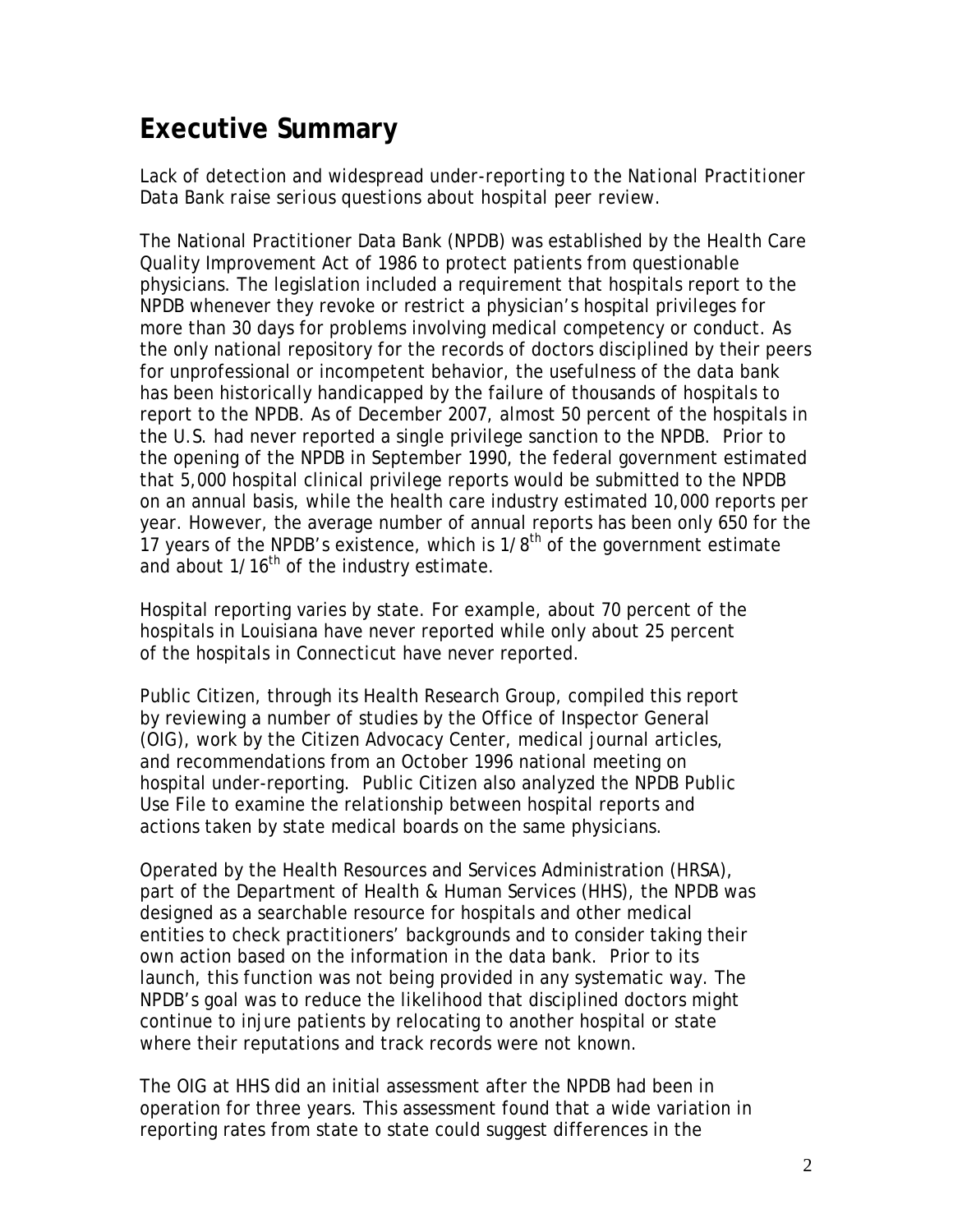quality of care rendered, or perhaps in the capacity or willingness of hospitals to discipline doctors and to submit reports to the NPDB. In response to the OIG report, HRSA convened a national conference in October 1996 of many stakeholders such as the American Hospital Association, American Medical Association, the Joint Commission on Accreditation of Healthcare Organizations ("Joint Commission"), Center for Medicare and Medicaid Services, Public Citizen and OIG. The consensus report from the conference found that the number of reports in the NPDB is unreasonably low, compared with what would be expected if hospitals pursued peer review effectively.

Collectively, the OIG report, the 1996 national conference, and a 2002 HRSA funded study of hospital compliance made a total of 10 different recommendations to remedy this serious problem. However, as of December 31, 2008, only one of the recommendations has been fully implemented.

The *Journal of the American Medical Association* (JAMA) has called hospital peer review one of the pillars of quality assurance in the United States. Hospital under-reporting raises questions about the effectiveness of hospital peer review. Under-reporting to the NPDB suggests that hospital peer review is not fulfilling the public trust.

Our review identified and focused on two factors associated with underreporting: failure of hospitals to report and failure of hospitals to take action on questionable physicians. For example, a HRSA funded study reported in the *American Journal of Public Health* noted that, to avoid reporting, hospitals imposed disciplinary periods of less than 31 days thereby avoiding the need for reporting physicians to the NPDB; a medical board official informed Public Citizen that some hospitals avoid reporting by changing their bylaws or by having physicians take a "leave of absence." In one of the most egregious recent examples of the breakdown of hospital peer review, two physicians at Redding Medical Center in Redding, California performed clearly unnecessary bypass and valve surgeries between 1992 and 2002 on hundreds of patients. Peer review of the cardiac program and discipline of these physicians was not done because of the "prestige" of one of the physicians involved and the revenue for the hospital generated by the surgeries. Furthermore, although both state and Joint Commission surveys had identified peer review deficiencies at Redding, there was no oversight follow-up.

State medical board officials report that hospital clinical privilege sanctions are a valuable source of information for identifying physicians with performance or conduct problems, and many boards use this information to launch investigations that can lead to disciplinary action. However, our analysis of the NPDB Public Use File found that almost 1,000 physicians who had at least two adverse clinical privilege reports to the NPDB did not have any subsequent licensure board disciplinary action. One physician had nine adverse clinical privilege reports but no licensure board actions.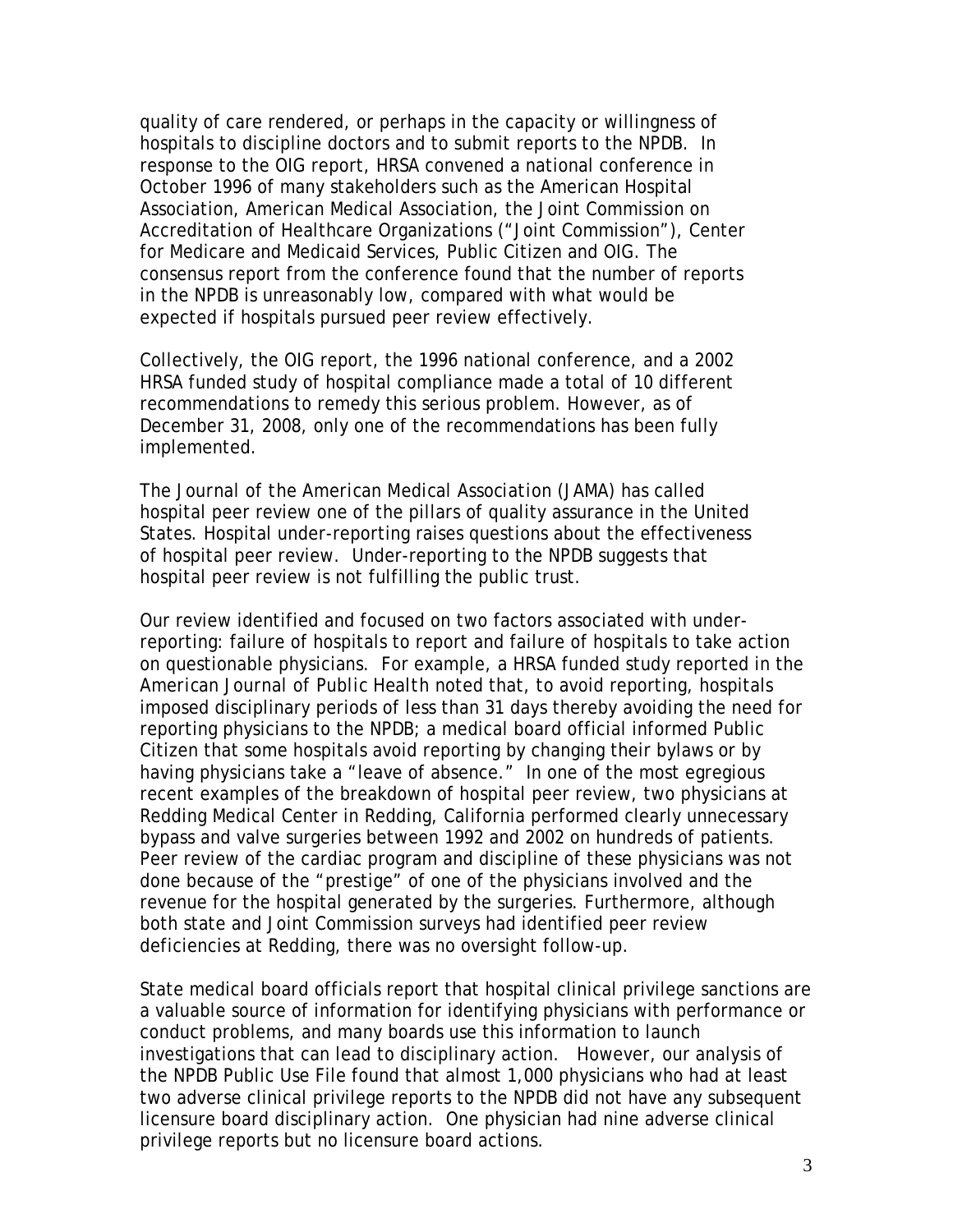Public Citizen's report offers specific recommendations for making hospital peer review, hospital reporting, and hospital oversight more accountable to the public. These recommendations include:

- HRSA and CMS should work together to achieve a regulatory and statutory change so that the Medicare conditions of participation require fulfillment of hospitals' reporting responsibilities to the NPDB under the Health Care Quality Improvement Act.
- CMS should require that the standards for compliance with the Medicare conditions of participation include all aspects of peer review.
- Congress should provide CMS with the statutory authority to impose financial and other sanctions on hospitals and physicians for failure to perform peer review.
- Congress should amend the Health Care Quality Improvement Act to impose a civil money penalty on hospitals for failure to report.
- HRSA should seek legislative authority for conducting compliance reviews of clinical privilege reporting, including authority to mandate access to peer review records.
- The OIG should review hospital peer review practices relating to granting and renewing hospital admitting privileges.
- HRSA should initiate corrective educational and compliance activities involving hospitals that have not reported.
- To address hospitals' concerns about the effectiveness of peer review immunity, HRSA should update its 1996 survey of case law which found that the peer review immunity provisions of the statute were protecting peer review in the vast majority of cases.
- State medical boards should request their respective state legislatures to adopt those provisions of the Citizen Advocacy Center model act that have the potential to increase reporting.
- Congress should provide the OIG with authority to investigate state medical boards' handling of adverse hospital clinical privilege reports.
- Hospital compliance officers should be required to monitor hospital peer review and reporting to the NPDB.
- The OIG, HHS, should use corporate integrity agreements to assure hospital compliance with NPDB reporting requirements.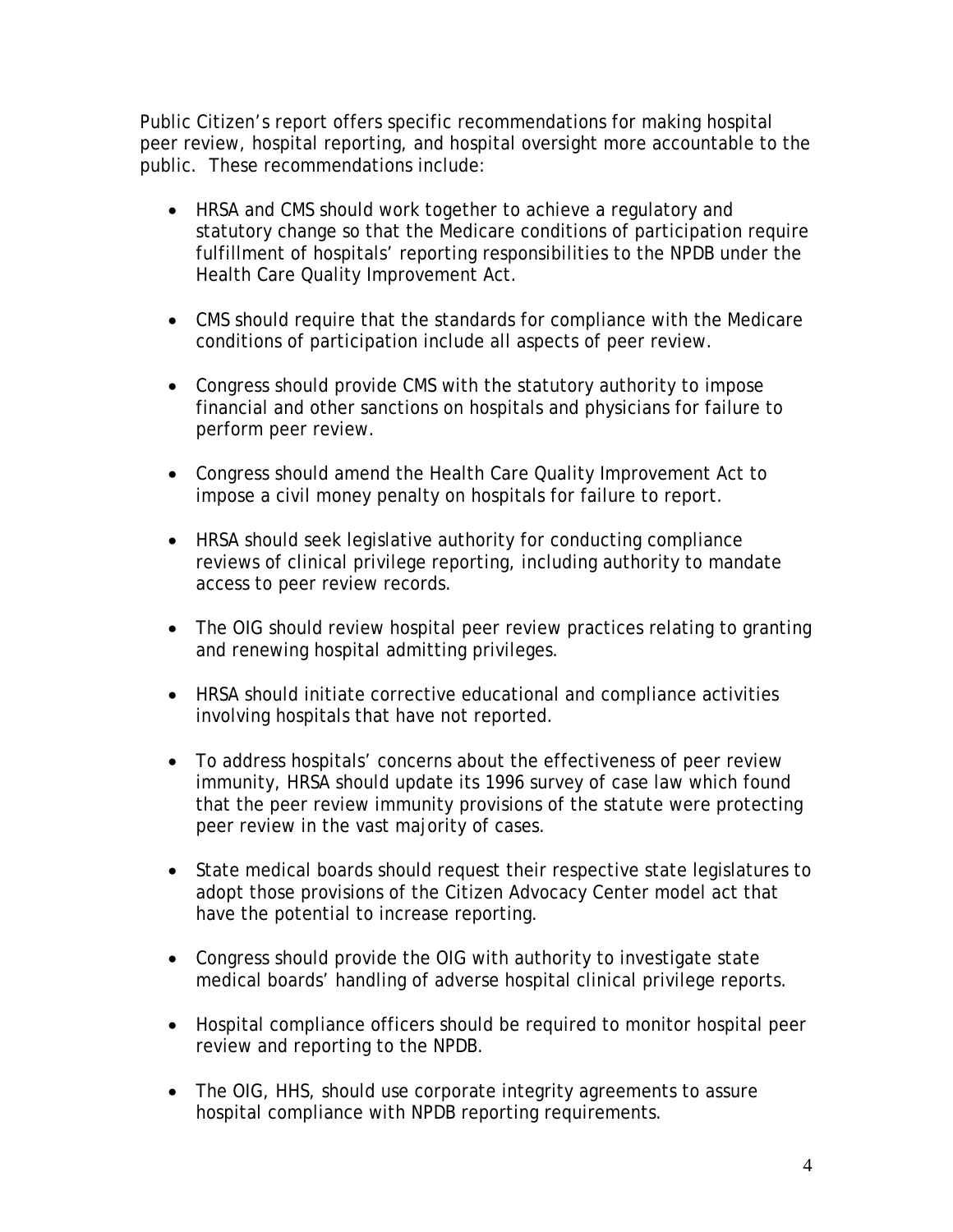## **Reporting and Disciplining of Doctors by U.S. Hospitals**

## **National Practitioner Data Bank Reporting Rates, 1990 – 2007**

Federal law requires hospitals to report a physician to the National Practitioner Data Bank (NPDB) whenever a hospital revokes or restricts the physician's privileges for more than 30 days for an issue involving medical competency or conduct. The NPDB opened for reporting and querying September 1, 1990. Although the NPDB has been open for nearly two decades, 49 percent of U.S. hospitals (2,845 of 5,823) have never submitted a clinical privilege sanction report on a physician; at the end of CY 2007, the NPDB contained only 11,221 adverse hospital clinical privilege reports, $1$  which is significantly below government and private sector estimates.

Prior to the opening of the NPDB, there was a range of estimates of annual hospital reports, as follows:

- The Public Health Service (PHS) submitted a planning document to the Office of Management and Budget in 1989 that estimated 5,000 hospital adverse actions a year would be reportable.
- The American Medical Association (AMA) estimated 10,000 reports per year. This estimate was based on an American Hospital Association (AHA) study, which found that the number of hospital disciplinary actions averaged 2.5 per year per hospital for hospitals in the study.

Contrary to these initial estimates, since the NPDB opened, the range of total reports per year has varied from a high of 830 in 1991 to a low of 532 in 2006 (see Appendix A). The trend has been toward fewer reports recently than in the first years after the NPDB opened. The average number of reports per year has been 650, which is 1/8<sup>th</sup> of the PHS estimate and about 1/16<sup>th</sup> of the AMA estimate.

Failure to report disciplinary actions to the NPDB violates the law and deprives health care organizations such as hospitals and state licensure boards of potentially useful information for their credentialing and regulatory activities, respectively.

Furthermore, in discussions with Bill Moran, senior vice president for Strategic Management, a hospital compliance consulting company, he advised us that "a hospital compliance officer informed him that while his hospital reports to the

<span id="page-5-0"></span> 1 Unpublished data from the Health Resources and Services Administration, Department of Health & Human Services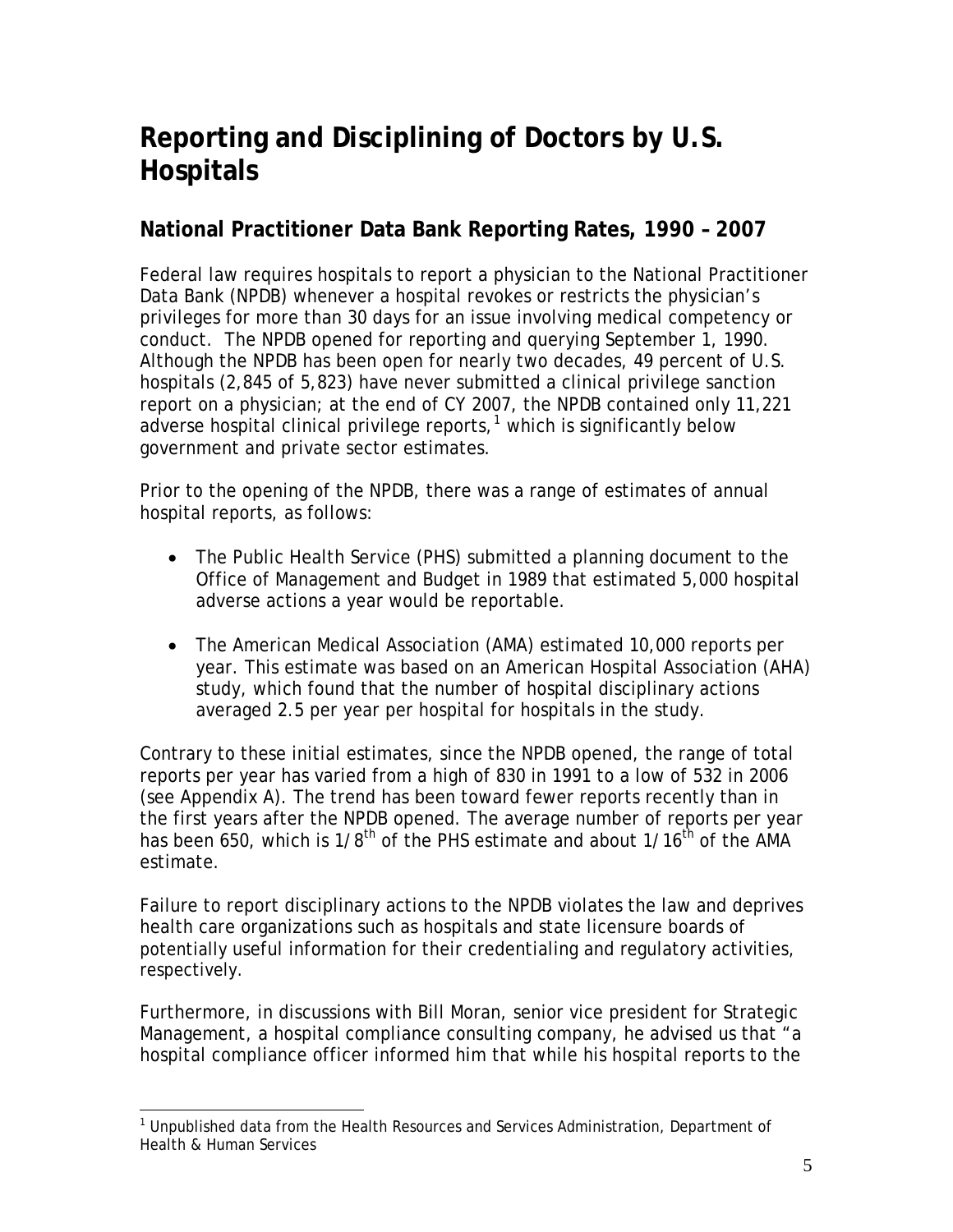NPDB when required, he and his staff are disheartened that many other hospitals do not."

## **National Practitioner Data Bank**

The Health Care Quality Improvement Act of 1986 (hereafter referred to as "the Act"), $^2$  $^2$  as amended, created the National Practitioner Data Bank. Since it became operational in September 1990, the NPDB has received and maintained records of medical malpractice payments and adverse actions taken against licensed health care practitioners by hospitals, other health care entities, licensure boards, and professional societies. The NPDB makes these reports, with doctor identification, available to hospitals, licensure boards, and managed care organizations to facilitate their background checks and credentialing. As a result of resistance from the AMA and other health care organizations, the NPDB statute does not allow for public access to the doctor-specific information.<sup>[3](#page-6-1)</sup>

The NPDB is operated by the Health Resources and Services Administration (HRSA) within the Department of Health & Human Services. The NPDB does not currently receive a congressional appropriation; it is self-supporting through user fees (Congress provided funds for start up costs). Users are charged \$4.75 per query. Hospitals, by law, are required to query in certain circumstances, such as when a physician applies for clinical privileges at the hospital and every two years thereafter.<sup>[4](#page-6-2)</sup> Other health care organizations, such as HMOs, may query provided they have a formal peer review process. Medical licensing boards may also query.<sup>[5](#page-6-3)</sup> Health care practitioners may query but only to get their own reports.<sup>[6](#page-6-4)</sup> One-third of all queries are mandatory, i.e. from hospitals; two-thirds are optional. In 2007, the NPDB received 3.8 million queries and about 537,600 of these queries matched practitioner reports in the NPDB (a match rate of 14 percent).

HRSA has estimated that, based on a national survey, for a one year period, 48,075 licensure, credentialing, or membership decisions were affected by new information provided in NPDB responses. $<sup>7</sup>$  $<sup>7</sup>$  $<sup>7</sup>$ </sup>

 2 Public Law 99-660, 42 USC 11101

<span id="page-6-1"></span><span id="page-6-0"></span><sup>&</sup>lt;sup>3</sup> See AMA congressional testimony at September 20, 2000 hearing on H.R. 5122, the Patient Protection Act of 2000; this legislation would have partially opened up the NPDB to the public. http://bulk.resource.org/gpo.gov/hearings/106h/67118.txt. 56

<span id="page-6-2"></span><sup>4</sup> 42 U.S.C.§ 11135 (a)

<span id="page-6-3"></span> $5$  42 U.S.C. § 11137 (a)

<sup>6</sup> 42 CFR 60.11 (a) (2)

<span id="page-6-5"></span><span id="page-6-4"></span><sup>&</sup>lt;sup>7</sup> Teresa Waters, O. Almagor, P.Budetti, National Practitioner Data Bank User and Non-User Survey Final Report, April 2001, Table IV.C.94. The survey question was "Would your decision regarding the practitioner have been different if you had not received the NPDB response." 9.04 percent of the responses answered "yes." Applying this percentage to the 531,802 matches for 2007 results in an estimated 48,075 decisions that were affected by an NPDB report.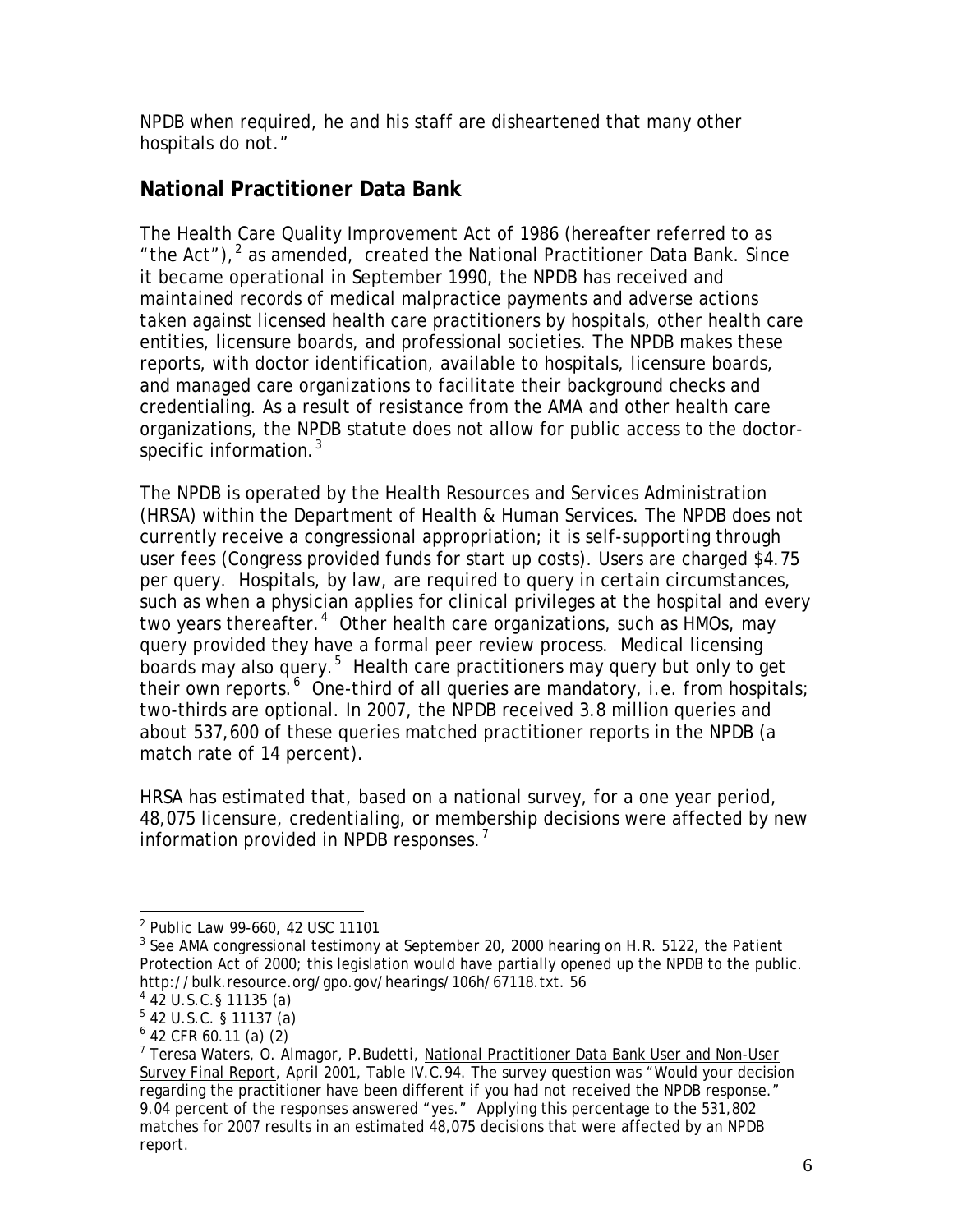The legislative history is clear as to why Congress enacted this legislation. The House Committee on Energy and Commerce report noted, as follows:

The Committee has reviewed testimony from numerous sources indicating that this legislation is essential to protect the public health and safety. This bill is needed to deal with one important aspect of the medical malpractice problem in this country – incompetent and unprofessional physicians […]. The bill's focus is on those instances in which physicians injure patients through incompetent or unprofessional service, are identified as incompetent or unprofessional by their medical colleagues, but are dealt with in a way that allows them to continue to injure patients. Unfortunately, groups such as state licensing boards, hospitals and medical societies that should be weeding out incompetent or unprofessional doctors often do not do so. Even when such bodies do act against bad physicians, these physicians find it all too easy to move to different hospitals or states.<sup>[8](#page-7-0)</sup>

Section 423 of the Act addresses incompetent or unprofessional physicians in hospital settings. Section 423 requires that each hospital or health care entity which takes a professional review action that adversely affects the clinical privileges of a physician for a period of longer than 30 days report to the NPDB the name of the physician involved and a description of the acts or omissions or other reasons for the action. Hospitals are also required to forward a copy of the NPDB report to each board of medical examiners where the practitioner is licensed.<sup>[9](#page-7-1)</sup>

The House Report further noted:

The purpose of requiring reports even for circumstances in which physicians surrender their privileges is to ensure that health care entities will not resort to 'plea bargains' […]. While such agreements may serve the immediate self interests of the two parties involved, they may jeopardize the health and safety of future patients.<sup>[10](#page-7-2)</sup>

Congress was also concerned that the threat of private money damage liability under federal law, or lawsuits against hospital peer review physicians, including treble damage liability under federal antitrust law, would discourage physicians from participating in peer review.

Thus, to encourage effective hospital professional review activities (i.e. peer review), Section 411(a) of the Act provides immunity for such activities. Specifically, the statute states, "any person who participates with or assists

<span id="page-7-0"></span> $\overline{a}$ <sup>8</sup> House Committee on Energy and Commerce, House Report No. 99-903, at 2, September 26, 1986

<span id="page-7-1"></span><sup>&</sup>lt;sup>9</sup> 42 U.S.C. § 11133 (a)

<span id="page-7-2"></span> $10$  House Committee on Energy and Commerce, Op.Cit., 15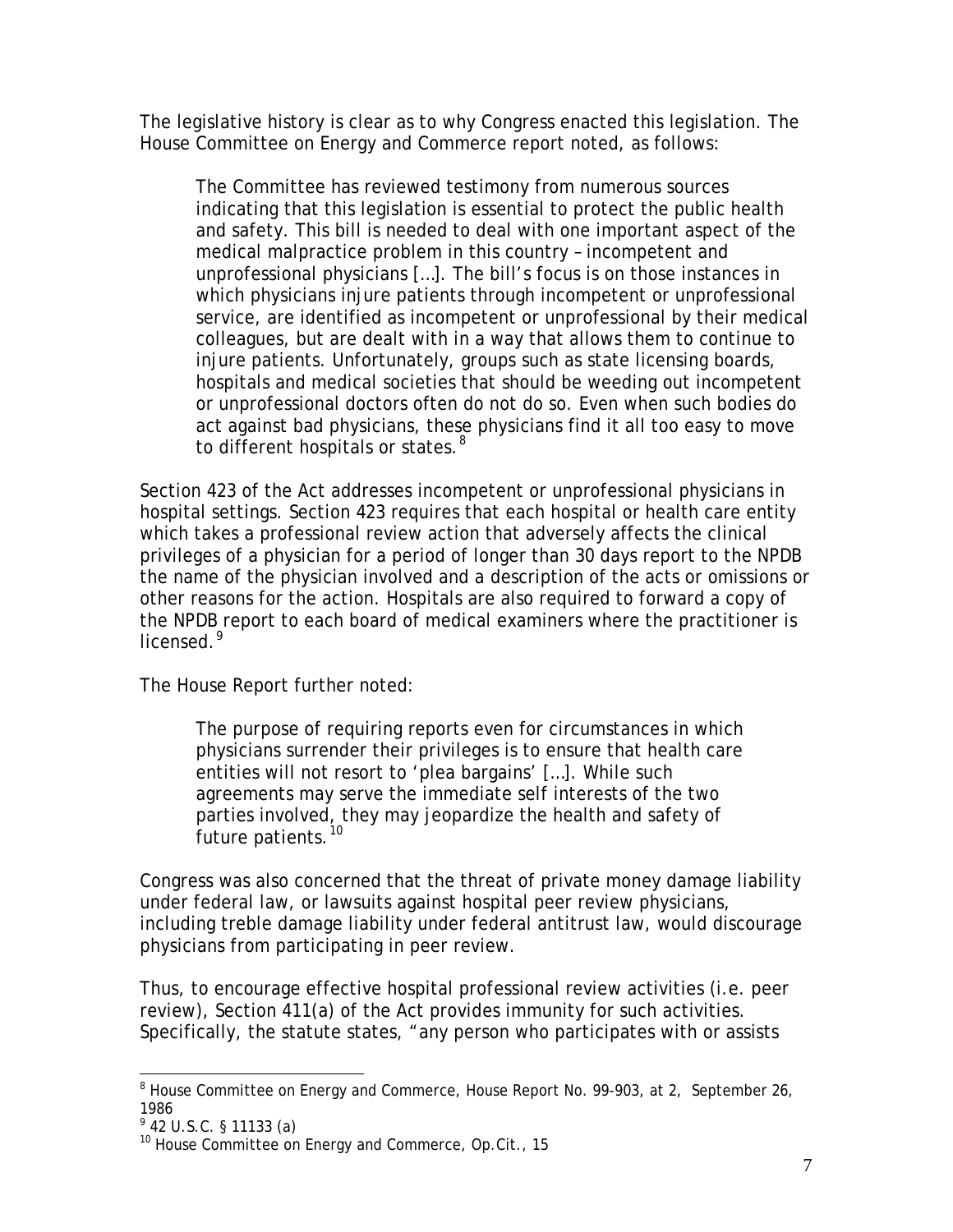the body with respect to the action, shall not be liable in damages under any law of the United States or of any state.  $11$  The statute stipulates that in order for hospital professional review actions to qualify for immunity, the peer review action must be taken as follows:

- In the reasonable belief that the action was in the furtherance of quality health care.
- After a reasonable effort to obtain the facts of the matter.
- After adequate notice and hearing procedures are afforded to the physician.
- $\bullet$  In the reasonable belief that the action was warranted by the facts.<sup>[12](#page-8-1)</sup>

Hospitals that fail to report reportable actions to the NPDB risk losing the liability protection afforded to their professional review activities under the Act. The regulations implementing the Act require the Secretary of HHS to (1) investigate hospitals that appear to be substantially failing to comply with reporting requirements, (2) provide them with an opportunity to correct their practices if they are found to be in non-compliance, and (3) remove the liability protections for three years if they are found in non-compliance.<sup>[13](#page-8-2)</sup>

For a hospital to lose its immunity, the hospital has to "substantially" violate the reporting requirement, meaning there has to be a pattern of noncompliance.

Although HRSA has investigated a small number of cases of non-compliance, as of November 2008, 18 years after the NPDB began, no hospital has ever been penalized through the loss of peer review immunity.<sup>[14](#page-8-3)</sup>

Finally, the importance of hospital credential and privilege reviews cannot be overstated. *The Journal of the American Medical Association* has noted the following:

Historically, there have been three pillars of quality assurance in health care: self-regulation by hospital credentialing committees, malpractice litigation, and external regulation by licensure boards. Hospital oversight of credentials and privileges […] reflects the professional commitment to [...] self-regulation.<sup>[15](#page-8-4)</sup>

<span id="page-8-0"></span> $\overline{a}$ <sup>11</sup> 42 U.S.C. § 11111(a) (1) (D). The Act's immunity provision does not apply to civil rights claims and it does not apply to government antitrust prosecutions. However, the Act's immunity does cover a private antitrust claim.

<span id="page-8-1"></span> $12$  42 U.S.C § 11112 (a)

<span id="page-8-2"></span><sup>13 45</sup> C.F.R.§ 60.9 (c) (1)

<span id="page-8-3"></span> $14$ According to HRSA staff, after identifying hospitals, usually through media reports or public court records, and contacting these hospitals, HRSA has always received a report or a satisfactory explanation of why no report was required.

<span id="page-8-4"></span><sup>&</sup>lt;sup>15</sup> Troyen A. Brennan, MD, JD, MPH, Hospital Peer Review and Clinical Privileges Actions, Journal of the American Medical Association, July 28, 1999, V. 281, 4, 381.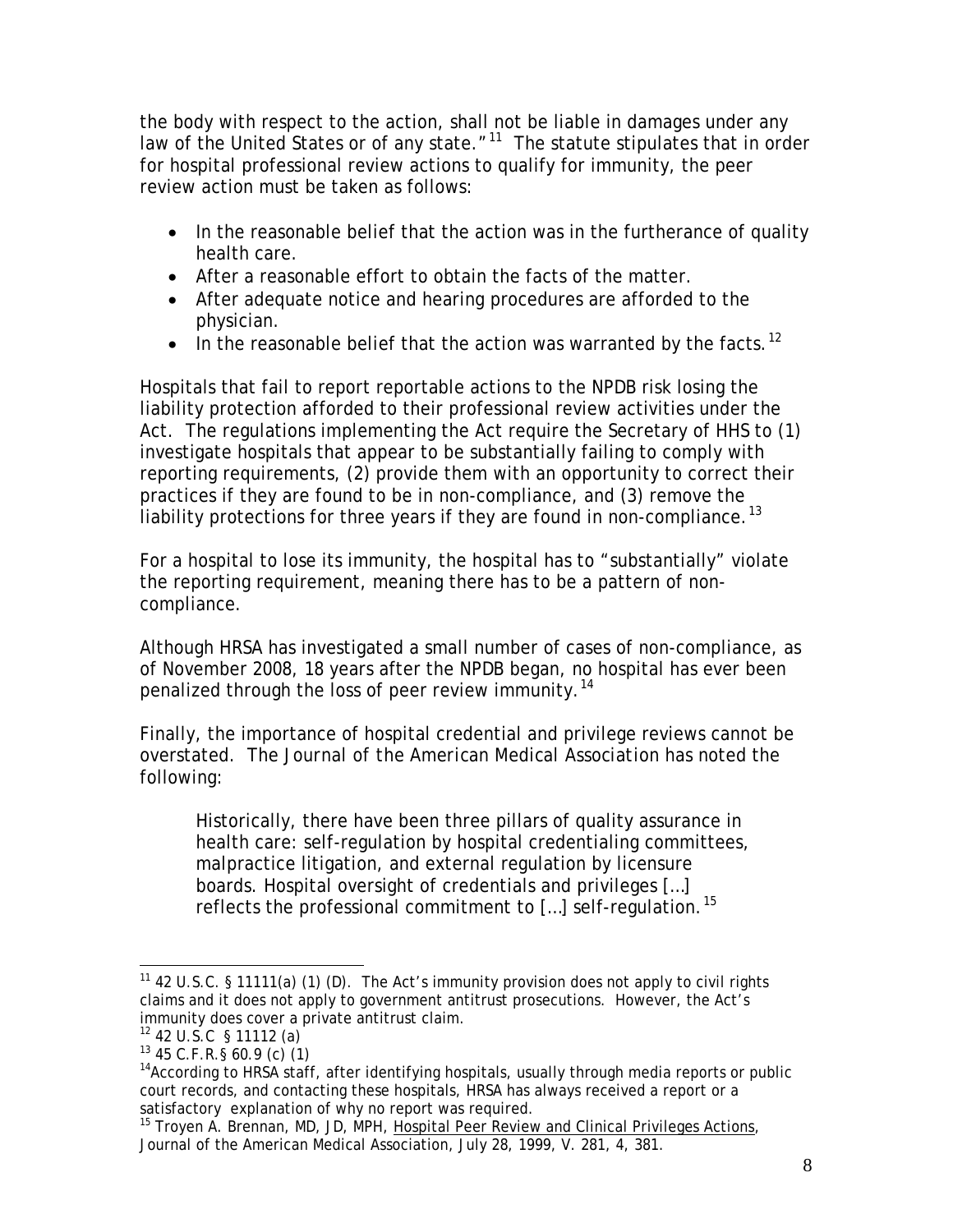A random sample survey in 2000 of NPDB users who had received matched responses from the NPDB about the physician for whom they were making a query found that it is an important aspect of the credentialing process for these users. The user survey included a wide variety of health care entities such as hospitals, managed care organizations, group practices, professional societies, state licensing boards, and ambulatory surgical centers.

The survey found that:

… a wide variety of different committees and individuals […] used practitioner NPDB reports in their credentialing and disciplinary decision making […]. On average, between 4 and 5 different individuals or committees reviewed each NPDB matched report. The entity's credentialing committee was most likely to use the report […]. Other organizational groups that frequently reviewed NPDB reports included the medical staff committee […]. Individuals who were likely to use the report included the chief [o](#page-9-0)f medical staff, the department chair and the chief executive officer.<sup>[16](#page-9-0)</sup>

## **Analysis of Hospital Compliance**

## **State Variation in Hospital Reporting**

As of December 31, 2007, according to HRSA data, 2,845 of all 5,823 U.S. NPDB-registered hospitals (49 percent) had never reported a clinical privilege sanction to the NPDB (see Appendix B).

A 2007 analysis of accumulated HRSA data shows that extremely large state-bystate variation in the rate of non-reporting hospitals exists (See Appendix B).

For example, 75 percent of the 56 hospitals in South Dakota have never reported; 70 percent of the 47 hospitals in North Dakota have never reported; 69 percent of the 150 hospitals in Kansas have never reported; and 69 percent of the 29 hospitals in Wyoming have never reported. About one-third of the hospitals in Illinois, New Jersey, and California have never reported. And about 48 percent of the 110 hospitals in Massachusetts have never reported.

However, only 24.1 percent of hospitals (7 of 29 hospitals) in New Hampshire, 25 percent of hospitals (10 of 40) in Connecticut, and 28.5 percent of hospitals (68 of 239) in New York have never reported.<sup>[17](#page-9-1)</sup>

The HRSA analysis that used hospital-specific data found that "clinical privilege reporting seemed to be concentrated in a few facilities even in

<span id="page-9-0"></span> $\overline{a}$ <sup>16</sup> Teresa Waters, et al., The Role of the National Practitioner Data Bank in the Credentialing Process, American Journal of Medical Quality," 2006, 34

<span id="page-9-1"></span><sup>&</sup>lt;sup>17</sup> Unpublished HRSA data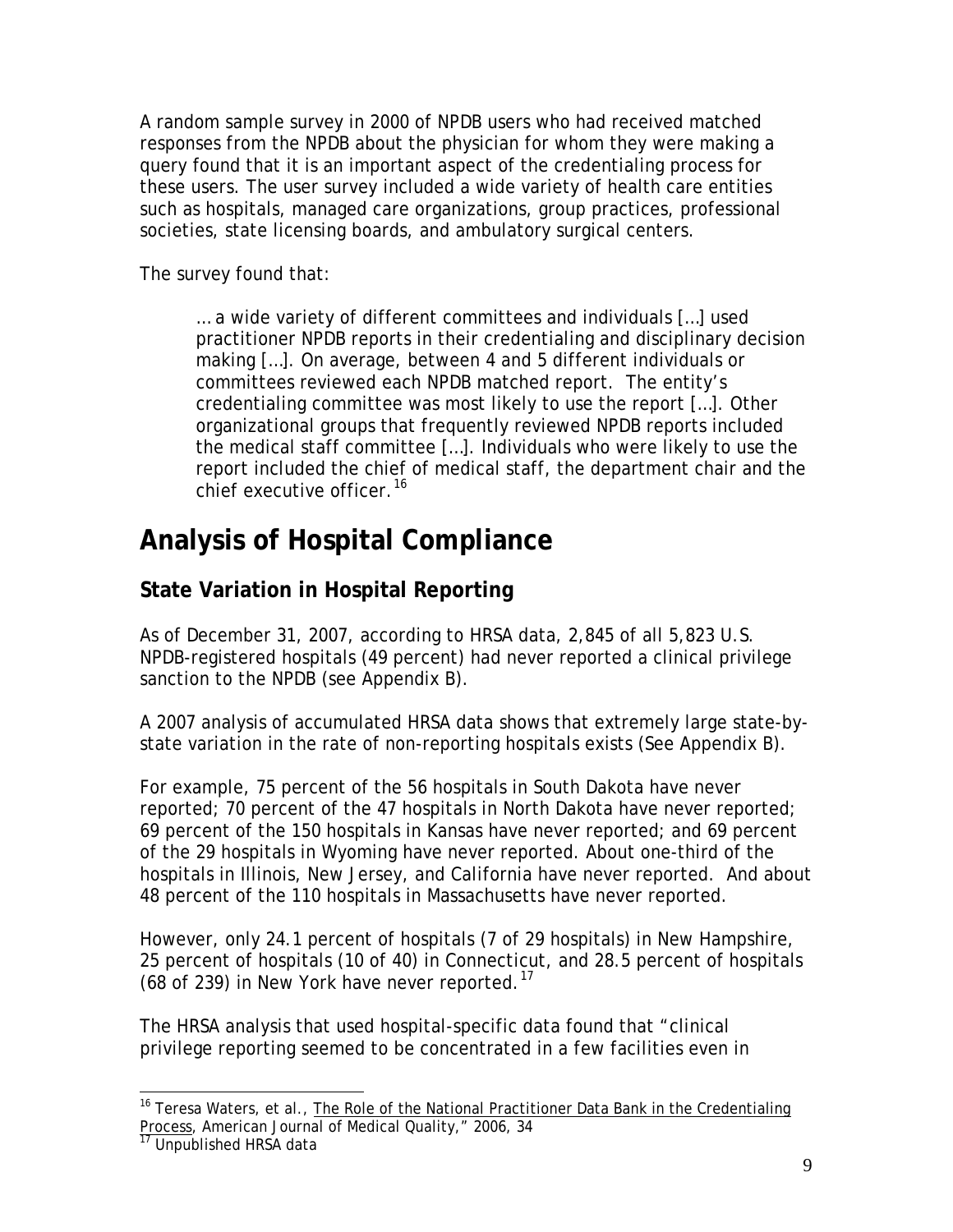States with comparatively high overall hospital clinical privileging reporting levels."[18](#page-10-0)

Several previous studies of hospital reporting have used "bed size" or "admissions" as a surrogate for physician exposure.

A 1995 Office of Inspector General (OIG) study of hospital reporting for the period September 1990 (when the NPDB opened) to December 31, 1993, found that:

- The approximately 6,500 hospitals in the U.S. submitted only 3,154 adverse action reports to the NPDB. This represented 2.6 reports per 1,000 hospital beds during the 3 1/3 year period.
- With the focus on the number of reports per 1,000 hospital beds rather than on number or percent of reporting hospitals, the state-by-state picture changed somewhat. For instance, New Jersey, which ranked first in the proportion of hospitals sending at least one report to the NPDB, ranked  $18<sup>th</sup>$  in the number of reports per 1,000 beds. More striking, New York shifts from 4<sup>th</sup> to 33<sup>rd</sup>.
- Reporting rates per 1,000 hospital beds varied greatly state to state ranging from 8.5 in Nevada to 0.7 in South Dakota. In most states, the reporting rate was between 1.5 and 4.0. The median rate was 2.5 adverse action reports per 1,000 hospital beds.
- Some of the differences among states in reporting rates per 1,000 hospital beds were considerable. For example, California, the state with the largest number of hospital beds, the rate of adverse actions was 3.7 per 1,000 beds. In New York, the state with the second largest number of hospital beds, the rate was "considerably less," 2.1. In Ohio, the rate was 2.9; in nearby Illinois, the rate was 1.5.<sup>[19](#page-10-1)</sup>

The OIG report also noted that "Whatever the State-to-State differences, there is also reason to suspect that the level of reporting in the nation […] may be unreasonably low."<sup>[20](#page-10-2)</sup> As an example, OIG cites the 1991 Harvard Medical Practice study of hospitalized patients in New York State that found 1 percent of hospitalizations in a random sample involved adverse events caused by negligence. On the basis of the sample, it was estimated that during one year, negligent care provided in New York State was responsible

 $\overline{a}$ <sup>18</sup> 2005 HRSA Annual Report, 8

<span id="page-10-1"></span><span id="page-10-0"></span><sup>&</sup>lt;sup>19</sup> Office of Inspector General, Department of Health & Human Services, Hospital Reporting to the National Practitioner Data Bank, OEI-01-94-00050., Feb.1995, ii, 3,

<span id="page-10-2"></span>http://oig.hhs.gov/oei/reports/oei-01-94-00050.pdf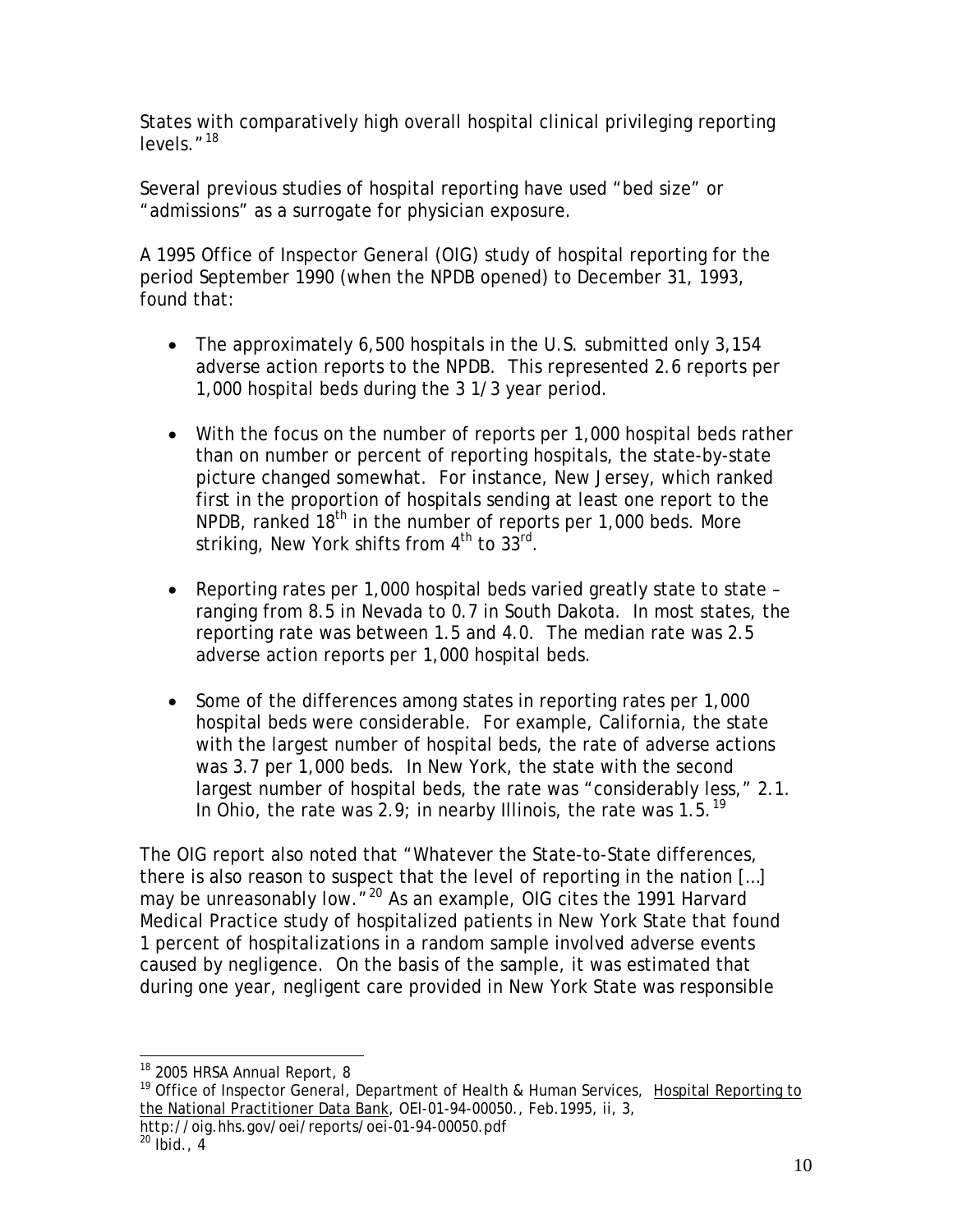for 27,179 injures, including 6,895 deaths and 877 "permanent and total disabilities.<sup>"[21](#page-11-0)</sup>

A July 28, 1999, article in the JAMA addressed hospital reporting to the NPDB. The article, which was based on a HRSA funded-study by the University of Washington, examined the variation in clinical privilege reporting, the changes in reporting over time, and the association of hospital characteristics with reporting. The study looked at 4,743 hospitals between 1991 and 1995; the majority of the hospitals were non-governmental, not-forprofit, and accredited by the Joint Commission; they were equally distributed between urban and rural hospitals. The study, which found evidence of a low and declining level of reporting, noted the following:

- About a third of the hospitals (34.2 percent) reported at least one action over the study period. The range of the privileges action rates for individual hospitals that had taken actions was between 0.40 and 52.27 per 100,000 admissions. The overall privileges action rate for the study hospitals in aggregate was 2.36 per 100,000 admissions.
- Urban hospitals and hospitals accredited by the Joint Commission were more likely to have reported one or more privileges actions and had higher rates of reported actions per 100,000 admissions than their counterparts for nearly all bed size categories. State and local hospitals were least likely to have reported.
- The majority of hospitals that were members of the Council of Teaching Hospitals of the American Association of Medical Colleges, and had bed sizes of 300 or more, had lower rates of reporting than non-member hospitals.
- There were significant regional differences in privilege action reporting. Hospitals in the east south Central region, such as Alabama, Kentucky, Mississippi and Tennessee, had some of the lowest reporting rates.<sup>[22](#page-11-1)</sup>

## **Importance of Hospital Reporting For State Licensure Board Actions**

The OIG report noted earlier found that, during the period of the OIG review, 1990 – 1993, hospitals reported about 3,154 practitioners to the NPDB. During

 $\overline{a}$  $^{21}$  Ibid., 4

<span id="page-11-1"></span><span id="page-11-0"></span> $22^{\mu}$ Baldwin, et al, Hospital Peer Review and the National Practitioner Data Bank, Clinical Privilege Action Reports, JAMA, July 28, 1999, V 282, 4.,351, http://jama.amaassn.org/cgi/content/full/282/4/349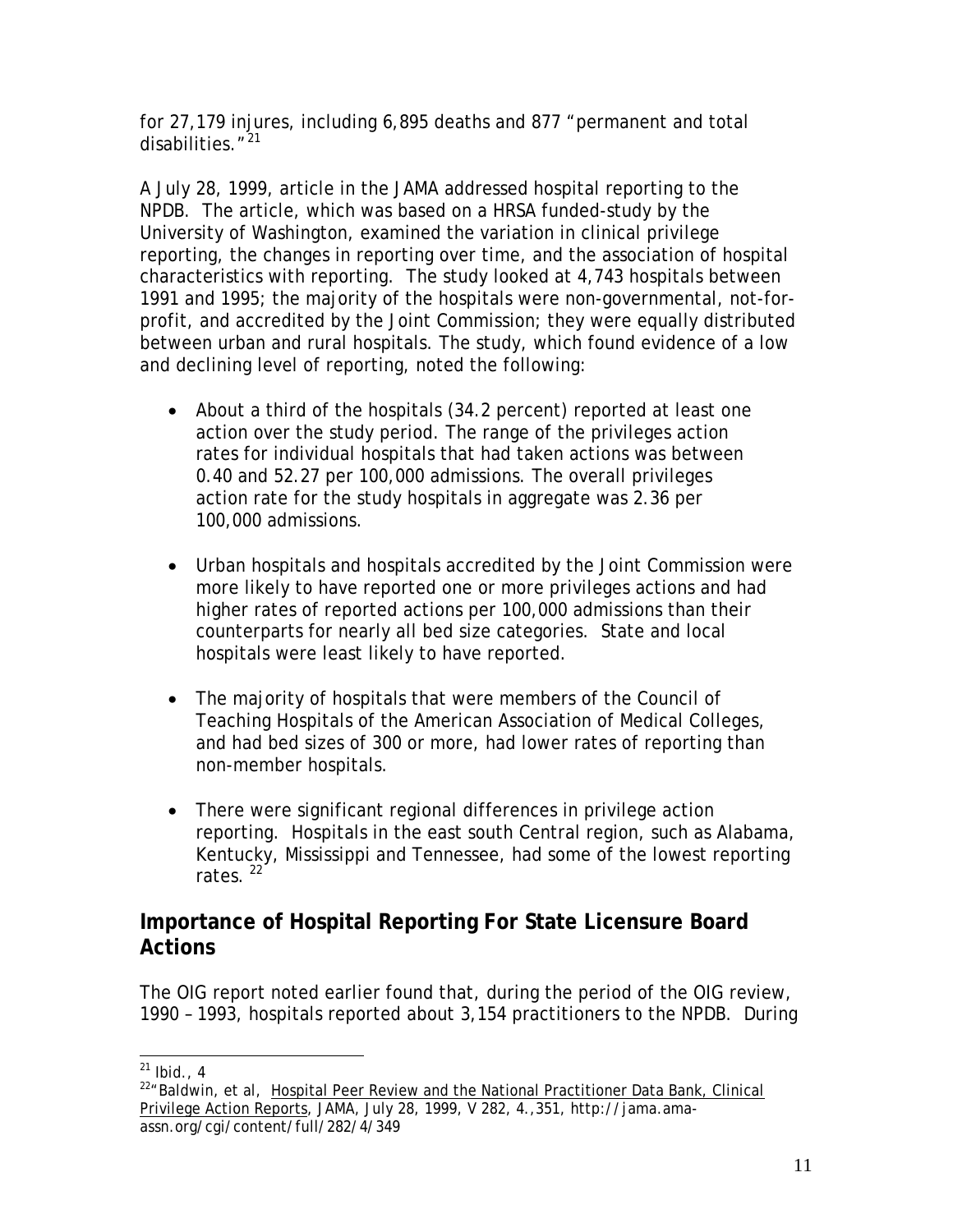the same time period, state medical boards took disciplinary actions against about 8,000 physicians. The OIG notes "these numbers are not directly comparable, but […] the discrepancy is sufficiently large to raise legitimate questions about whether hospitals are being sufficiently rigorous in taking adverse actions against practitioners on their staffs.  $1^{23}$  $1^{23}$  $1^{23}$ 

A similar observation was made in the July 1999 JAMA article, which noted that "there were nearly three times the number of licensing actions […] than privileges actions over the study period. In addition, licensing actions increased between 1991 and 1995, while privileges actions decreased."[24](#page-12-1)

Every year HRSA calculates a ratio comparing the sum of adverse action reports for both hospitals and managed care organizations to adverse licensure reports for in-state physicians*.* [25](#page-12-2) According to HRSA data, during the seventeen-plus year history of the NPDB, state licensure adverse action reports have been more than double the number of adverse (hospital and HMO) clinical privilege reports: 32,748 vs. 13,618. From state to state, the ratio of adverse clinical privilege reports to adverse licensure action reports range from a low of one clinical privilege report for every five state licensure actions in Colorado and Connecticut to a high of 1.51 clinical privilege reports in Hawaii for every adverse licensure action report. According to HRSA, "While these ratios reflect variations in the reporting of both State licensure actions and clinical privileges actions, the extreme variation from State to State is instructive. It seems likely that the extent of the observed differences may at least in part reflect variations in willingness [of hospitals and medical boards] to take actions rather than a substantial difference in the conduct or competence of the physicians practicing in various States.  $7^{26}$  $7^{26}$  $7^{26}$  This is reinforced by the lack of evidence that the overall quality of physician practice varies from one state to another.

A 1999 article in the *American Journal of Law and Medicine* makes a point about the role of hospital peer review and its relationship to state licensing boards:

The peer review system […] should address problems of physicians before they impact a physician's license to practice medicine. Notwithstanding the differences between what the hospital peer review system is designed to accomplish and the state physician licensing system, the significantly higher rate of state actions

 $\overline{a}$  $^{23}$  OIG, Op.Cit., 4

<span id="page-12-1"></span><span id="page-12-0"></span><sup>24</sup> Baldwin, Op.Cit., 353

<span id="page-12-2"></span> $25$  Managed care organizations "adverse actions" are when physicians are removed from panel membership in the organization because of competency or conduct. HRSA uses "in-state" adverse licensure data to avoid including reciprocal actions based on a licensure action taken by another State.

<span id="page-12-3"></span> $26$  HRSA NPDB Annual Report, 2005, 36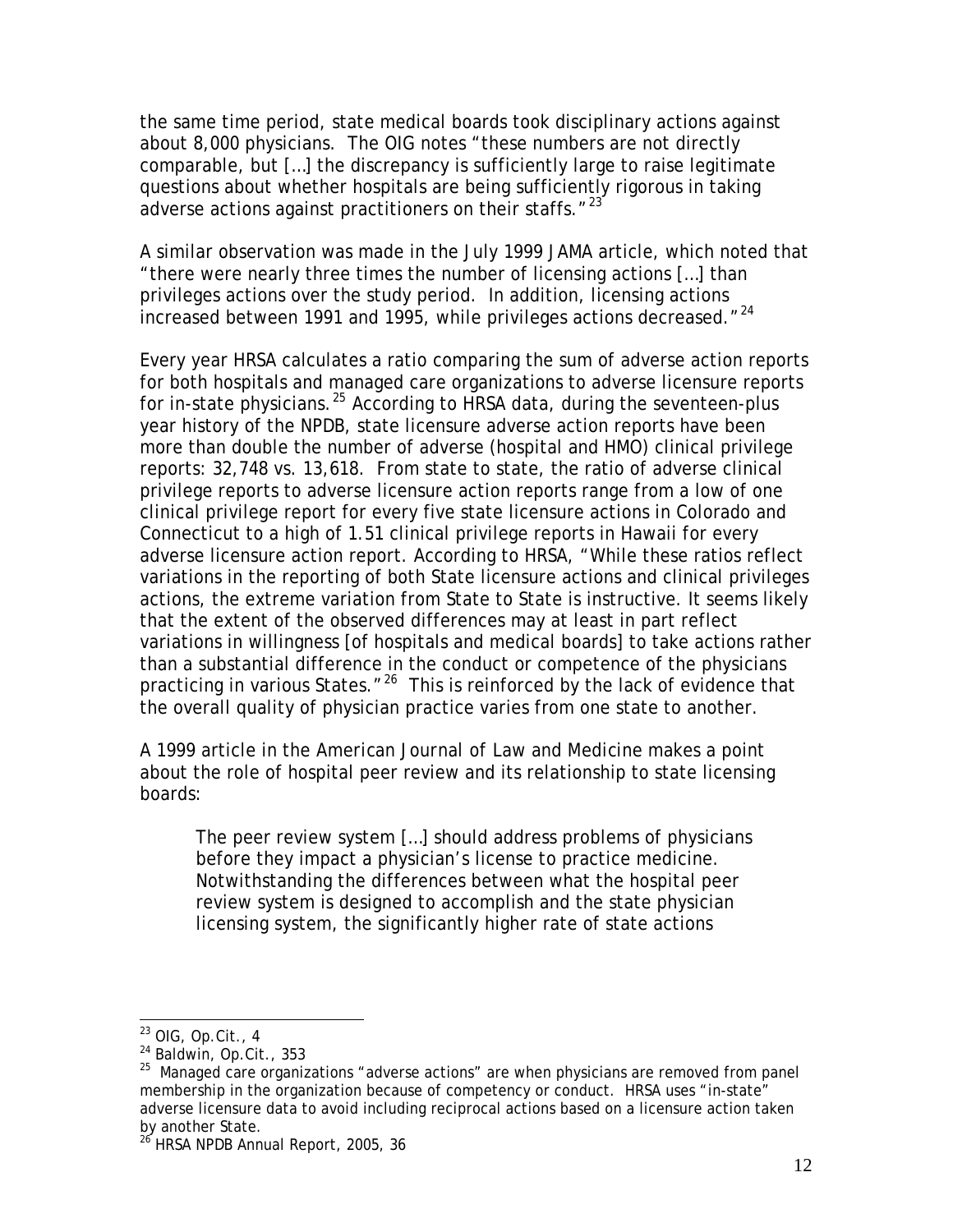raises the question of whether hospital peer review is taking place at an adequate level.<sup>[27](#page-13-0)</sup>

From the perspective of state medical licensure boards, hospital reports are an important source of data for regulatory oversight. Results of a Citizen Advocacy Center (CAC) survey on hospital reporting highlighted the importance of hospital reports to state medical boards:

- Several medical boards emphasized the high quality of the information in hospital reports. Boards value hospital reports because they are based on peer investigation and review. Because hospitals are so concerned about being sued by doctors against whom they take clinical privilege actions, when a hospital does report, there is substantial evidence of a serious problem.
- The acting director of the Office of Professional and Medical Conduct in New York State said that 31 percent of the facility reports her board receives have led to charges of misconduct or surrender of license. This means that nearly one in three mandatory reports results in the board opening a disciplinary action. In many states, fewer than 10 percent of consumer complaints lead to disciplinary action.
- The executive director of the Arizona board indicated that while only 2 percent of the complaints received by his board in 1995 were from hospital mandatory reports, 66 percent of these had to do with quality of care (as opposed to 54 percent of complaints from all sources) and 17 percent of hospital reports ultimately led to discipline and 11 percent to stipulated limitations on practice, as opposed to 2 percent and 5 percent complaints from all sources.<sup>[28](#page-13-1)</sup>

Representative responses to the CAC survey included:

- 'This information would be kept confidential [from the board] if not for mandatory reporting laws.'
- 'The mandatory reports provide useful 'leads' for the Board about the possibility of substandard practice which otherwise may not be known. The Board would never receive the information without mandatory reporting.<sup>'[29](#page-13-2)</sup>

CAC also asked boards about oversight of state hospital reporting laws. "Many state medical boards replied that they had no jurisdiction over hospitals. […]

<span id="page-13-0"></span> $\overline{a}$ <sup>27</sup> Scheutzow, Susan, <u>State Medical Peer Review: High Cost But No Benefit - Is It Time for a</u> Change?, 25 Am. Journal of Law & Medicine, 7, 1999, 5

<span id="page-13-1"></span> $28$  Rebecca Cohen and David Swankin, Citizen Advocacy Center, Hospital Reporting to State Regulators and to the National Practitioner Data Bank, March 1997, 21

<span id="page-13-2"></span> $^{29}$  Ibid., 21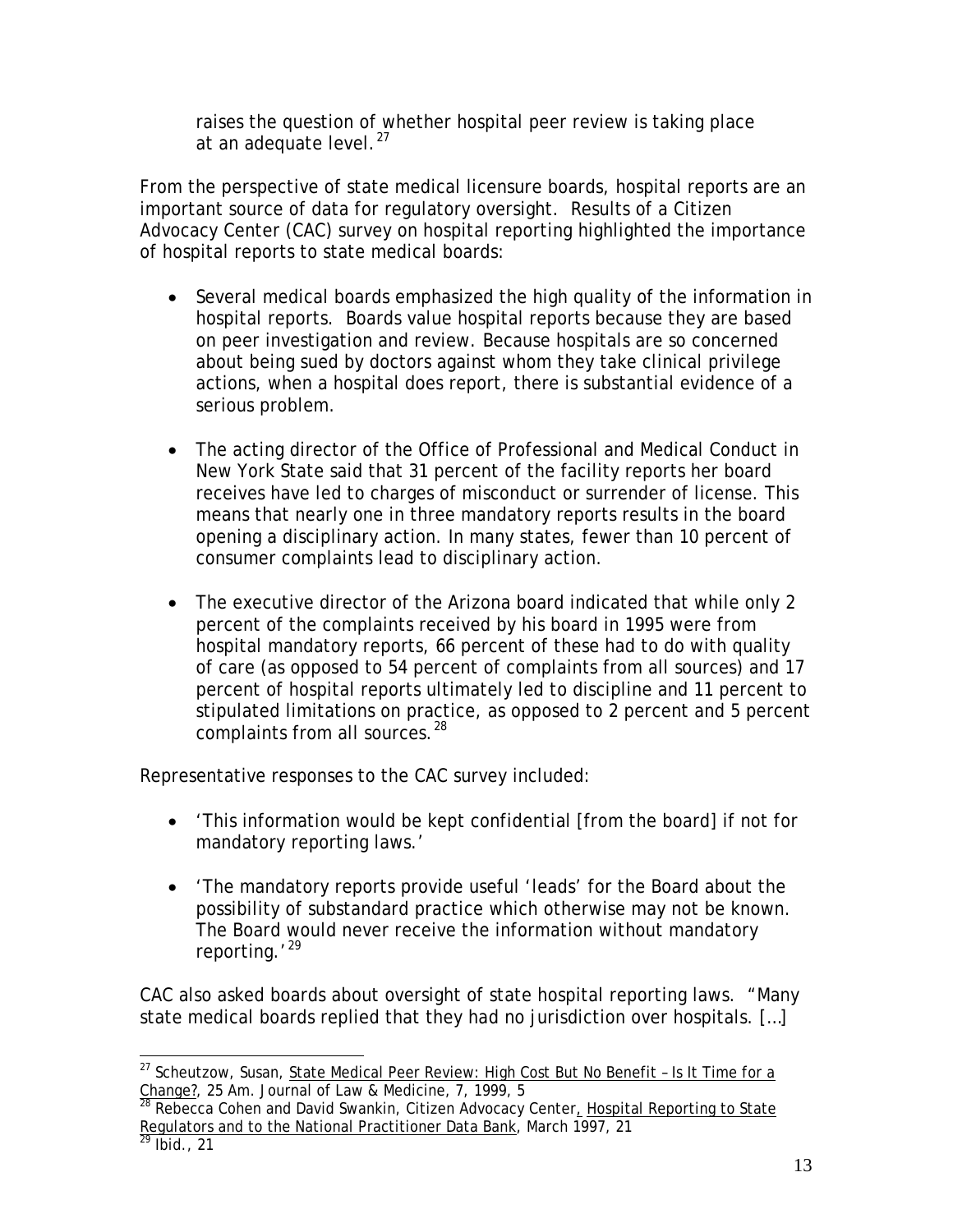While their state statute may require a hospital to report adverse actions to the medical board, actual enforcement authority is usually the responsibility of another state office, such as the agency that licenses hospitals." [30](#page-14-0)'

Under-reporting of hospital privilege sanctions deprives state regulators and other users of the NPDB of critical information.

To help increase hospital reporting, CAC, in collaboration with the Administrators in Medicine, an organization composed of the Executive Directors of State Medical Boards, wrote and issued a Model Act in March 1999 that addressed hospital reporting to state boards.  $31$ 

The Model Act's many recommendations include: (a) requiring the chief executive officer of every health care organization to file an annual disciplinary report that covers all disciplinary actions taken or state that no actions were taken; submission of the report provides the licensing authority with an affirmative declaration on file; (b) requiring the medical director of a hospital to be the responsible party for reporting, with failure to report being grounds for a disciplinary offense; (c) giving the medical board authority to enforce hospital reporting; (d) establishing penalties of up to \$1,000 per day per unreported adverse action, up to a maximum of \$100,000 for each incident of failure to report.

To examine the relationship between hospital reports and state licensure actions, and the extent to which state actions follow hospital actions, Public Citizen analyzed the NPDB Public Use File for the period September 1, 1990, through September 30, 2008. The Public Use File does not contain any data which would identify individuals or reporting entities; however, it does contain coding that allows the user to identify all reports associated with each specific number-coded practitioner. Our analysis found that 25,136 physicians were included in the NPDB because they had been reported one or more times for an adverse action by a state licensure board, while 9,877 physicians had been reported at least once for an adverse action by a hospital. $32$ 

There were 3,566 physicians in the database that had both adverse state licensure and adverse hospital clinical privileges reports. Of the physicians that had both adverse state licensure and adverse hospital clinical privileges reports, the majority, 2,538 (71 percent), had at least one adverse hospital clinical privileges action preceding their first adverse licensure action. We also found that 1,028 physicians had one or more licensure actions followed by at least one adverse clinical privilege action, but no preceding adverse clinical

 $\overline{a}$  $30$  Ibid., 39

<span id="page-14-1"></span><span id="page-14-0"></span> $31$  Citizen Advocacy Center, in collaboration with the Administrators in Medicine, A Model Act to Improve Reporting of Adverse Actions by Health Care Organizations to State Health Professional and Occupational Licensing Authorities. March 1999

<span id="page-14-2"></span> $32$  The 9,877 physicians reported by hospitals for adverse clinical privileges actions is lower than the total number of hospital reports, 11,221, because some physicians have more than one report.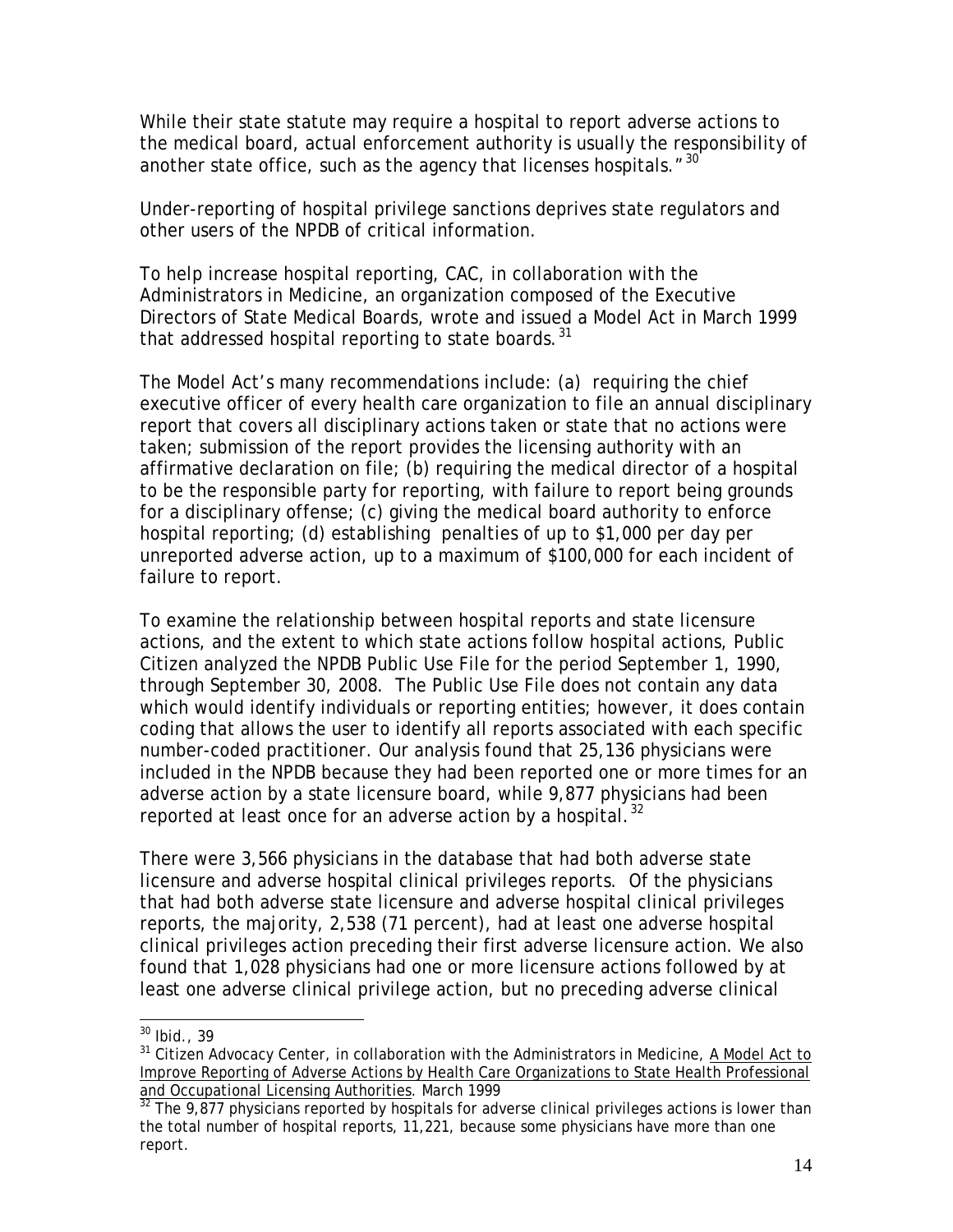privilege report. It is unclear why these 1,028 physicians had hospital actions following licensure board reports. If a license is revoked, automatic loss of hospital privileges is not reportable. Without additional research we can only speculate. One possibility is that these physicians were either put on the medical staff or retained on the staff despite a licensure action and that they subsequently got into trouble for some new reason.

Although hospital reports are an important source of information for state boards, the Public Citizen analysis of the NPDB Public Use File also found that 5,359 physicians (out of the 9,877 physicians who had been reported at least once for an adverse action by a hospital) have at least a single adverse hospital clinical privileges action that was not followed by a state licensure action. As can be noted from the table below, 952 physicians have two or more adverse hospital clinical privileges reports but no subsequent state licensure action. In addition, 31 physicians had five or more adverse hospital clinical privilege reports but no subsequent state licensure action. Given the value of hospital reports to state boards, as noted earlier, the fact that all these reported hospital actions involved at least a suspension or restriction of clinical privileges for more than 30 days raises concern that state licensing boards may not be taking disciplinary actions needed to protect the public. It seems hard to believe that state licensure action would not be appropriate in most of these cases.

| Physicians With Adverse Clinical Privilege Reports But         |                                           |  |  |  |
|----------------------------------------------------------------|-------------------------------------------|--|--|--|
| No Subsequent Licensure Board Action                           |                                           |  |  |  |
| Number of Adverse Clinical Privilege                           | Number of Physicians With Hospital        |  |  |  |
| Reports Per Physician                                          | <b>Adverse Clinical Privilege Reports</b> |  |  |  |
|                                                                | <b>But No Licensure Action</b>            |  |  |  |
|                                                                | 4,407                                     |  |  |  |
|                                                                | 690                                       |  |  |  |
| 3                                                              | 186                                       |  |  |  |
|                                                                | 45                                        |  |  |  |
| 5                                                              | 19                                        |  |  |  |
|                                                                | 6                                         |  |  |  |
|                                                                | 3                                         |  |  |  |
| 8                                                              | າ                                         |  |  |  |
| 9                                                              |                                           |  |  |  |
| Total Physicians with 2 or More Adverse Hospital Reports - 952 |                                           |  |  |  |

Because of our concern with the apparent lack of medical licensing board follow-up on these reports, we are recommending that the OIG, HHS, initiate a study of these cases. The OIG has in the past conducted evaluations of state health professional licensing and regulatory boards.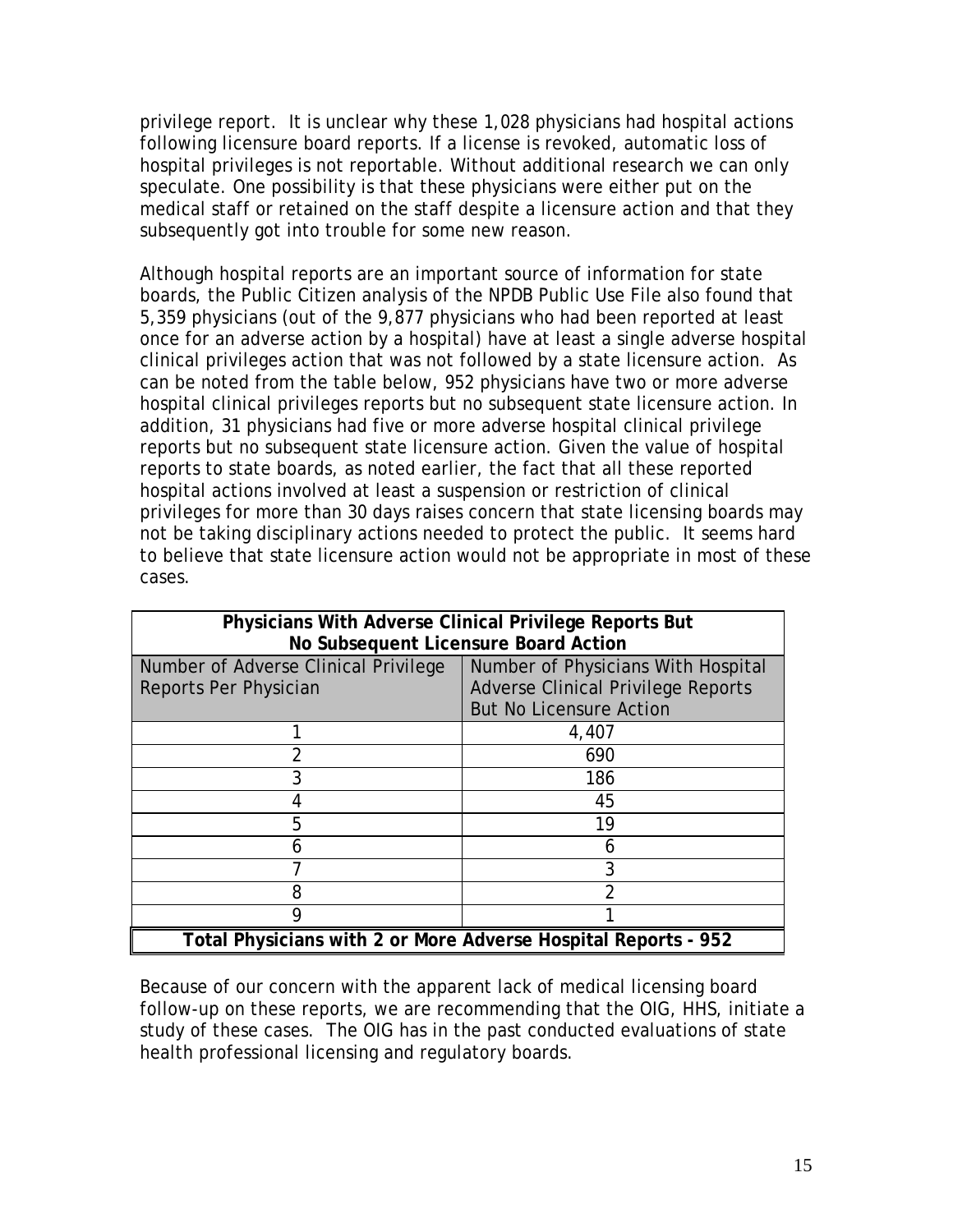## **Factors Affecting Hospital Reporting**

## **Failure to Report**

In October 2005, the California legislature, because of concerns about underreporting to the state medical board, requested an independent review of peer review in the state. The final report, issued in July 2008, involved a sample of 245 California health care entities (hospitals, health plans, professional societies, medical groups) and was based on the following methodology: on-line survey, analysis of peer review minutes, peer review cases, interviews and site visits. The report noted the following:

- There are inconsistencies in the way health care entities conduct peer review, select and apply criteria, and interpret the [state] law.  $33$
- **These variations can result in physicians continuing to provide substandard care (at times for years) impacting the protection of the public.**[34](#page-16-1) (emphasis added)
- The tracking of cases over time in most entities is poor or lacking.  $35$
- Entities try numerous remedial interventions (peer counseling, education, training, mentoring, observation, behavior counseling, UCSD Physician Assessment and Clinical Education Program) before informing the physician that a "final proposed action" is being taken. The process is almost never shorter than one year.  $36$
- The most common reasons for cases being referred for peer review were (1) disruptive behavior/impairment, (2) substandard technical skills and (3) failure to document/record patient treatment.<sup>[37](#page-16-4)</sup>

At the federal level, to better understand the variation in reporting, in 1994 HRSA funded a study of 144 rural hospitals in the Pacific Northwest. The study found that, since the NPDB opened, 20 percent of hospitals reported an increase in certain activities that allowed the hospitals to avoid the federal reporting requirement. The authors note "the most frequent changes were increases in monitoring clinical privileges (13 percent), requiring continuing medical education rather than restricting privileges (12 percent), having physicians resign or voluntarily surrender clinical privileges (7 percent) and imposing disciplinary periods of shorter than 31 days (5 percent)…." The authors further note that restricting clinical privileges for less than 31 days has the potential to adversely affect the quality of care and undermine the legislative intent of the NPDB. [38](#page-16-5)

<span id="page-16-0"></span> $\overline{a}$  $33$  Lumetra, Comprehensive Study of Peer Review in California: Final Report, July 31, 2008, 1 (http://www.mbc.ca.gov/publications/peer\_review.html)<br>34 Ibid - 1

 $I$ bid., 1

<span id="page-16-2"></span><span id="page-16-1"></span> $35$  Ibid., 64

<span id="page-16-3"></span><sup>36</sup> Ibid., 64, 65

<span id="page-16-4"></span> $37$  Ibid., 65

<span id="page-16-5"></span><sup>&</sup>lt;sup>38</sup> William E.Neighbor, MD, Lura-May Baldwin, MD, Peter .West, MD, L. Gary Hart, PhD, Rural Hospitals Experience With the National Practitioner Data Bank, 87 Am. J. Pub. Health (1997), 664, 665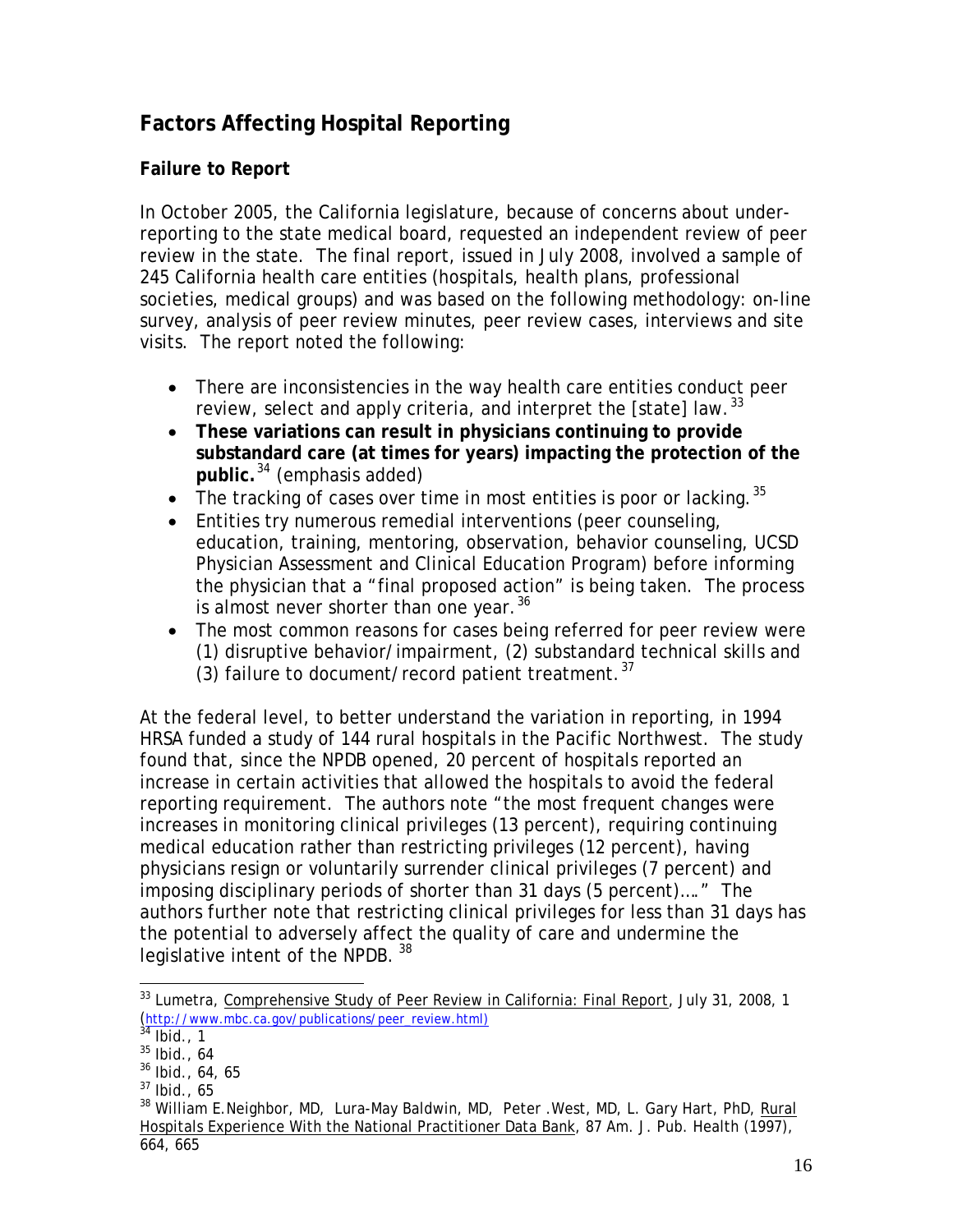The 1999 JAMA article cited earlier noted that the "low level of quality of care problems as an explanation for the low level of reporting is unlikely."<sup>[39](#page-17-0)</sup>

The evidence from this study cannot be used to definitively identify the causes for the low and declining level of clinical privileges action reporting. Supporting evidence from other sources and the high degree of dissatisfaction with the concept of the NPDB […] suggest that underascertainment of physicians with performance problems and the use of penalties that do not require reporting were the most significant contributors to these findings, however."[40](#page-17-0)

Problems with hospital reporting to states provides insight into reporting to the NPDB. Most states have mandatory reporting laws governing hospitals' clinical privilege actions. Some states require hospitals to report any action, regardless of the time period that the sanction covers. Other states mirror the NPDB reporting requirement more closely, limiting reporting to actions involving competency or conduct and requiring the reporting of actions that affect privileges for over a certain number of days. These laws also vary on the penalty for failure to report; state penalties range from a fine as high as \$10,000 to no penalty. Only three states had a potential fine of \$5,000 or more, while 14 states had a fine under \$5,000. Thirty-three states and the District of Columbia lacked any penalty, according to a study published in 1999.<sup>[41](#page-17-0)</sup>

The CAC report quotes the President of the California Medical Board as stating the following in the January 1995 issue of the Board's newsletter regarding the issue of hospital reporting:

The issue of 805 (peer review) reporting is one of the most important and most misunderstood Medical Practice Act requirements. Over the past year we have noted a deterioration in the cooperation required between hospitals and the Board in protecting consumer/patient safety. We have experienced incomplete reports [...] and, on some occasions, excuses for not reporting at all.<sup>[42](#page-17-0)</sup>

Based on a survey and subsequent workshop, the CAC suggested, among other factors, a "cultural aversion" to reporting. $43$  The CAC report quotes the chief administrative officer of the Rhode Island Board as stating:

 $\overline{a}$ <sup>39</sup> Baldwin, JAMA, Op.Cit. 351

<span id="page-17-0"></span><sup>40</sup> Ibid., 354

<sup>41</sup> Scheutzow, Op.Cit., 14

<sup>&</sup>lt;sup>42</sup> Cohen and Swankin, Op. Cit., 2,3

 $43$  The other "factors" CAC cites are: deficiencies in state reporting laws; lax enforcement; and lack of knowledge on the part of hospitals to report.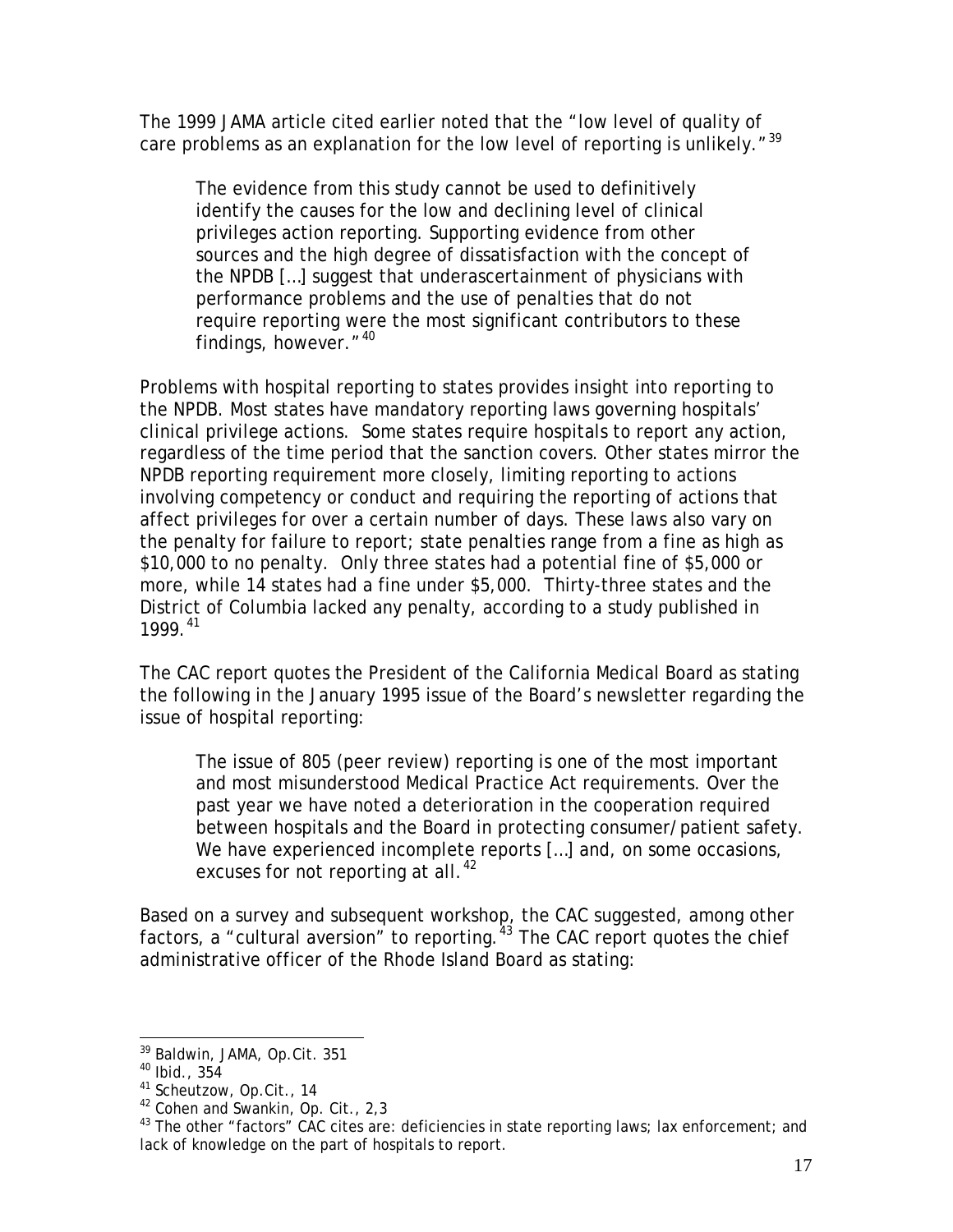Doctors and other professionals don't like to 'snitch' on a colleague. This unwillingness to turn in a peer, laws to the contrary notwithstanding, has resulted in many licensing boards never receiving a complaint from a peer, even when laws require such reports.<sup>[44](#page-18-0)</sup>

According to CAC, the "psychology" of hospital reporting may be similar, and every effort might be made to work out a solution to a problem in such a way as to make it "unreportable." Furthermore, the hesitation to report a colleague may be reinforced by the adoption in hospitals of continuous quality improvement strategies which similarly discourage reporting of individual physicians. In the environment of continuous quality improvement, the reporting of adverse actions may be seen as punitive and counter-productive.<sup>[45](#page-18-1)</sup>

A recent study published in the *Annals of Internal Medicine* found that "physician behavior did not always reflect the standards that they endorsed. For example, although 96 percent of respondents agreed that physicians should report impaired or incompetent colleagues to relevant authorities, 45 percent of respondents who encountered such colleagues had not reported them."<sup>[46](#page-18-2)</sup>

A second HRSA-funded study by the University of Washington Medical School concerning hospital reporting and state peer review protections statutes noted that "**the adjusted analysis found that hospitals in states with strong penalties for not reporting adverse privilege actions had significantly higher numbers of reporting to the NPDB than hospitals in states with no penalty.**"[47](#page-18-3) (emphasis added)

According to this study, after adjusting for differences in hospital characteristics, hospitals in states with strong penalties were 40 percent more likely to have reported an adverse action over the five years of the study than hospitals in states with no penalties. The author notes "converting this data to actual numbers, in states with a high penalty for failure to report adverse peer review actions, 100 urban, nongovernmental, nonprofit hospitals with between 100 and 300 beds and other characteristics typical of many hospitals could be expected to file eleven more adverse action reports [per 100 hospitals] over the five-year study period than hospitals with the same characteristics that are located in states with no penalties."<sup>[48](#page-18-4)</sup>

The study hypothesizes two possible explanations as to why a strong penalty for failure to report adverse actions to state authorities would generate more reporting to the NPDB. The author notes, as follows:

 $\overline{a}$ <sup>44</sup> Cohen and Swankin, Op. Cit., 33

<span id="page-18-1"></span><span id="page-18-0"></span><sup>45</sup> Ibid., 33,34

<span id="page-18-2"></span><sup>&</sup>lt;sup>46</sup> Eric G. Campbell, PhD, et al. Professionalism in Medicine: Results of a National Survey of Physicians. Annals of Internal Medicine. 2007 December 4, vol 147, 795

<span id="page-18-3"></span><sup>&</sup>lt;sup>47</sup> Scheutzow, Op.Cit., 17

<span id="page-18-4"></span> $48$  Ibid., page 17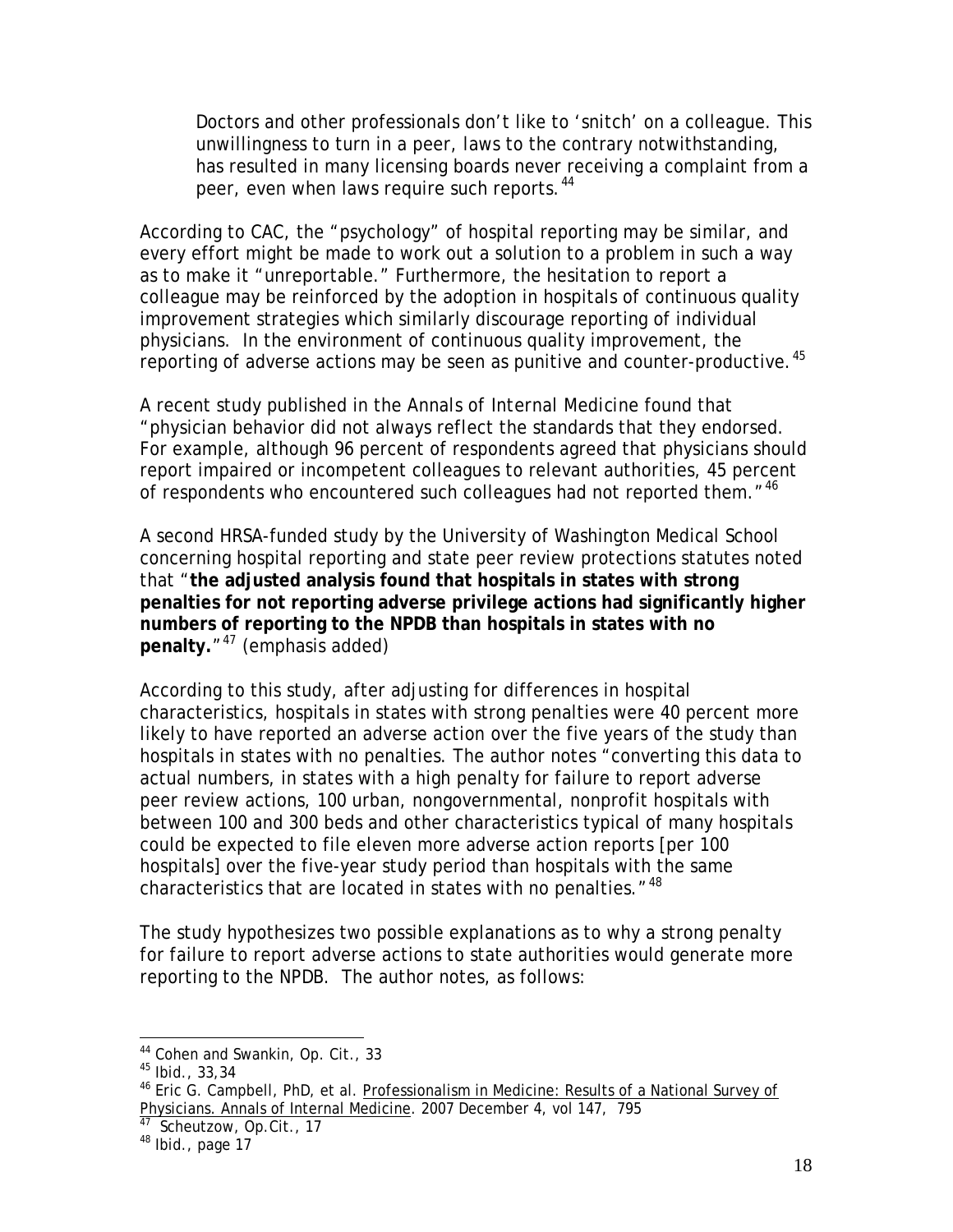First, hospitals may render adverse peer review decisions but fail to report adverse actions to both the NPDB and the state authorities. When hospitals face stiff sanctions for failure to report adverse actions to the state, hospitals may fully comply with both state and federal reporting requirements. Second, because the law concerning the reporting of adverse peer review action is at times ambiguous, hospitals may interpret the law as not requiring such actions to be reported. However, if significant sanctions for nonreporting exist at the state level, hospitals may likely interpret ambiguities in their reporting obligation to favor reporting of adverse peer review actions.<sup>[49](#page-19-0)</sup>

A member of a medical board in the Mid-Atlantic region, who requested anonymity, advised Public Citizen on January 27, 2009, and March 24, 2009, emails that "hospitals often avoid reporting by fashioning by-laws in such a way that reporting can be avoided […]. I've also learned that hospitals are giving docs *leaves of absence* instead of suspensions in order to avoid reporting."

### **Failure to Act**

There is evidence that under-reporting (and patient harm) is also caused by the failure of hospital peer review to take timely action against physicians who practice substandard care.

In October 2002, in response to a whistleblower complaint, the FBI raided Redding Medical Center, a 240-bed hospital in Redding, California. An FBI affidavit estimated that at up to fifty percent of cardiac surgeries performed by two cardiac physicians may have been medically unnecessary. According to a June 2008 study, evidence from the FBI raid showed that these physicians performed unnecessary cardiac procedures on more than 600 patients between 1995 and 2002.<sup>[50](#page-19-1)</sup>

## The study states:

…hundreds of patients underwent unnecessary bypass and valve surgery from which some suffered debilitating injuries and others died. The Redding case, while singular for the number of patients abused and the length of time it went on, is hardly unique. There is a long history of similar cases in which effective peer review and oversight could have made a difference.<sup>[51](#page-19-2)</sup>

 $\overline{a}$ 

 $^{49}$  Ibid., 3

<span id="page-19-1"></span><span id="page-19-0"></span> $50$  G. Rogan, M.D., F. Sebat, M.D., I. Grady, M.D., How Peer Review Failed at Redding Medical Center, and why it is failing Across the Country and What Can Be Done About It, June 1, 2008., 8. http://roganconsulting.com/docs/Congressional\_Report-Disaster\_Analysis\_RMC\_6-1-08.pdf.

<span id="page-19-2"></span> $51$  Ibid., 4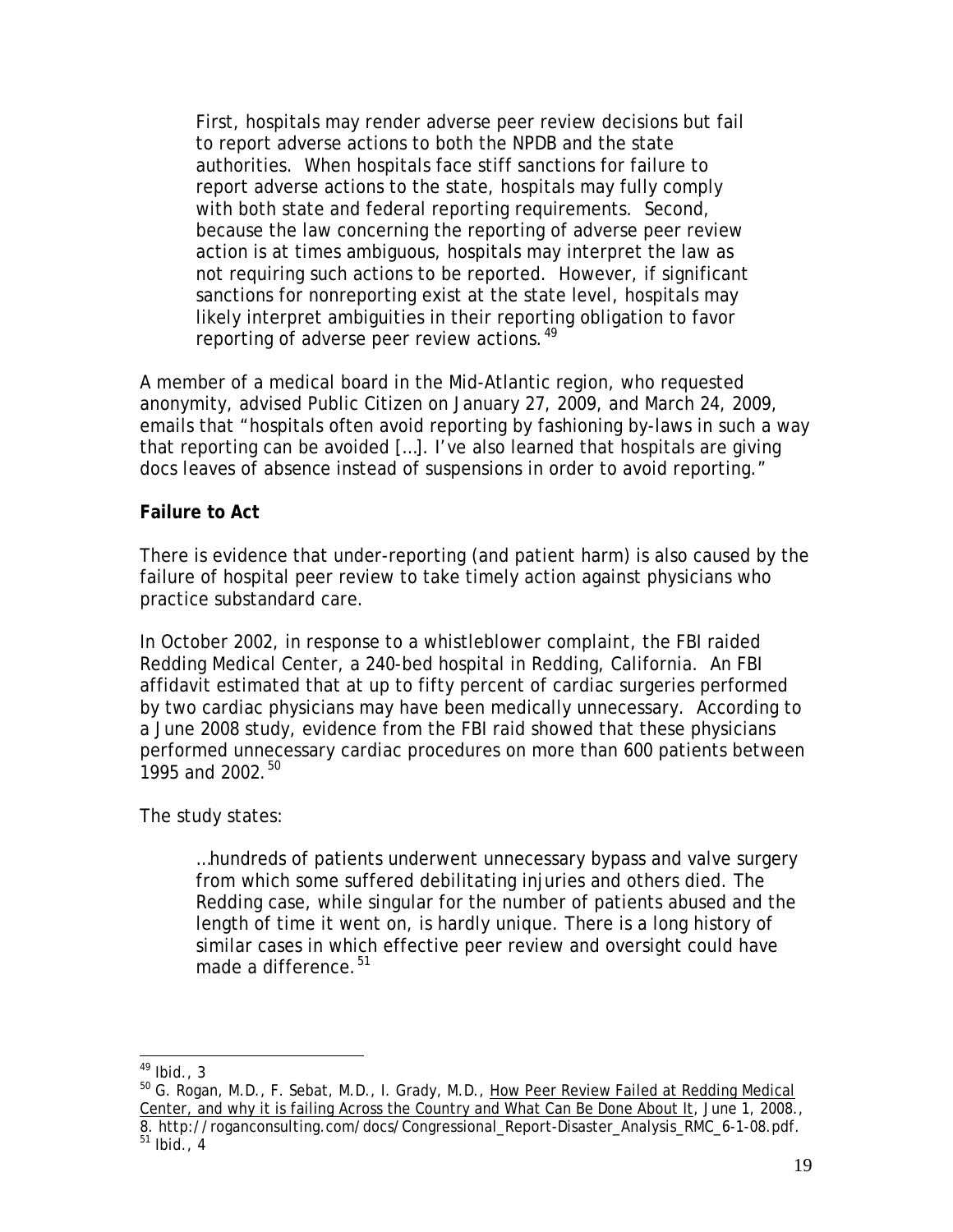The study further notes that one of the physicians at Redding Medical Center was able to use his influence, which was based on earnings generated by unnecessary surgery, to block hospital peer review.<sup>[52](#page-20-0)</sup> The study notes, "motivated by income generated by its rainmaker physicians, Redding Medical Center [...] preferred to support them rather than identify quality problems."<sup>[53](#page-20-1)</sup> For example, according to hospital by-laws, one of the physicians should have been suspended every day for 1992 because he refused to complete medical records. He was never suspended because his "production bought him power and influence within Redding Medical Center.  $154$  $154$  According to the California Medical Board web site, as of April 13, 2009, one of the physicians has had his license revoked while the other is awaiting a hearing (the web site states that he is not practicing because he has not paid his license renewal fee). Also, according to a November 17, 2005, *Medical News Today* article the hospital owners paid about \$54 million to settle the federal case and established a \$395 million fund for the 769 cardiac patients and their families to settle a civil lawsuit.

The authors of the Redding Medical Center study conclude that "it wasn't peer review alone that failed in Redding and elsewhere. The larger and more difficult problem, but also perhaps the one most susceptible to legislative solution, is the failure of [*state and federal*] oversight.<sup>"[55](#page-20-3)</sup> For example, a June 1999 state survey of Redding found that the hospital:

…failed to regularly review cardiovascular surgery cases, both preoperatively and postoperatively, and failed to implement proper quality controls. It further found that the medical staff did not consider a serious patient care adverse event caused by a cardiovascular surgeon, when reappointing that physician to the medical staff […]. Concurrently but independently the Joint Commission and the California Medical Association's Institute for Medical Quality inspected Redding Medical Center. Both of these non-government organizations found the same peer review deficiencies, which also violated Joint Commission's accreditation standards […]. Although Joint Commission asked Redding Medical Center to correct these peer review deficiencies, it immediately accredited Redding Medical Center for three more years.<sup>[56](#page-20-4)</sup>

Redding is not the only example of problematic peer review.

On July 10, 2002, an orthopedic surgeon left the operating room at a hospital in Cambridge, Massachusetts during a complex back operation. Seven hours into surgery, the patient was left under anesthesia with an open incision in his back, while the surgeon went to a bank to cash his paycheck. He was gone 35

 $\overline{a}$ 

<span id="page-20-0"></span> $52$  Ibid., 8

<span id="page-20-1"></span> $53$  Ibid., 31

 $54$  Ibid., 8

<span id="page-20-3"></span><span id="page-20-2"></span> $55$  Ibid., 6

<span id="page-20-4"></span><sup>56</sup> Ibid., 10, 11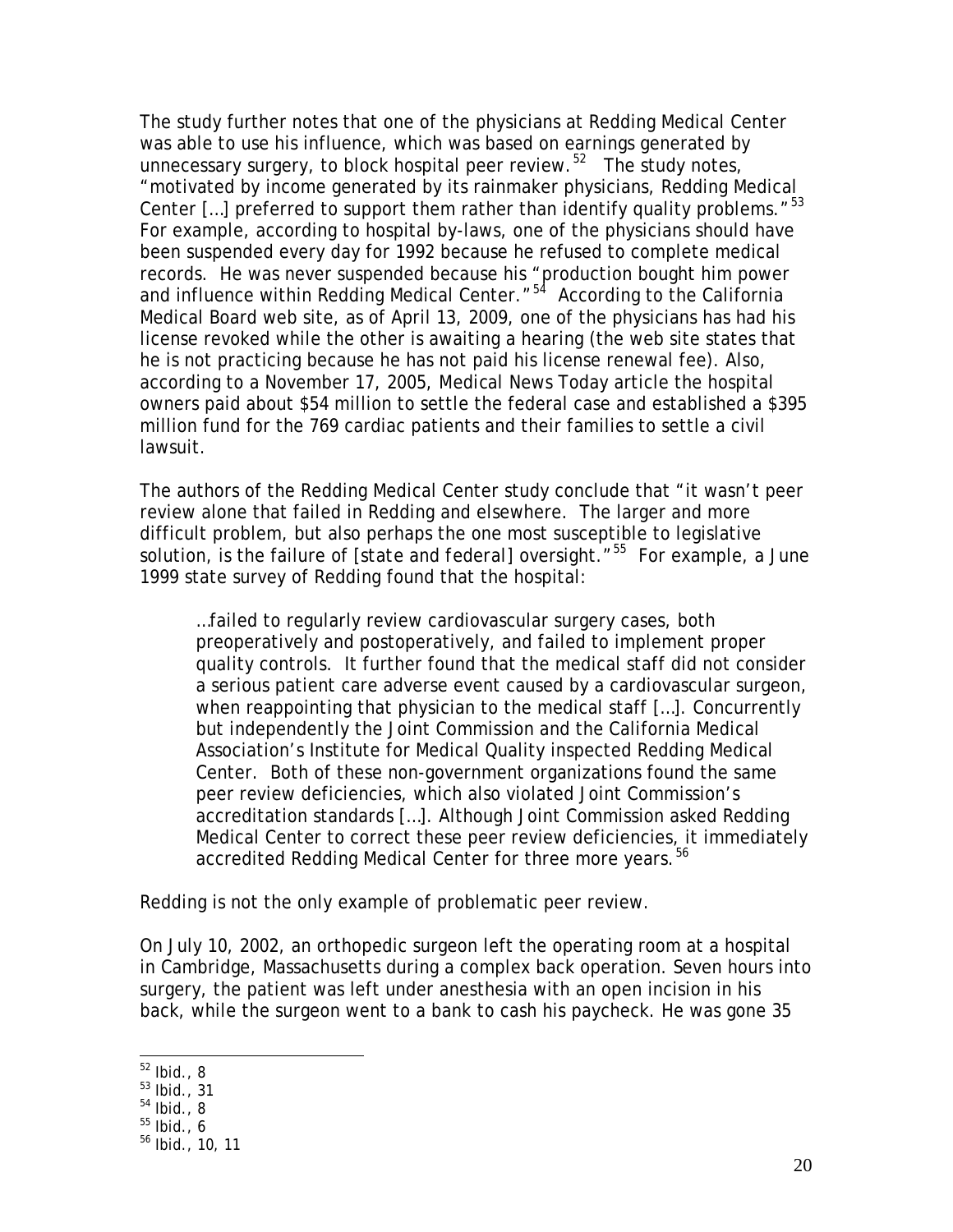minutes. Although the doctor had a history of disruptive behavior and two brushes with the law, there was apparently no peer review intervention prior to July 10, 2002. $57$ 

In Hawaii in 2001, a surgeon operated on a man to stabilize a disc injury to his spine. The titanium rod he needed to insert was not available in the operating room, so he used a nearby screwdriver. After three more surgeries by the doctor to correct the problem, the patient was left a bedridden, incontinent paraplegic. He subsequently died. At the time of the surgery, the physician had been charged with drug addiction and incompetence; his medical license had been suspended in Oklahoma and revoked in Texas. Despite these problems, his surgery was apparently not monitored by peers.<sup>[58](#page-21-1)</sup>

The authors of the Redding report provide additional examples of failed peer review; we provide details on two of these cases, as follows:

For six years ending in 2001, physicians, administrators and management company Executives at Edgewater Medical Center in Chicago conspired to defraud Medicare of tens of millions of dollars in a scheme that would have been impossible to implement had there been effective peer review and oversight. [A cardiologist], admitted performing unnecessary angioplasties and angiograms on more than 750 patients, two of whom died as a result of these unnecessary procedures*.* 

[A surgeon] at the University of Kansas Medical Center, Bethany Medical Center and Providence Medical Center […] convinced patients to undergo unnecessary surgery to fill his surgical schedule resulting in bodily harm to at least one patient. [The surgeon] was sentenced to six years in prison and his medical license was revoked, but it took 15 years and the involvement of federal law enforcement agencies to stop him.<sup>[59](#page-21-2)</sup>

The authors of the paper on Redding Medical Center have noted:

In each of these cases, effective peer review would have cut short the careers of these malefactors and saved innocent patients from having to undergo unnecessary invasive procedures, some of which caused permanent damage or even death. While peer review functions well in many hospitals - identifying opportunities for improvement, errors caused by mistake or gross negligencethere are structural problems that need to be addressed to improve the chances that it will work well everywhere.<sup>[60](#page-21-3)</sup>

 $\overline{a}$  $57$  Boston Globe, August 18, 2002 and March 21, 2004

<span id="page-21-1"></span><span id="page-21-0"></span><sup>&</sup>lt;sup>58</sup> Dr. Ira E. Williams, First Do No Harm, The Cure for Medical Malpractice, 2004, 1

<span id="page-21-2"></span><sup>59</sup> G.Rogan, Op.Cit.,5

<span id="page-21-3"></span> $60$  Ibid.,  $5$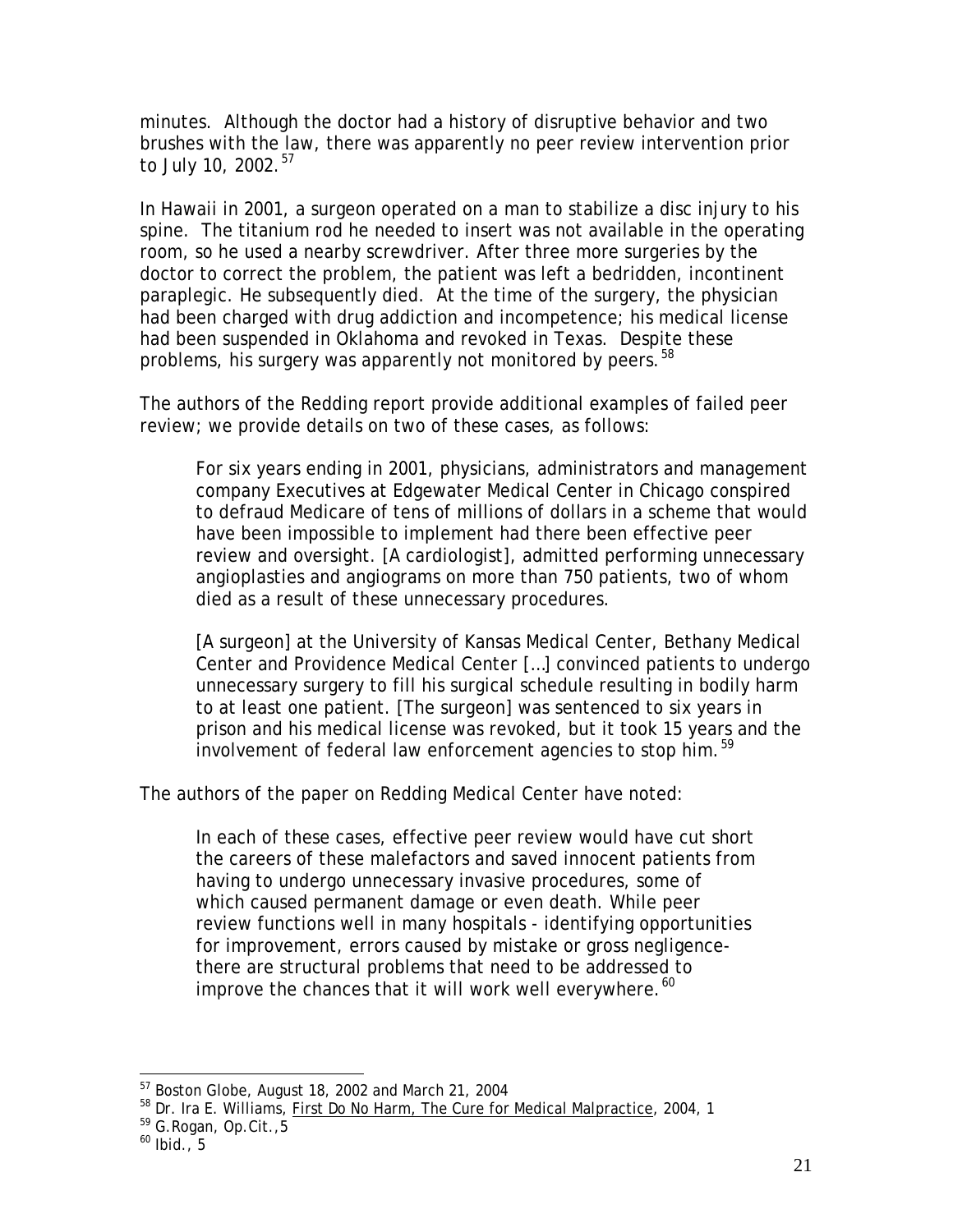According to the authors, although Redding Medical Center complied with most of the Medicare Conditions of Participation, "one critical element, peer review for cardiac services (Element 54), remained violated […]. According to the Centers for Medicare & Medicaid Services, a violation of an element of a Condition is not sufficient to rule the entire Condition is violated. Partial compliance is good enough."<sup>[61](#page-22-0)</sup>

The study made 17 recommendations, which included the following:

- The standards for compliance with the [Medicare] Conditions of Participation must include all aspects of peer review and quality oversight. Violation of any element must be sufficient to find the entire Condition is violated.
- Congress should determine how conflicts of interest impair the peer review process and consider appropriate remedies.
- Congress should provide the Centers for Medicare and Medicaid Services with the authority to impose intermediate sanctions against hospitals and physicians, including loss of provider status for selected services until patient safety and quality is assured, and stopping payment for elective services in a department where peer review is absent.<sup>[62](#page-22-1)</sup>

Finally, Dr. Ira Williams, a board certified oral and maxillofacial surgeon who served as chairman of the dental department and executive committee at Methodist Hospital in Madison, Wisconsin wrote the following about hospital peer review:

Instead of shining a searchlight on the performance of their own members, hospital peer review committees prefer to stay in the shadows. They are willing to identify past problems and may recommend a slow, orderly change in standards of care, but they will not make substantial changes. Most important, their first priority is to preserve the rights and privileges of doctors. Their work is dictated by the desires of the medical staff and is rarely influenced by the needs of patients. Members of a peer review committee, it must be noted, are not evil or sinister people. Nor are they megalomaniacs. They are individuals who have been burned by circumstances and have learned to become robots who see no evil, hear no evil, speak no evil, in order to survive. The weaknesses of the peer review system are human weaknesses. […] Because licenses to practice give doctors a monopoly on medical care, the characteristics of a monopoly are obvious in medical organizations arrogance, complacency, and abuse of power. $^{63}$  $^{63}$  $^{63}$ 

 $\overline{a}$ <sup>61</sup> Ibid., 15, 16

<span id="page-22-1"></span><span id="page-22-0"></span> $^{62}$  Ibid., 35, 36

<span id="page-22-2"></span><sup>63</sup> Williams, Op.Cit., 97,98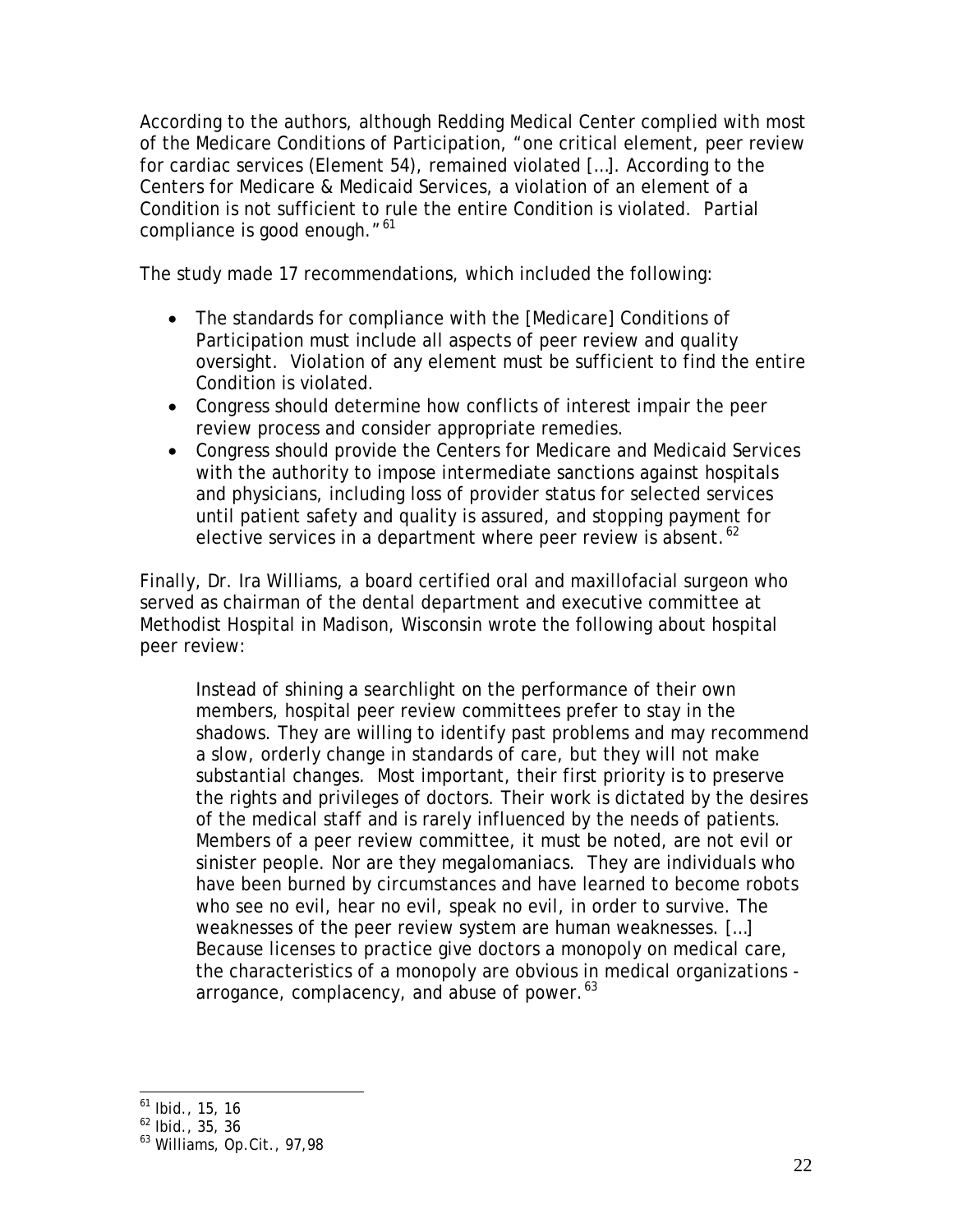## **OIG Investigations of Hospital Under-Reporting and Peer Review**

The 1995 OIG study of hospital reporting that was noted earlier was initiated because of HHS concerns about the low number of hospital reports. The final report noted:

Our review suggests a sufficient basis for concern about the hospitals' response to [NPDB] reporting requirements. The wide variation in reporting rates from State to State is in itself troubling. It could suggest differences in the quality of care rendered or perhaps in the capacity or willingness of hospitals to submit reports to the [NPDB]. The explanation is unclear.  $64$ 

The OIG also noted that the Joint Commission, which is the national hospital oversight organization, reviews hospital adverse actions affecting the clinical privileges of physicians to determine if they were reportable to the NPDB. However, according to the 1995 OIG report on hospital under-reporting, this aspect of the Joint Commission surveys **"is very limited and a very minor part of the survey process […]. It does not result in apparent violations of the NPDB reporting law being reported to the Department of Health and Human Services for investigation. And, it does not lead to any probing to determine whether or not a hospital might be circumventing the intent of the Health Care Quality Improvement Act by taking adverse actions of less than 31 days or by other means."**[65](#page-23-1) (emphasis added).

 The 1995 OIG report on under-reporting recommended that HRSA (1) study the problem further, possibly through case studies, and (2) sponsor a national conference on the issue to explore causes and remedies. In addition, OIG recommended that HRSA collaborate with the Centers for Medicare and Medicaid Services (CMS) to ensure that the Joint Commission assesses more fully hospitals' compliance with the NPDB reporting requirement. The OIG also recommended that such collaboration include the following:

(a) Send a joint letter to the Joint Commission urging that it incorporate the [NPDB] requirements into its standards, conduct a more thorough review of hospital peer review efforts and adverse actions as part of its survey process, and seek to identify any indications of hospitals circumventing the intent of the [NPDB's] reporting requirements.

(b) [Through a regulatory change,] amend the Medicare Conditions of Participation in a manner that will specify hospitals' responsibilities under the [NPDB] law.

<span id="page-23-1"></span><span id="page-23-0"></span> $\overline{a}$ <sup>64</sup> OIG, Hospital Reporting to the National Practitioner Data Bank, Op.Cit., ii  $65$  Ibid., 6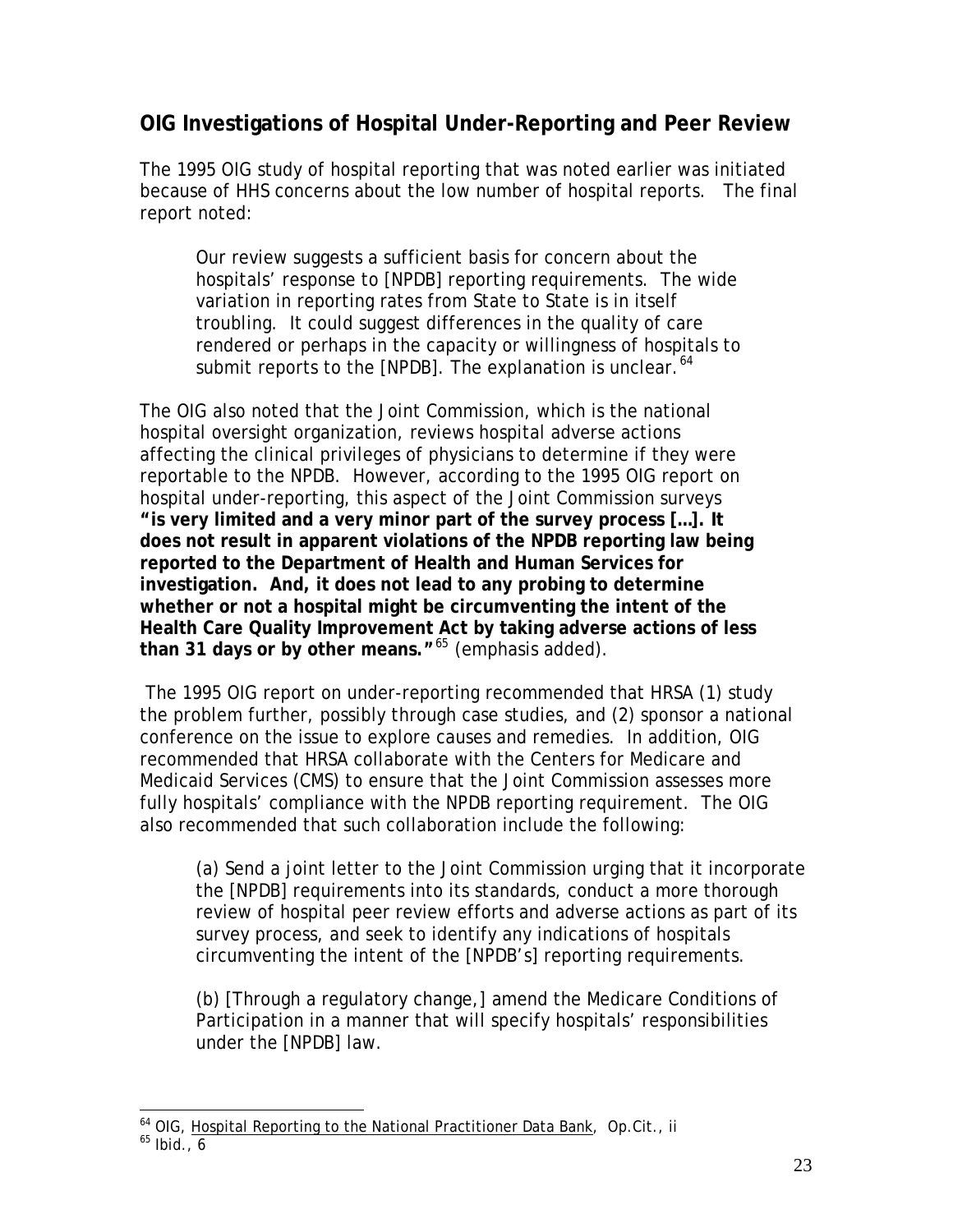(c) Propose legislation that would call for hospitals [NPDB] responsibilities to be addressed in the Medicare Conditions of Participation and for the Joint Commission to focus more attention on the fulfillment of these responsibilities during its survey.<sup>[66](#page-24-0)</sup>

The Joint Commission's written response to the OIG report called for additional research into the issue and indicated that it was "premature" for the Joint Commission to address hospital reporting until there was a better understanding of the problem.

The American Hospital Association, in its response to the OIG report, noted that when the NPDB legislation was enacted "it was recognized that mandatory reporting requirements would lead to an increase in litigation as physicians faced with disciplinary action challenged peer review actions. In an effort to reduce the chilling effect such litigation would have on effective peer review, Congress provided qualified immunity in the peer review process."<sup>[67](#page-24-1)</sup> The American Hospital Association further stated:

Peer review immunity, however, has been only partially effective because many courts have not required physicians to rebut the statutory presumption of immunity with credible evidence prior to trial. Early resolution in these cases is impossible, even where there is no objective evidence of improper peer review activity. Although by no means all the cases have misinterpreted the immunity provisions, some courts have substantially ignored them, denying motions for summary judgment and forcing trials. Unless the availability of these provisions is determined objectively and early in litigation, they cannot help but fall short of their statutory purpose. The specter of baseless, timeconsuming and expensive litigation serves as a powerful disincentive to effective peer review.<sup>[68](#page-24-2)</sup>

Public Citizen responded to the OIG report with the following recommendation:

We urge the Public Health Service [what is now HHS] to propose legislation strengthening penalties for noncompliance by hospitals. That legislation should authorize (in addition to loss of the law's limited liability protection) monetary penalties up to \$10,000 per incident for hospitals that fail to report […]. This would make hospital penalties at least comparable to those applied to malpractice insurers who fail to submit payment reports [to the NPDB as mandated by law].<sup>[69](#page-24-3)</sup>

 $\overline{a}$ 

<span id="page-24-0"></span> $66$  Ibid., 8

<span id="page-24-1"></span><sup>67</sup> Ibid., Appendix B

<span id="page-24-2"></span><sup>68</sup> Ibid., Appendix B

<span id="page-24-3"></span><sup>69</sup> Ibid., Appendix B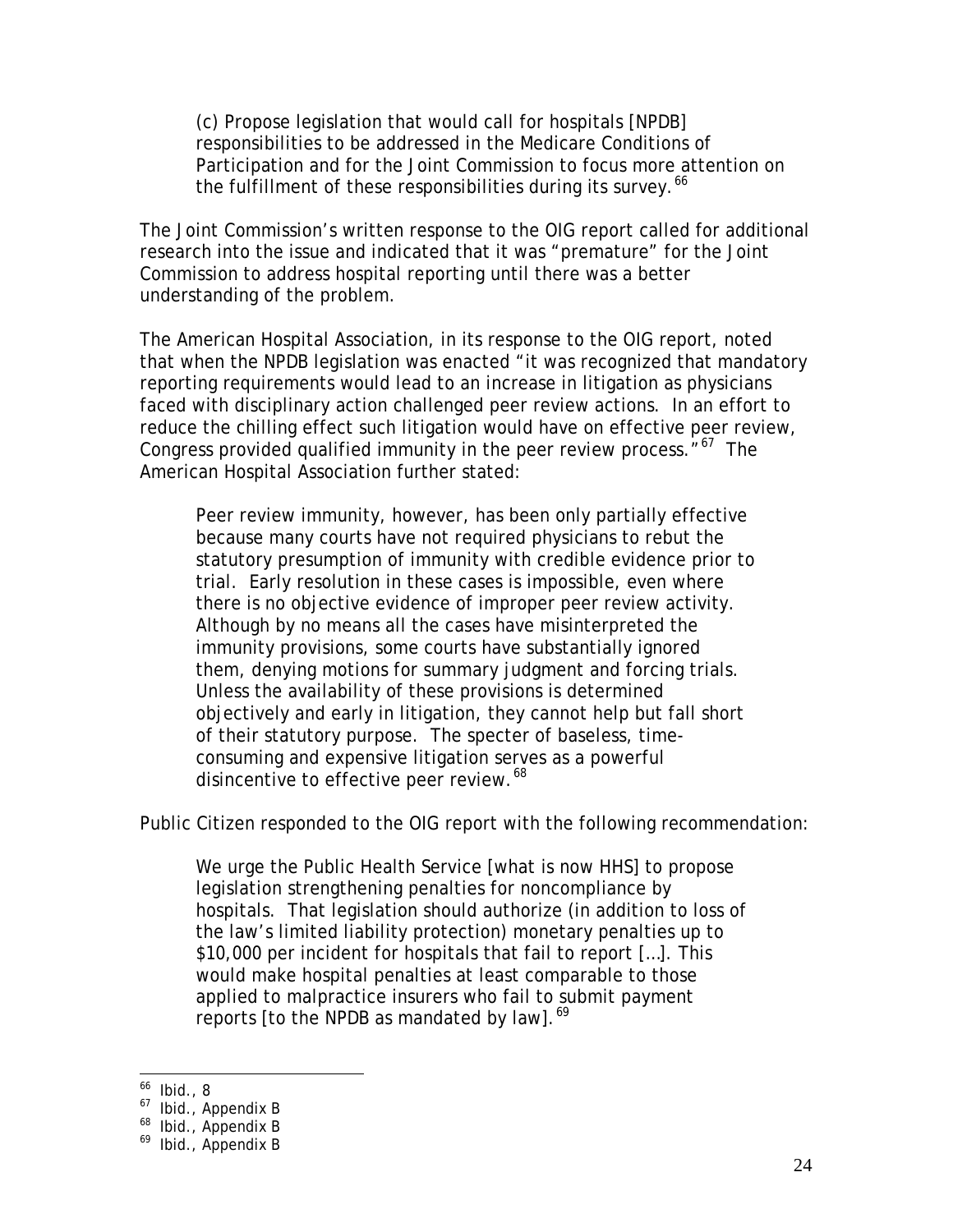The OIG, as a follow-up to its 1995 report, issued a memorandum report in 1999 entitled "Legislative Recommendation to Improve Hospital Reporting to the National Practitioner Data Bank." The report concluded:

To more fully encourage hospitals to follow the intent of Section 423 of the Health Care Quality Improvement Act, we recommend that HRSA propose legislation that would establish a civil money penalty of up to \$10,000 for each instance of a hospital's failure to report to the [NPDB] […]. This penalty is consistent with the current civil money penalty sanction that can be imposed for failure to report a malpractice payment.<sup>[70](#page-25-0)</sup>

In response to the OIG recommendation to establish a civil money penalty for hospital non-compliance, HRSA initiated a legislative proposal for Fiscal Year 2001 that provided for a civil money penalty of up to \$25,000 for each instance of a hospital's failure to report an adverse action to the NPDB. The legislative proposal was not approved by HHS, and therefore it was never submitted to Congress.

The Joint Commission, in a recent email to Public Citizen, noted the following:

As of a couple of years ago, there had not been a single action taken against a hospital who ignored this regulation […] even if there was an action, the penalty is minimal at best. The hospital industry is well aware of this history of no penalty and well understands that there is no significant punishment associated with not following the requirement.<sup>[71](#page-25-1)</sup>

Because HHS has still not approved such a legislative proposal, the OIG recommendation appears in the 2008 OIG publication, "Compendium of Unimplemented Recommendations." This annual OIG publication, which is sent to senior HHS officials and Congress, contains significant unimplemented programmatic and fiscal recommendations.<sup>[72](#page-25-2)</sup>

In addition to the problem of Joint Commission's oversight of hospital reporting to the NPDB, there is evidence that accreditation surveys do not adequately focus on the granting and renewing of hospital privileges, the peer review process that establishes a physician's scope of practice within a

 $\overline{a}$ 

http://www.oig.hhs.gov/publications/docs/compendium/compendium2008.pdf

<span id="page-25-0"></span><sup>&</sup>lt;sup>70</sup> OIG/HHS Report, Legislative Recommendation to Improve Hospital Reporting to the National Practitioner Data Bank, OEI-12-99-00250, July 21, 1999, http://oig.hhs.gov/oei/reports/oei-12- 99-00250.pdf

<span id="page-25-1"></span> $71$  July 21, 2008 email to Public Citizen Health Research Group from the Vice President, Division of Standards and Survey Methods, The Joint Commission

<span id="page-25-2"></span><sup>&</sup>lt;sup>72</sup> OIG/HHS Compendium of Unimplemented Recommendations, May 2008, 61,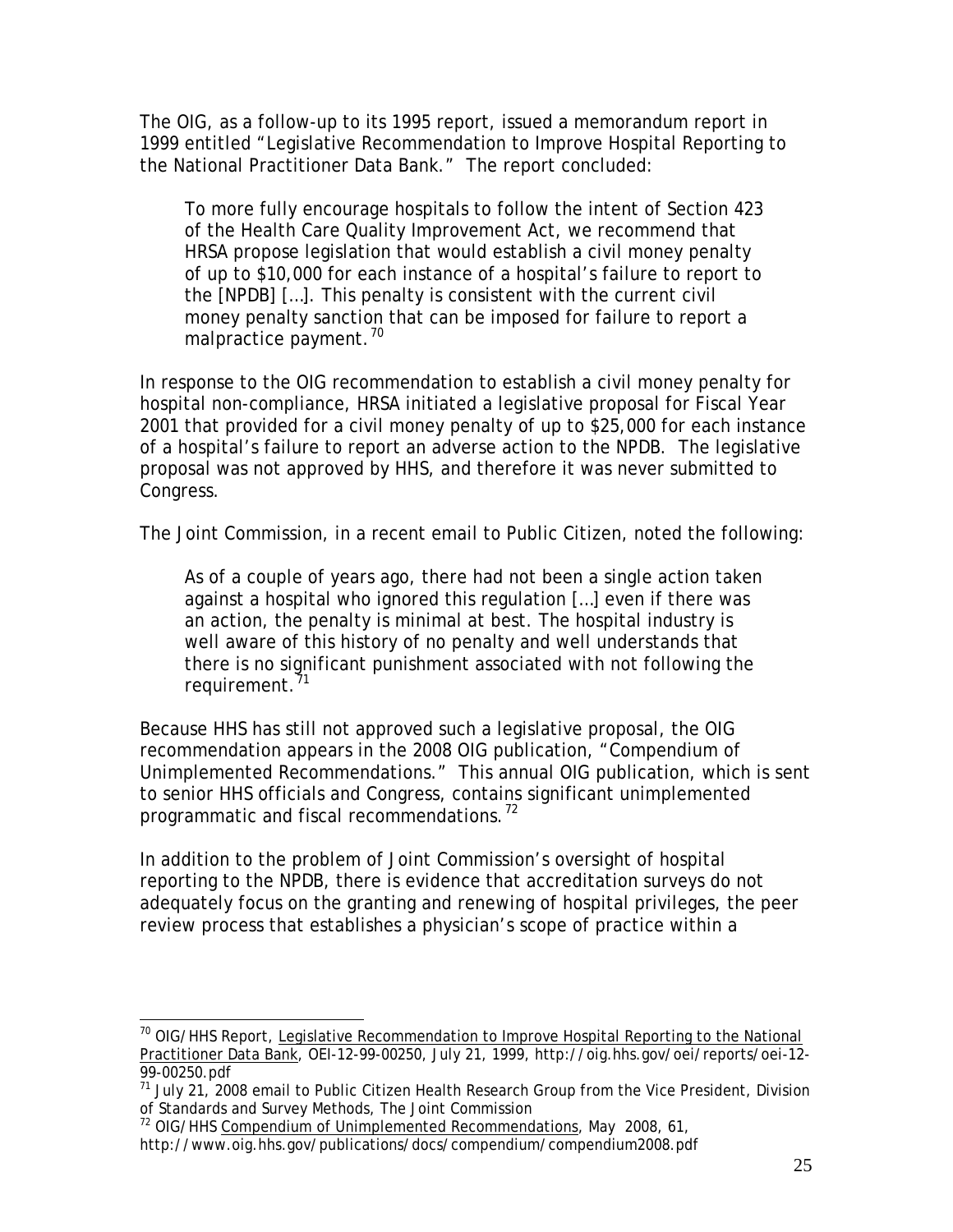hospital. A July 1999 OIG investigation of the Joint Commission addresses accreditation surveys' focus on privileging, as follows: $^{73}$  $^{73}$  $^{73}$ 

The Joint Commission surveys are unlikely to detect substandard patterns of care or individual practitioners with questionable skills. Quick-paced, tightly structured, educationally oriented surveys afford little opportunity for in-depth probing of hospital conditions or practices.<sup>[74](#page-26-1)</sup>

In reviewing medical records, surveyors focus more on processes than appropriateness of care: surveyors "do not judge directly whether the care given is good or bad, right or wrong." Likewise the review of physician credentials and privileges falls short of identifying individuals whose skills may be questionable.<sup>[75](#page-26-2)</sup>

Further evidence of the Joint Commission's lackluster focus on hospital peer review and privileging activities can be found in OIG reports on credentialing and privileging at three Indian Health Service hospitals, all of which had been accredited by the Joint Commission. At the Blackfeet Community Hospital, OIG found that "For more than half the practitioners tested, Blackfeet Hospital did not perform a complete credentialing review […] the hospital had not issued current privileges to six percent of the practitioners we tested. $"^{76}$  $"^{76}$  $"^{76}$  At the Crow Hospital, OIG found that "for more than half the practitioners tested, Crow Hospital did not perform a complete credentialing review […]. Additionally, the hospital had not issued current privileges for 20 percent of the practitioners we tested."<sup>[77](#page-26-4)</sup> At the Shiprock Hospital, OIG determined that, of the 84 practitioners reviewed, 67, or 80 percent, did not have current privileges.<sup>[78](#page-26-5)</sup>

## **1996 Consensus Agreement That Under-Reporting Is a Problem**

In response to the February 1995 OIG report on under-reporting, HRSA sponsored a national conference (called "roundtable") of major medical and health organizations in Chicago in October 1996 to discuss the problem. The attendees included representatives from the American Medical Association, American Hospital Association, the Joint Commission on Accreditation of Healthcare Organizations (now called the Joint Commission), Health Care Financing Administration (now called the Centers for Medicare and Medicaid Services), Public Citizen Health Research Group, the Federation of State

 $\overline{a}$ 

<span id="page-26-0"></span> $^{73}$  Office of Inspector General, The External Review of Hospital Quality, A Call for Greater Accountability, July 1999, 2, http://www.oig.hhs.gov/oei/reports/oei-01-97-00050.pdf  $\frac{74}{1}$  Ibid., 2

<span id="page-26-2"></span><span id="page-26-1"></span><sup>75</sup> Ibid.,15

<span id="page-26-3"></span> $76$  OIG, Credentialing and Privileging Practices at HIS Blackfeet Community Hospital (A-07-03-00152), June 2005, i

<span id="page-26-4"></span><sup>&</sup>lt;sup>77</sup> OIG, Credentialing and :Privileging Practices at HIS Crow/Northern Cheyenne Hospital (A-07-03-00159), June 2005, i

<span id="page-26-5"></span><sup>&</sup>lt;sup>78</sup> OIG, Credentialing and Privileging Practices at Northern Navajo Medical Center (Shiprock) (A-06-04-00023), August 2004, 3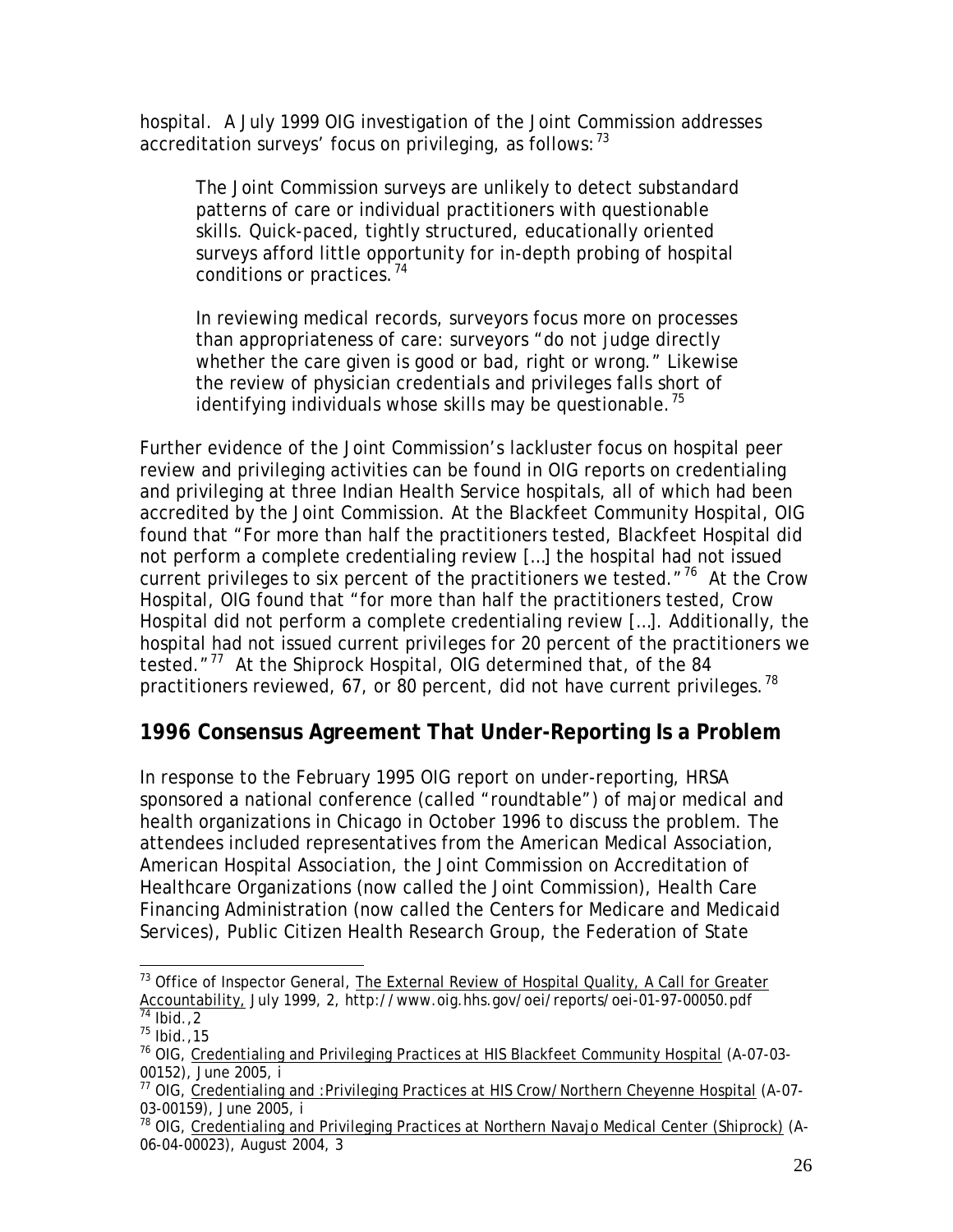Medical Boards, and the OIG, HHS. The Institute for Health Services Research and Policy Studies, Northwestern University, also participated and served as a facilitator.<sup>[79](#page-27-0)</sup>

Prior to the conference, all participants received a case survey on court decisions concerning the use of peer review immunity under the Act. The survey concluded that the immunity provisions of the Act were protecting professional review activities in the vast majority of cases. Out of 47 surveyed decisions, 39 were adjudicated in favor of defendant peer reviewers. Twentynine of these favorable decisions were based on immunity. Most cases were decided at the summary judgment stage. <sup>[80](#page-27-1)</sup>

The final report from the October 1996 HRSA sponsored conference noted "substantial participant consensus" on a number of reporting issues, including the following:

- The number of reports in the NPDB on adverse actions against clinical privileges is unreasonably low, compared with what would be expected if hospitals pursued disciplinary actions aggressively and reported all such actions.
- There are numerous factors that might be contributing to this conclusion, some of which will be difficult to subject to research: these include divergent explanations ranging from nondisciplinary approaches to quality improvement to outright evasion of reporting.
- Researching these factors is nevertheless desirable, because the results can be used to improve hospital peer review.
- Hospital peer review, as envisioned by the Act, focuses on restricting the clinical privileges of the so-called 'outlier physician' and thereby leads to improved patient care at the margins. $81$

There was "near consensus" on the following: (1) "The perceived or actual high expense of litigation under the Act has an impact on hospital reporting activity, at least in part because the effectiveness of the Act's legal protections in most recent court cases is not widely known," (2) "There are emerging tensions between peer review with disciplinary actions and Continuous Quality

<span id="page-27-0"></span> $\overline{a}$  $79$  There were also participants from: American Osteopathic Healthcare Association; Citizens Advocacy Center; Northwestern Memorial Hospital (Chicago); Doctor's Hospital (Columbus, Ohio); Illinois Hospital and Healthcare System Association; New Jersey State Hospital Association; law firm of Horty, Springer and Mattern, Pittsburg, Pennsylvania.

<span id="page-27-1"></span>80 Victoria M. Smith, HRSA Roundtable, Conference Summary Report, Northwestern University, Institute for Health Services Research and Policy Studies, Oct. 26, 1996

<span id="page-27-2"></span> $81$  Ibid., 2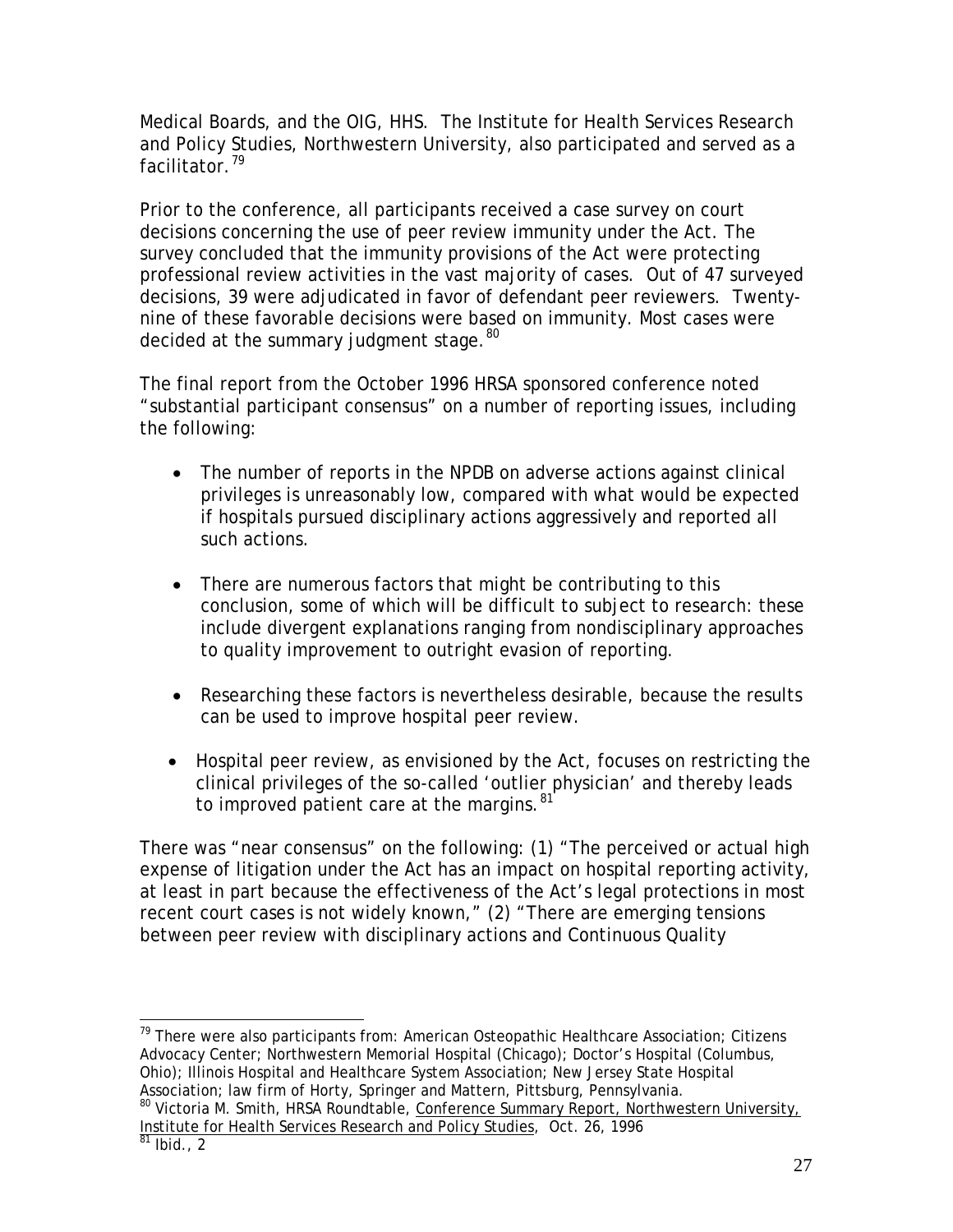Improvement programs," and (3) "There is a need for increased education of medical professionals and hospital administration on these topics."<sup>[82](#page-28-0)</sup>

Based on conference discussions, the Conference Facilitator made the following recommendations:

- Since the existence of professional review activity is easily discernable in their surveys, the Joint Commission on Accreditation of Healthcare Organizations should immediately make reporting by hospitals of adverse actions taken against clinical privileges a specific point of review.
- The [AHA], other hospital associations and hospital legal representatives should educate their hospital members and clients, as soon as is practicable, on the effectiveness of legal protections under the [Act's] immunity provisions as they have been interpreted by most courts.
- The [AMA], other physician associations, and physician legal representatives should educate their physician members and clients, as soon as is practicable, on the effectiveness of legal protections under the [Act's] immunity provisions as they have been interpreted by most courts.
- HRSA should sponsor a study examining the effects of proposing amendments to the Act to allow immediate appeal of a denial of immunity, and to provide for monetary sanctions against any violation with the reporting provisions. [83](#page-28-1)

## **Failure of Hospitals to Voluntarily Comply In a Study on Hospital Reporting**

In 2002, HRSA contracted with PricewaterhouseCoopers (PwC) LLP to examine, in greater depth, hospital (and managed care organization) reporting.<sup>[84](#page-28-2)</sup> Underlying the contract was HRSA's hope that HRSA could obtain to cooperation of health care organizations in conducting the analysis. Under the statement of work for the contract, PwC was to develop methodologies for conducting compliance reviews and recruit a sample of nine hospitals and nine managed care organizations. HRSA and PwC offered five incentives for participation: "amnesty for any reporting errors found; exemption from future audits for a period of time to be determined by HRSA; guarantees of confidentiality from NPDB (and PwC) of their participation in the study and its

 $\overline{a}$  $82$  Ibid., 3

<span id="page-28-1"></span><span id="page-28-0"></span> $83$  Ibid., 4

<span id="page-28-2"></span><sup>&</sup>lt;sup>84</sup> Feasibility Study for Assessing Compliance with NPDB Clinical Privileges Reporting Requirements, Summary Report, PricewaterhouseCoopers, 2002.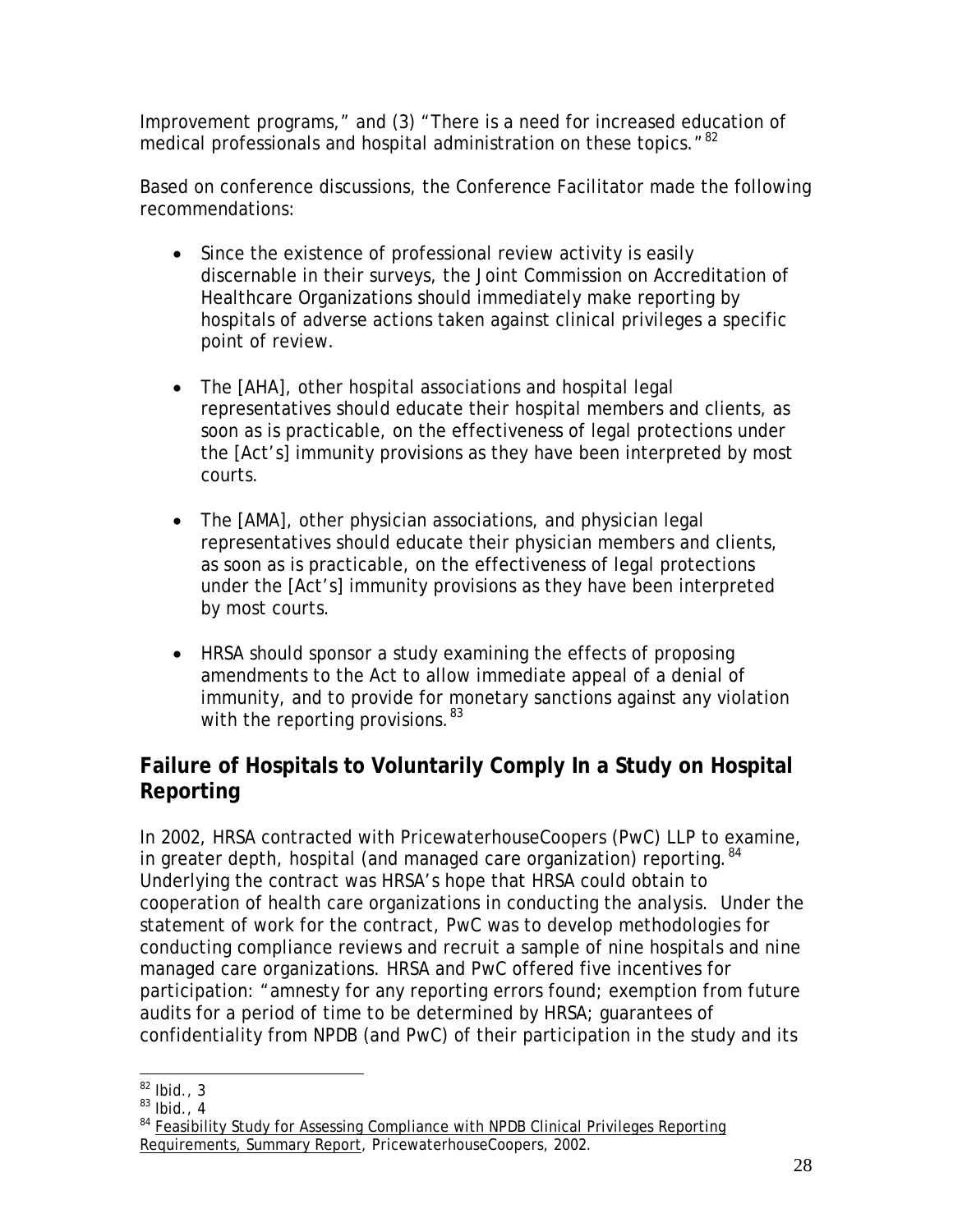findings; help improve the quality of data reported; [and] the opportunity to provide input on the access and feedback mechanisms used to report and verify the data in the NPDB."<sup>[85](#page-29-0)</sup>

PwC contacted 42 hospitals and 36 managed care organizations, but only three hospitals and five managed care organizations elected to participate in the pilot study.

As a result of the small numbers, the study was aborted. However, PwC recommended that HRSA seek legislative authority and funding for conducting compliance reviews of clinical privilege reporting, including authority to access peer review records. The PwC report noted:

The largest obstacle experienced in this study was obtaining the voluntary participation of hospitals and [managed care organizations]. HRSA has no direct authority that insures access to clinical privileging and peer review records. This absence or lack of legislative authority hampered participation in this study. Many organizations chose not to participate once they confirmed that participation in the reviews was not required (i.e., mandatory) […]. If HRSA possessed legislative authority that insured access to peer review records gaining participation for this study (and future compliance reviews) would have been greatly simplified. HRSA should seek legislative authority and funding for conducting compliance reviews of clinical privileges reporting […]. This authority would enable HRSA to assess the level of clinical privileges reporting compliance through a statistically valid study and/or engage in an ongoing compliance monitoring program.<sup>[86](#page-29-1)</sup>

## **Conclusion and Recommendations**

## **Public Citizen's Health Research Group Conclusion**

HRSA data, HRSA-funded studies, the 1995 and 1999 OIG reports, and the 1996 HRSA-sponsored conference involving OIG and major health care stakeholders (e.g. AMA, AHA), plus reports on how peer review itself has sometimes failed, point to the need to address both hospital peer review and hospital reporting to the NPDB. Although many of the studies and other activities documenting the under-reporting problem were completed a number of years ago, the recommendations for the most part have not been implemented and thus, not surprisingly, the level of reporting has not improved. In addition, there is evidence from the 2008 Lumetra in-depth study of peer review in California, and what happened at Redding Medical Center, as well at other hospitals cited

 $\overline{a}$  $^{85}$  Ibid., 8

<span id="page-29-1"></span><span id="page-29-0"></span><sup>86</sup> Ibid., 31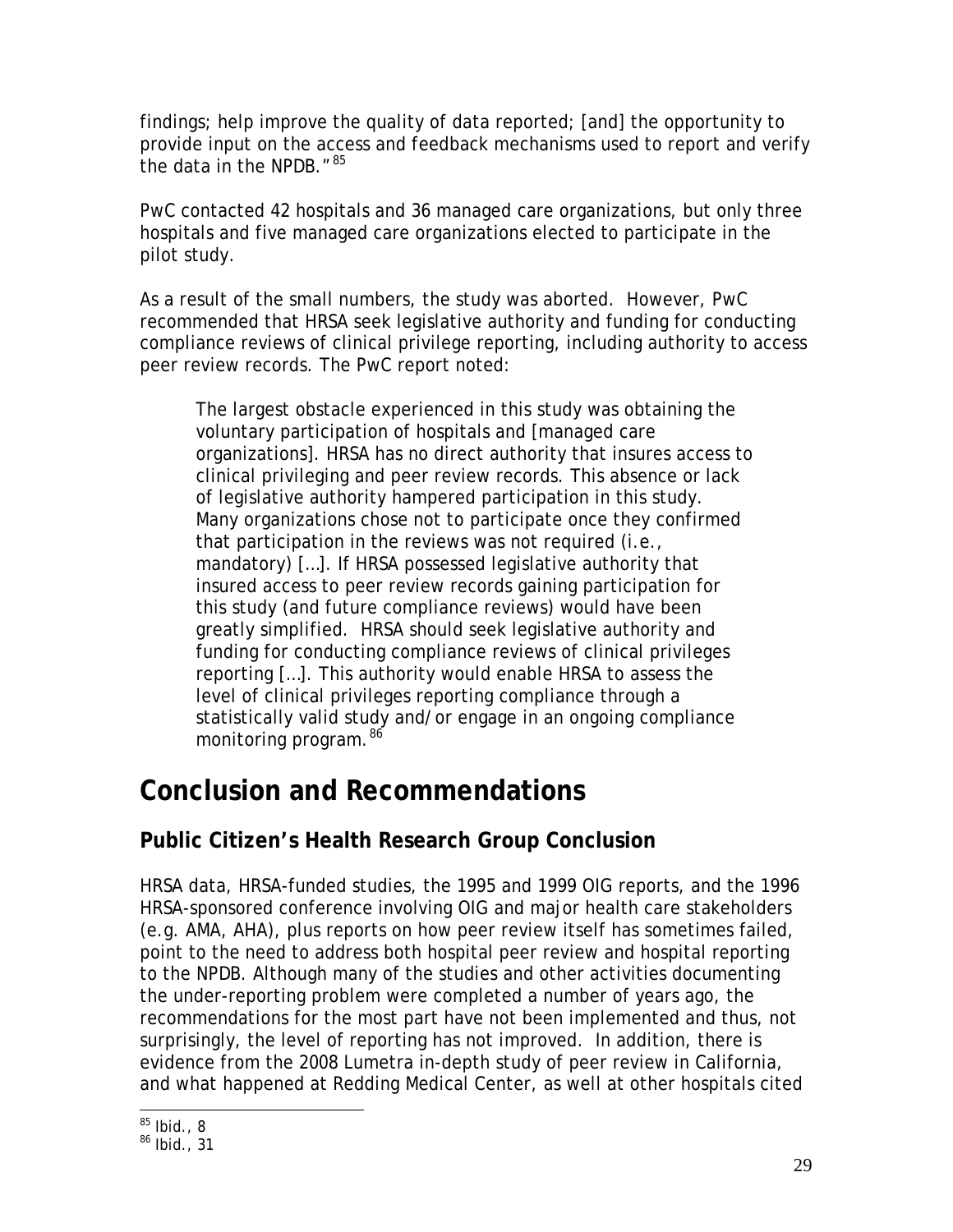in this report, that greater oversight of the hospital peer review process is necessary.

Public Citizen Health Research Group has determined that of the numerous recommendations made by (1) the OIG reports, (2) the 1996 national conference, and (3) the PwC consulting report for HRSA, only one of 10 recommendations has been fully acted upon, namely the OIG recommendation that HRSA hold a national conference on the under-reporting issue, which was 12 years ago. Although HRSA and CMS, in response to an OIG recommendation, wrote a joint letter to the Joint Commission, the Joint Commission has not taken positive steps to address HHS concerns. Also, although HRSA funded the PwC study, it was ultimately unsuccessful in achieving its objective. The following chart shows the status of the recommendations cited in this report.

## **Status of Previous Recommendations**

- **1. HRSA should study the problem further, possibly through case studies.** 
	- **Source:** OIG Report, Feb. 1995, OEI-01-94-00050
		- **Status:** The only "case study" was a HRSA-funded contract with PricewaterhouseCoopers to look at possible compliance reviews, but the contract was unsuccessful due to industry's failure to cooperate.

#### **2. HRSA should sponsor a national conference on the issue.**

- **Source:** OIG Report, Feb. 1995, OEI-01-94-00050
- **Status:** National conference held in Chicago in October 1996.
- **3. HRSA and CMS should send a joint letter to the Joint Commission urging that it incorporate the NPDB's reporting requirement into its standards, and conduct a more thorough review of hospital peer review efforts as part of its survey process.** 
	- **Source:** OIG Report, Feb. 1995, OEI-01-94-00050
	- **Status:** Letter sent Feb. 27, 1995 but no action yet by the Joint Commission.
- **4. HRSA and CMS should work together to achieve a regulatory and statutory change so that the Medicare Conditions of Participation specifies hospitals' responsibilities under the Health Care Qualify Improvement Act.** 
	- **Source:** OIG Report, Feb. 1995, OEI-01-94-00050
	- **Status: CMS has taken no taken despite HRSA's written request**
- **5. The Joint Commission should immediately make reporting by hospitals of adverse actions taken against hospital privileges a specific point of review.** 
	- **Source:** Conference Facilitator, Oct. 1996, National Conference on Hospital Reporting to the NPDB.
	- **Status:** Joint Commission has taken no action.
- **6. The AHA and hospital legal representatives should educate their hospital members and clients, as soon as practical, on the effectiveness of legal protections under the Health Care Quality Improvement Act's immunity protections, as them have been interpreted by most courts.** 
	- **Source:** Conference Facilitator, Oct. 1996, National Conference on Hospital Reporting to the NPDB
	- **Status:** The American Hospital Association (AHA) could not find any record of an AHA response to this recommendation. The AHA advised Public Citizen Health Research Group that "…Based on the information currently available we do not know how AHA may have responded to the report…"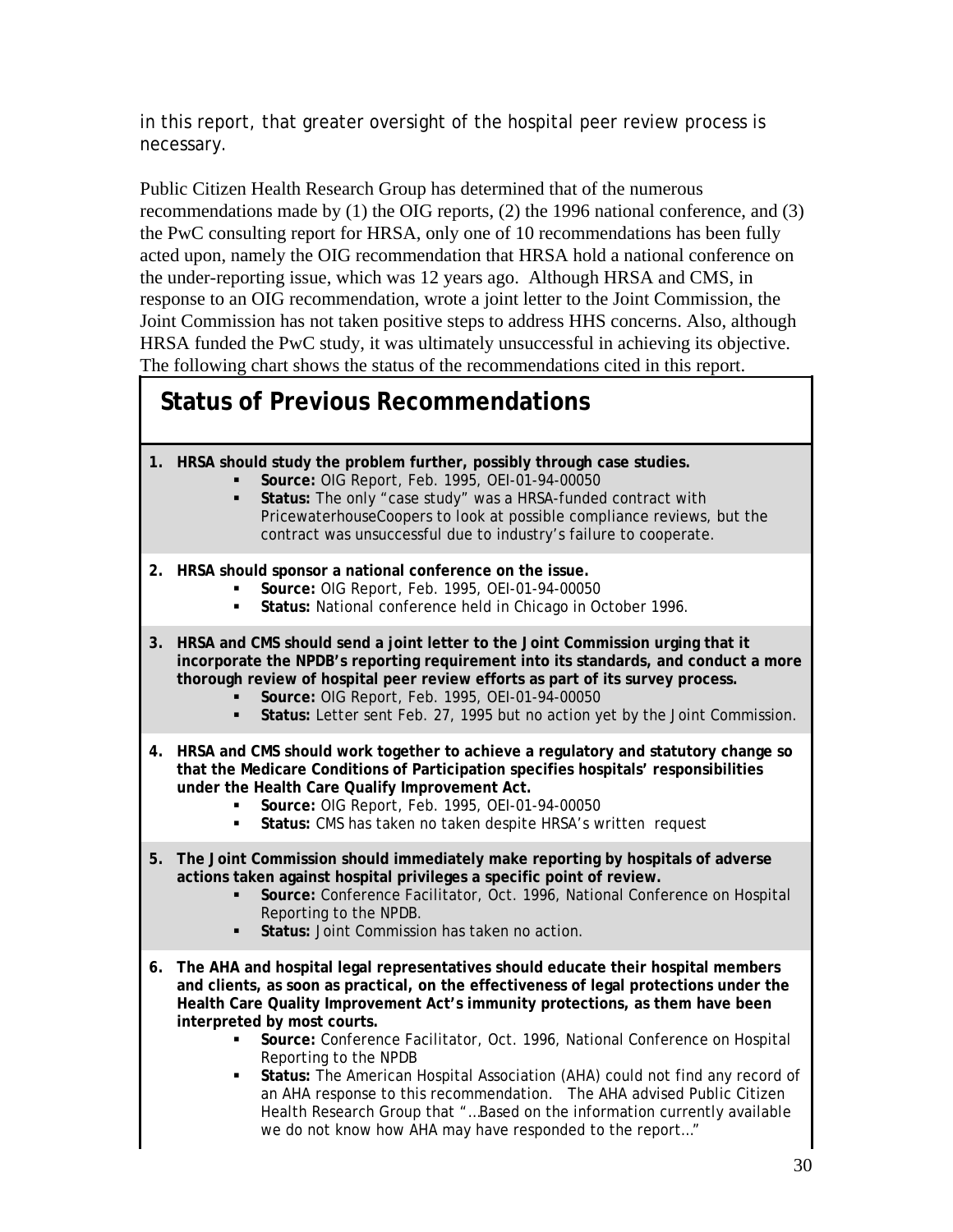| 7. | The American Medical Association and physician legal representatives should educate<br>their physician members and clients, as soon as practicable, on the effectiveness of<br>legal protections under the Health Care Quality Improvement Act's immunity<br>provisions.<br>Source: Conference Facilitator, October 1996, National Conference on<br>Hospital Reporting to the NPDB<br>Status: The AMA provided Public Citizen Health Research Group a list of<br>three NPDB links from the AMA web site. Although two of the web links,<br>which contain duplicative wording, describe the statutory protection for<br>"medical peer review," the links do not address the conference<br>recommendation asking the AMA to advise members about the effectiveness<br>of such protections. |
|----|------------------------------------------------------------------------------------------------------------------------------------------------------------------------------------------------------------------------------------------------------------------------------------------------------------------------------------------------------------------------------------------------------------------------------------------------------------------------------------------------------------------------------------------------------------------------------------------------------------------------------------------------------------------------------------------------------------------------------------------------------------------------------------------|
| 8. | HRSA should sponsor a study, to begin within the next 12 months, examining the<br>effects of proposing an amendment to the Act to allow immediate appeal of denial of<br>the Act's immunity provision.<br>Source: Conference Facilitator, Oct. 1996, National Conference on Hospital<br>Reporting to the NPDB<br>Status: No action taken.<br>٠                                                                                                                                                                                                                                                                                                                                                                                                                                           |
| 9. | HRSA should propose legislation that would establish a civil money penalty of up to<br>\$10,000 for each instance of a hospital's failure to report to the NPDB.<br>Source: OIG Report, July 21, 1999, OEI-12-99-00250<br>Status: In response to the OIG recommendation, HRSA initiated a legislative<br>٠<br>proposal that would impose a civil money penalty of \$25,000; however, the<br>proposal was not approved by HHS. Therefore, the proposal was not sent to<br>Congress.                                                                                                                                                                                                                                                                                                       |
|    | 10. HRSA should seek legislative authority and funding for conducting compliance<br>reviews of clinical privilege reporting, including authority to access peer review<br>records.<br>Source: PricewaterhouseCoopers LL.P, Nov. 15, 2002<br>Status: No action taken.<br>٠                                                                                                                                                                                                                                                                                                                                                                                                                                                                                                                |

## **Public Citizen Health Research Group Recommendations**

*A. HRSA and CMS should work together to achieve a regulatory and statutory change so that the Medicare conditions of participation specifies hospitals' reporting responsibilities under the Health Care Quality Improvement Act.*

The 1995 OIG report recommended such a regulatory and statutory change. The OIG noted that "this inclusion would compel the Joint Commission to devote greater oversight to hospitals' performance of the responsibilities."<sup>[87](#page-31-0)</sup> Also, since the Medicare Improvements for Patients and Providers Act of 2008 allows organizations other than the Joint Commission to conduct accreditation reviews, our recommendation would impact all hospital accreditation organizations.

<span id="page-31-0"></span><sup>&</sup>lt;u>.</u>  $87$  OIG, Hospital Reporting to the National Practitioner Data Bank, Op.Cit., 8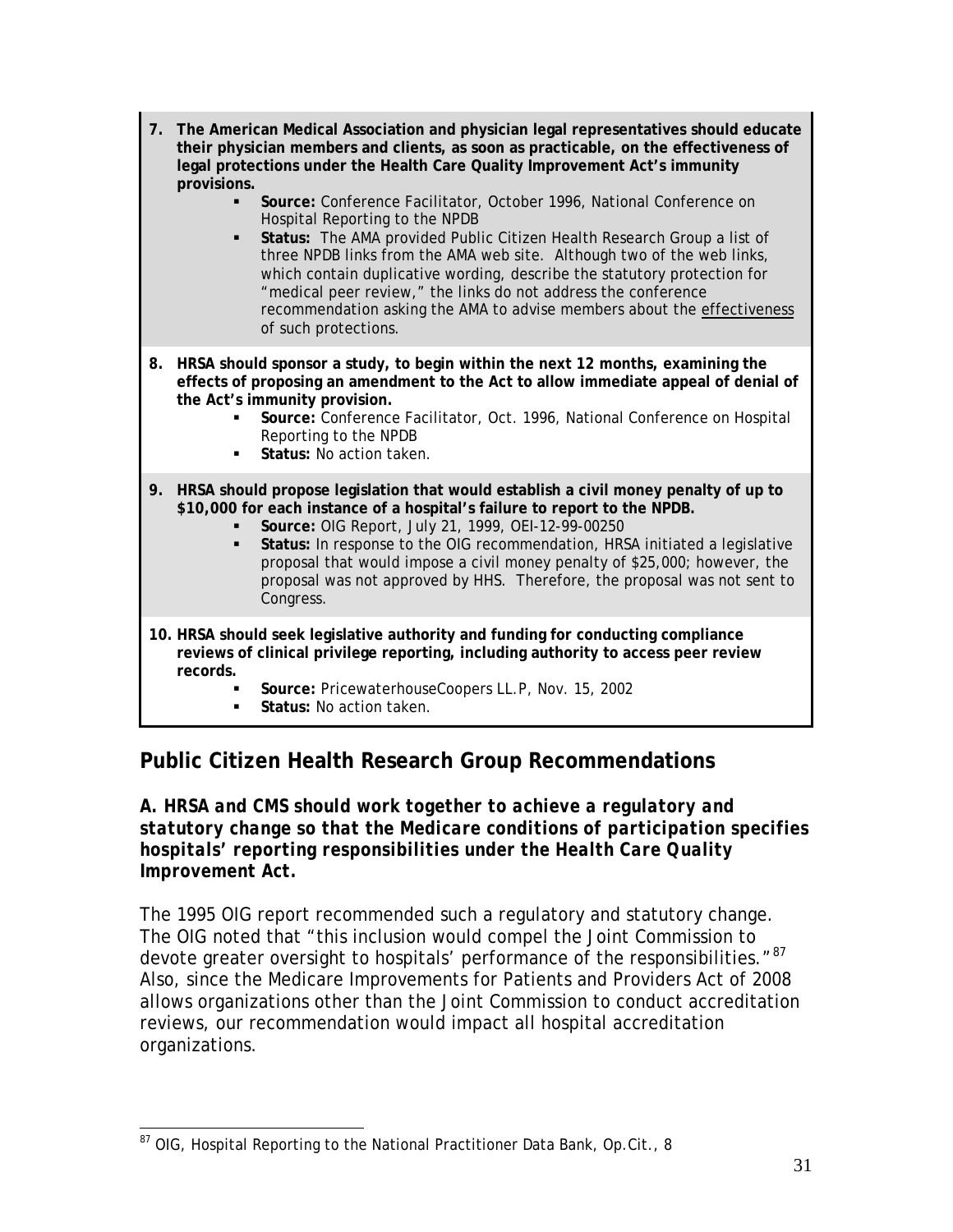## *B. CMS should require that the standards for compliance with the Medicare conditions of participation include all aspects of peer review.*

Events at Redding Medical Center demonstrate that ineffective or non-existent peer can affect patient safety. Currently, a violation of an element of a Medicare Condition of Participation is not sufficient to rule the entire Condition violated. According to CMS, partial compliance is good enough. Although one critical element, peer review for cardiac services, remained in noncompliance, Redding was still accredited.

## *C. Congress should provide CMS with the authority to impose sanctions on hospitals and physicians for failure to perform peer review.*

For hospital departments where peer review is absent, CMS should stop payment for selective services in such departments.

## *D. Congress should amend the Health Care Quality Improvement Act to impose a civil money penalty for failure to report.*

Research has shown that states with financial penalties for failure to report have higher levels of hospital reporting to the NPDB. The "Model Act" developed by CAC and the Administrators in Medicine recommends a penalty of \$1,000 per day per unreported adverse action. Even the Joint Commission believes that a strong penalty provision would likely encourage reporting. Furthermore, a July 1999 Inspector General Report recommended a civil money penalty of up to \$10,000 or each instance of non-compliance. In response to the OIG recommendation, HRSA developed a legislative proposal that would have created a \$25,000 civil monetary penalty for failure to report. As noted in the body of this report, HHS did not approve the HRSA proposal. Congress should amend the Act to authorize a civil money penalty of up to \$25,000 for each instance of a hospital or other health care entity's (e.g. HMO) failure to report an adverse action to the National Practitioner Data Bank.

### *E***.** *HRSA should also seek legislative authority for conducting compliance reviews of clinical privilege reporting, including authority to access peer review records.*

In 2002, HRSA contracted with PricewaterhouseCoopers LLP (PwC) to establish a pilot assessment of the extent of hospital non-compliance with NPDB reporting. The assessment was to use the voluntary cooperation of hospitals. As noted earlier, the study could not be conducted because of the failure of the sample hospitals to cooperate. We support the PwC recommendation to HRSA that the agency seek legislative authority for HRSA to access peer review records for the purpose of assessing the level of clinical privileges compliance reporting.

*F. The Office of Inspector General should review hospital practices relating to granting and renewing privileges.*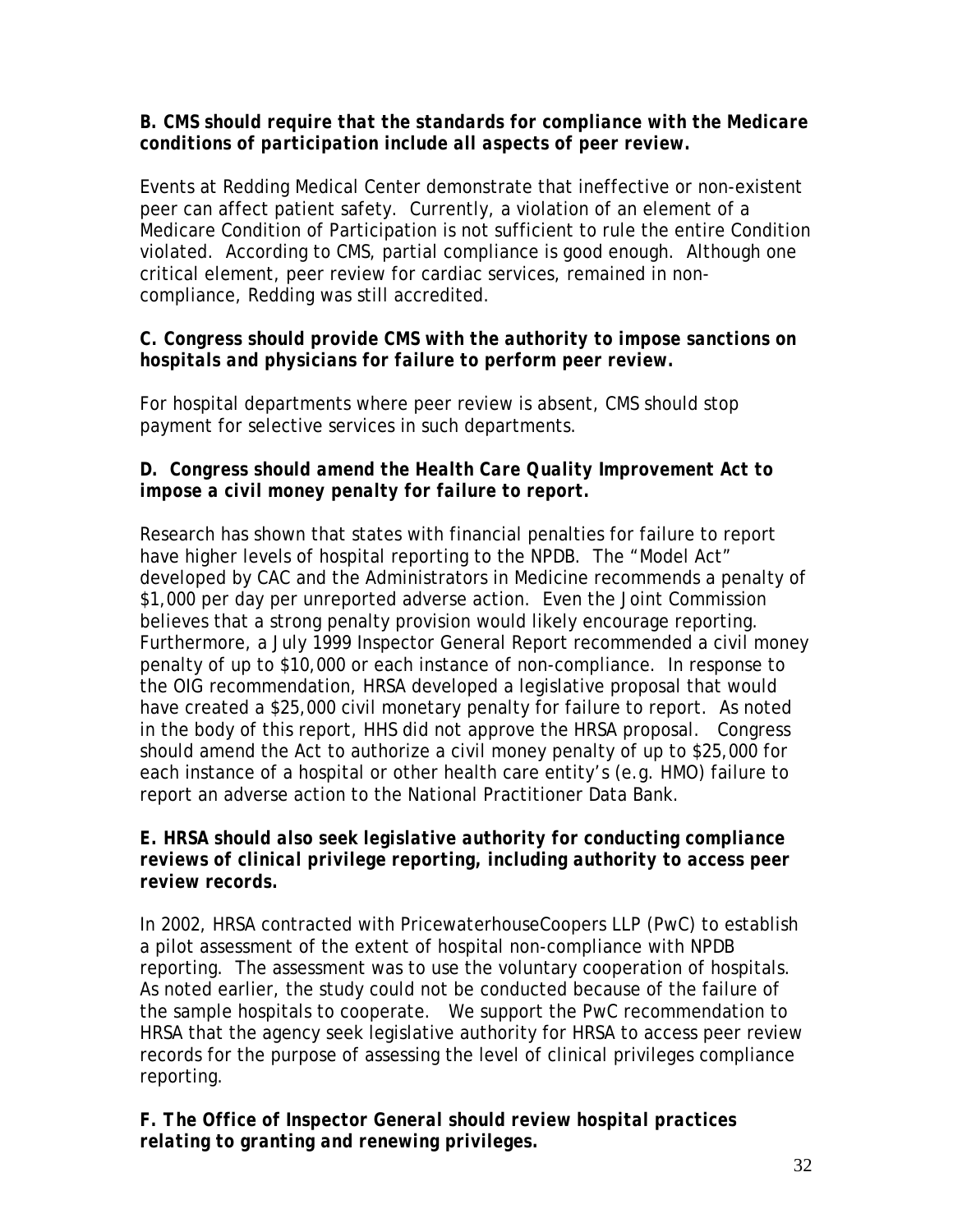When a hospital grants privileges to a physician, the institution has evaluated the physician's education and experience and determined that physician can perform within a specified scope of practice. This peer review, which takes place at the time of hiring and periodically thereafter, is critical to assuring that the practitioner has the necessary knowledge and skills to provide patient care within the designated scope of practice.

Unfortunately, there are numerous examples of physicians who provided questionable and/or unnecessary care. There is also evidence that Joint Commission surveys do not go far enough in evaluating hospital privileging activities.

According to the Medicare Conditions of Participation, hospitals must ensure that all patient care is provided in accordance with medical staff criteria for the granting and renewing of privileges. $88$ 

Although OIG has reviewed credentialing and privileging activities at HHS funded hospitals, i.e. at Indian Health Service facilities, OIG has apparently not focused on "private sector" hospitals. The OIG should investigate non-federal hospitals' compliance with the Medicare Conditions of Participation relating to medical staff privileges.

### *G***.** *HRSA should initiate educational and compliance activities involving hospitals that have not reported.*

As a first step, HRSA should send letters to all hospitals reiterating reporting responsibilities, asking if they understand the reporting requirement and expressing a willingness to discuss their concerns in a confidential manner. A copy of the letter should be shared with Public Citizen and other members of the National Practitioner Data Bank Executive Committee.<sup>[89](#page-33-1)</sup>

At the end of six months, HRSA should identify those hospitals that still have not reported and refer them to the OIG for follow-up.

## *H. HHS should implement specific recommendations from the 1996 Chicago National Conference on Under-Reporting.*

1. The conference recommended that HRSA study the problem further, possibly through case studies. As soon as possible, HRSA should address the issue of "peer review immunity." Notwithstanding the peer review immunity protection afforded by NPDB legislation, hospitals apparently remain concerned

 $\overline{a}$ <sup>88</sup> 42 CFR § 482

<span id="page-33-1"></span><span id="page-33-0"></span><sup>&</sup>lt;sup>89</sup> In addition to Public Citizen, the NPDB Executive Committee includes representatives from all the major NPDB constituencies including the AHA, AMA, The Federation of State Medical Boards, malpractice insurers, accreditation organizations such as the Joint Commission, OIG/HHS, and, of course, HRSA.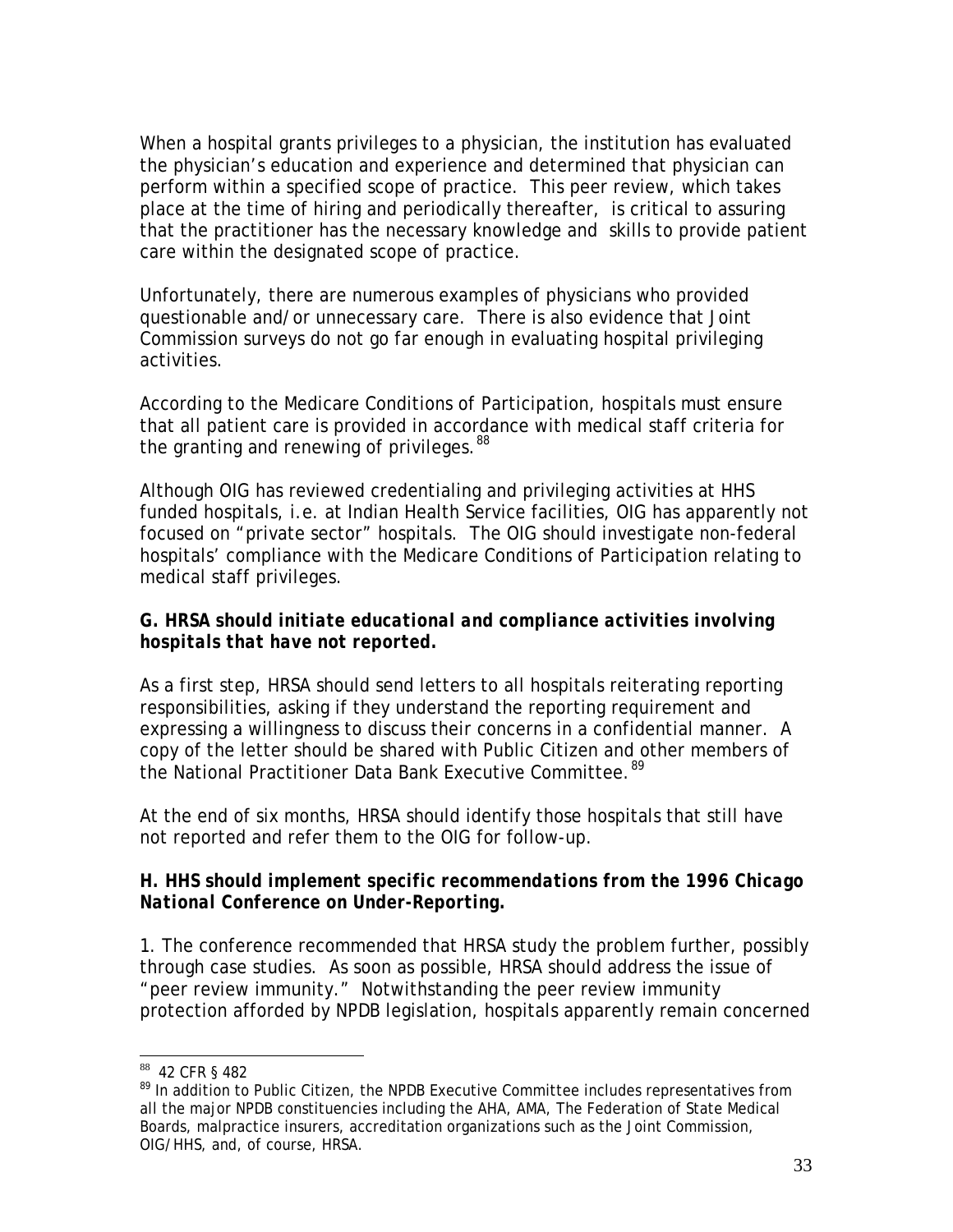about lawsuits. HRSA should update the survey of court decisions that was prepared for the October 1996 national conference in Chicago. As noted earlier, the survey concluded that the immunity provisions of the Act were protecting professional review activities in the vast amount of cases. HRSA should make results of the updated survey available to the AHA and AMA to share with the hospital and medical community, respectively.

2. The 1996 national conference recommended that the Joint Commission make reporting by hospitals of adverse actions taken against hospital privileges a specific point of review. Following the national conference, HRSA and CMS wrote the Joint Commission asking for assistance. To date, the Joint Commission has not taken steps to include hospital reporting in its accreditation surveys. The Joint Commission should amend its standards to incorporate compliance with NPDB reporting.

## *I. State medical boards should request their respective state legislatures to adopt those provisions of the CAC model act that have the potential to increase reporting.*

Strong state laws (such as monetary penalties) and enforcement activities have the potential to improve hospital reporting to the NPDB.

## *J. State medical boards and HRSA should work together to facilitate reporting to the NPDB.*

According to the Citizen Advocacy Center, "a number of states report that they frequently visit with hospital executives on their responsibilities under state mandatory reporting laws."<sup>[90](#page-34-0)</sup> CAC recommended, and Public Citizen agrees, that HRSA staff should explore with state officials the feasibility of including hospitals responsibilities to report to the NPDB as part of these "educational" visits.

### *K***.** *Congress should provide the Office of Inspector General, HHS, with authority to review state medical boards' handling of adverse clinical privilege reports.*

The value of hospital mandatory reports is clear. This raises the question of how to explain the fact that 952 physicians with two or more clinical privilege reports in the NPDB had **no** disciplinary action imposed by a licensing board. Until 1993, the OIG at HHS conducted evaluations of the performance of state medical boards.<sup>[91](#page-34-1)</sup>

<sup>&</sup>lt;u>.</u> <sup>90</sup> Cohen and Swankin, Op.Cit. vi

<span id="page-34-1"></span><span id="page-34-0"></span> $91$  The OIG did a total of seven studies of state medical boards. See for example, http://www.oig.hhs.gov/oei/reports/oei-01-92-00050.pdf, and, http://www.oig.hhs.gov/oei/reports/oei-01-92-00050.pdf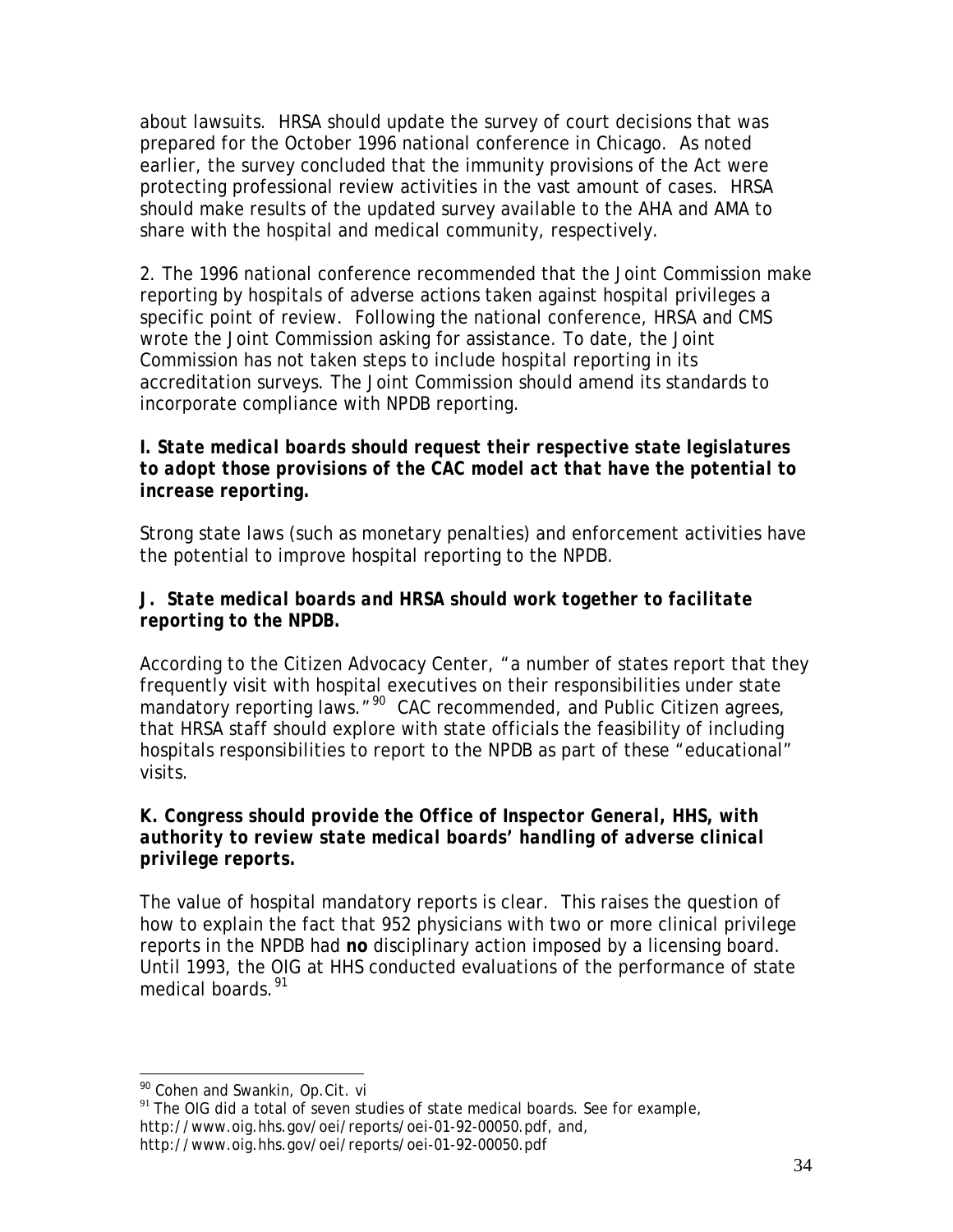However, because of legal concerns involving OIG authority to conduct reviews of state health professional licensing boards, OIG no longer considers performing such studies. OIG believes that since state health professional boards do not receive HHS funding, it has no authority to focus on state medical boards. However, these boards regulate the practitioners who provide medical services to millions of Medicare and Medicaid beneficiaries. Therefore, Congress should give OIG the authority to conduct such reviews.

#### *L. Hospital compliance officers should monitor hospital peer review and reporting to the NPDB.*

Hospital Compliance Programs have their origin in the Federal Sentencing Guidelines of 1987 (Guidelines). On May 1, 1991, the Guidelines, which had focused only on the behavior of individuals, were broadened to include "organizations." The organizational guidelines "provide incentives for far reaching compliance programs and have produced a new occupation that advises organizations on how to build effective programs that promote ethical behavior. Furthermore, by promoting compliance and ethics programs, the organizational guidelines not only provide incentives for substantial changes in organizational behavior, but also further some of the main goals of the Sentencing Reform Act: the prevention and deterrence of criminal conduct."<sup>[92](#page-35-0)</sup> On February 23, 1998, the OIG, HHS, issued a guidance entitled "Compliance Program Guidance for Hospitals." This guidance covers quality of care and financial risk areas. According to Strategic Management Systems, a consulting company to hospitals on compliance issues, there are four elements of the quality of care risk area: accuracy of quality-reporting data; medically unnecessary services; deficient care (failure to meet accepted standards of care) and, practitioner qualifications.

The Health Care Compliance Association (HCCA) is a national non-profit professional membership organization made up of health care compliance and ethics professionals. According to HCCA, it has approximately 6,000 members. Many of these compliance and ethics professionals work in hospitals while others work for health care organizations such as health plans and nursing homes.

Hospital compliance officers are in the unique position of independence from medical and management staff. Compliance officers should therefore monitor hospital peer review, including sitting in on such reviews, and evaluate hospitals compliance with NPDB reporting law. To achieve this, we specifically recommend the following:

<span id="page-35-0"></span> $\overline{a}$ <sup>92</sup> Diana E. Murphy, The Federal Sentencing Guidelines for Organizations: A Decade of Promoting Compliance and Ethics, Iowa Law Review, January 31, 2002, 699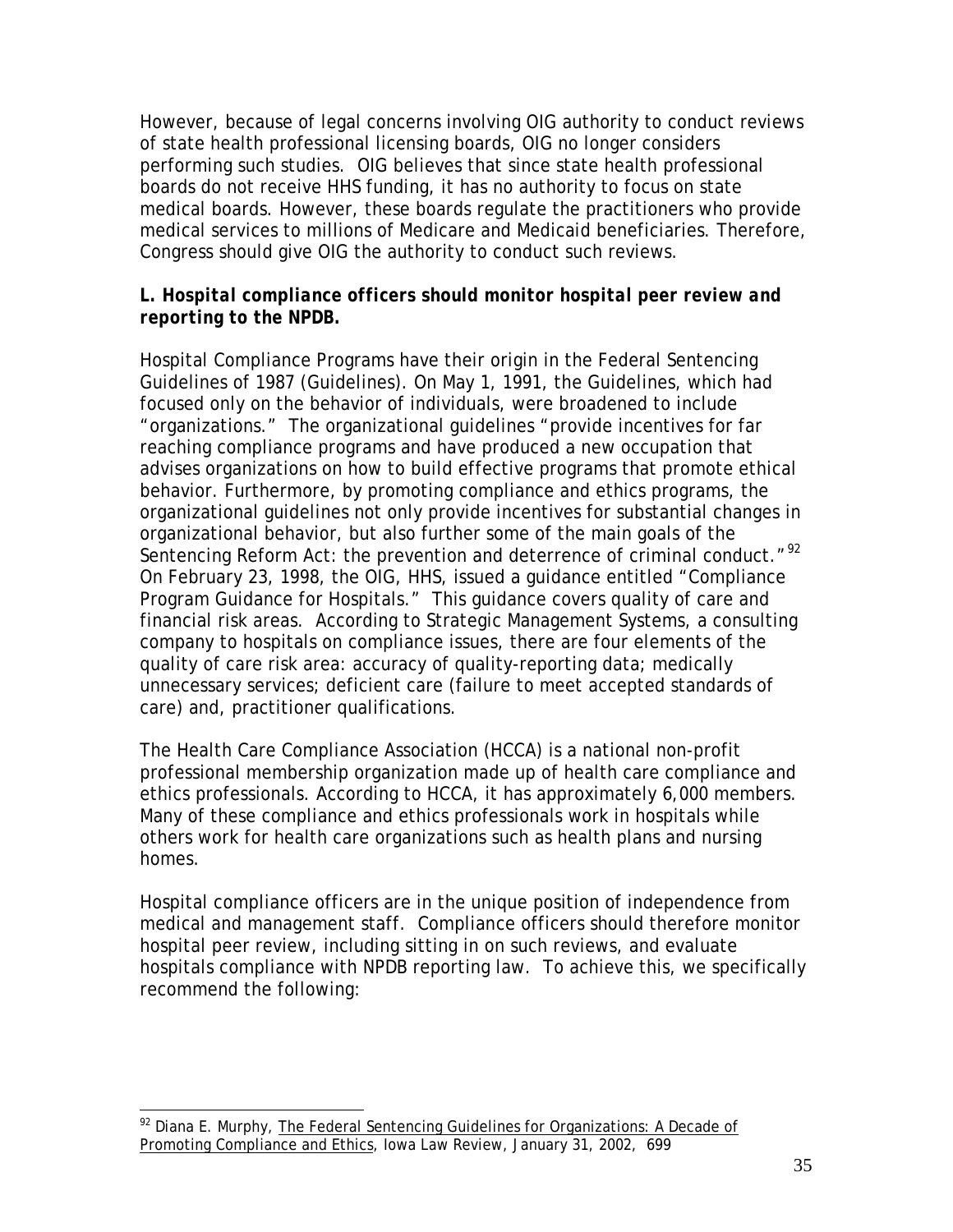- 1. HRSA and the Health Care Compliance Association should work together in publicizing the NPDB reporting requirement through joint letters, webinars, and other training opportunities.
- 2. The Health Care Compliance Association should include NPDB reporting in its agenda for national and regional conferences.
- 3. The OIG should consider revising the Feb. 23, 1998 Compliance Guidance for Hospitals to include hospital peer review and NPDB reporting as risk areas.

### *M***.** *The Office of Inspector General, HHS, should use corporate integrity agreements to assure hospital compliance with NPDB reporting requirements.*

OIG often negotiates compliance obligations with health care providers including hospitals as part of a settlement of federal health care program investigations arising from a variety of civil false claim statutes. A provider consents to these obligations as part of the civil settlement and in exchange to the OIG's agreement not to seek an exclusion from Medicare or Medicaid or other federal health care programs. There are currently over 400 corporate integrity agreements and related agreements posted on the OIG web site.<sup>[93](#page-36-0)</sup> These agreements encompass both quality of care and/or financial issues. The agreements require the hospital to establish a program to monitor corrective action and compliance. One such agreement notes:

Hospital Corporation 'A' has established, and shall maintain during the term of the CIA, a Clinical Quality Department […] for monitoring clinical quality at Hospital A's hospitals, including the credentialing, privileging, and peer review programs."<sup>[94](#page-36-0)</sup>

Currently OIG does not require hospital compliance programs to assure compliance with the NPDB reporting requirement. OIG should include compliance with NPDB reporting as part of future hospital Corporate Integrity Agreements.

 $\overline{a}$ <sup>93</sup> http://www.oig.hhs.gov/fraud/cia/cia\_list.asp

<span id="page-36-0"></span><sup>94</sup> http://oig.hhs.gov/fraud/cia/agreements/TenetCIAFinal.pdf, 6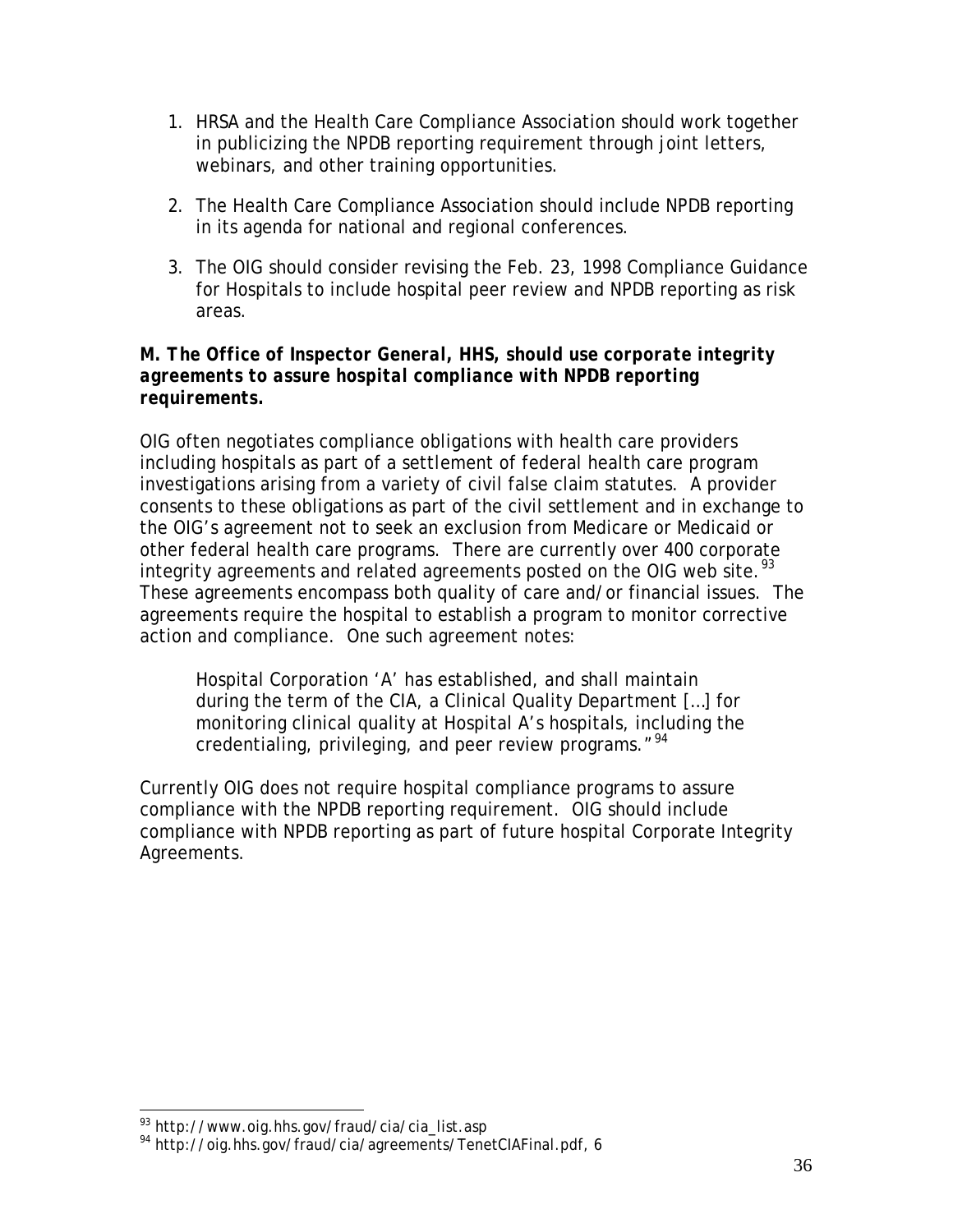## **Appendix A**: Total Number of Adverse Hospital Privileges Reports by Year – Source: Unpublished HRSA data



*Total Number of Adverse Hospital Clinical Privilege Reports for 17+ years = 11,221*